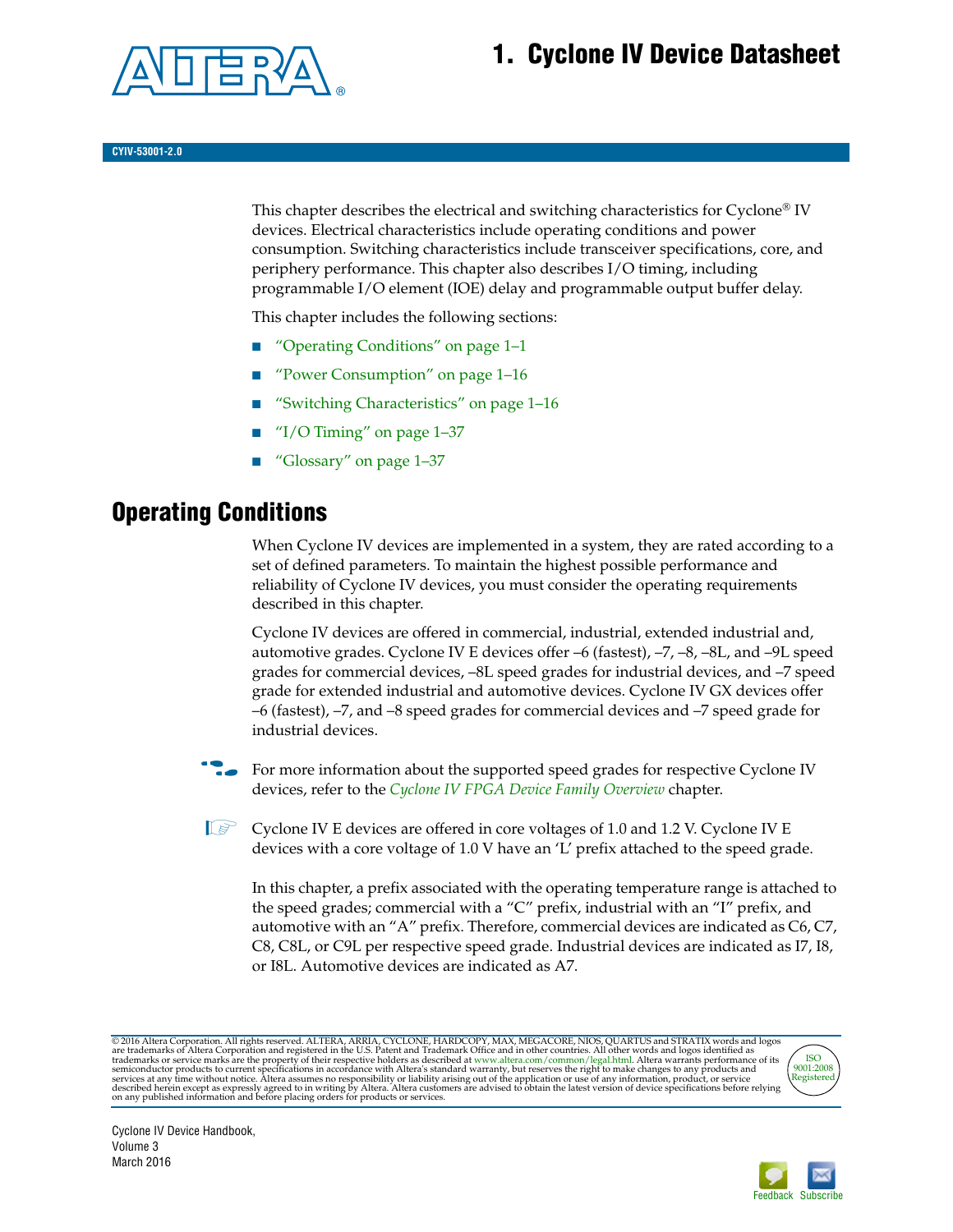$\mathbb{I}$  Cyclone IV E industrial devices I7 are offered with extended operating temperature range.

## **Absolute Maximum Ratings**

Absolute maximum ratings define the maximum operating conditions for Cyclone IV devices. The values are based on experiments conducted with the device and theoretical modeling of breakdown and damage mechanisms. The functional operation of the device is not implied at these conditions. [Table 1–1](#page-1-1) lists the absolute maximum ratings for Cyclone IV devices.

Conditions beyond those listed in Table  $1-1$  cause permanent damage to the device. Additionally, device operation at the absolute maximum ratings for extended periods of time have adverse effects on the device.

| <b>Symbol</b>              | <b>Parameter</b>                                                                                                                             | Min    | Max  | <b>Unit</b> |
|----------------------------|----------------------------------------------------------------------------------------------------------------------------------------------|--------|------|-------------|
| $V_{CClNT}$                | Core voltage, PCI Express <sup>®</sup> (PCIe <sup>®</sup> ) hard IP<br>block, and transceiver physical coding sublayer<br>(PCS) power supply | $-0.5$ | 1.8  | V           |
| $V_{CCA}$                  | Phase-locked loop (PLL) analog power supply                                                                                                  | $-0.5$ | 3.75 | V           |
| $V_{\text{CCD\_PLL}}$      | PLL digital power supply                                                                                                                     | $-0.5$ | 1.8  | V           |
| V <sub>CCIO</sub>          | I/O banks power supply                                                                                                                       | $-0.5$ | 3.75 | V           |
| V <sub>CC_CLKIN</sub>      | Differential clock input pins power supply                                                                                                   | $-0.5$ | 4.5  | V           |
| $V_{\text{CCH_GXB}}$       | Transceiver output buffer power supply                                                                                                       | $-0.5$ | 3.75 | V           |
| $V_{\text{CCA\_GXB}}$      | Transceiver physical medium attachment (PMA)<br>and auxiliary power supply                                                                   | $-0.5$ | 3.75 | V           |
| $V_{\rm CCL_GXB}$          | Transceiver PMA and auxiliary power supply                                                                                                   | $-0.5$ | 1.8  | V           |
| $V_{1}$                    | DC input voltage                                                                                                                             | $-0.5$ | 4.2  | V           |
| $I_{\text{OUT}}$           | DC output current, per pin                                                                                                                   | $-25$  | 40   | mA          |
| ${\mathsf T}_{\text{STG}}$ | Storage temperature                                                                                                                          | -65    | 150  | °C          |
| $T_{\rm J}$                | Operating junction temperature                                                                                                               | $-40$  | 125  | °C          |

<span id="page-1-1"></span>**Table 1–1. Absolute Maximum Ratings for Cyclone IV Devices** *[\(1\)](#page-1-0)*

**Note to [Table 1–1](#page-1-1):**

<span id="page-1-0"></span>(1) Supply voltage specifications apply to voltage readings taken at the device pins with respect to ground, not at the power supply.

## **Maximum Allowed Overshoot or Undershoot Voltage**

During transitions, input signals may overshoot to the voltage shown in [Table 1–2](#page-2-0) and undershoot to –2.0 V for a magnitude of currents less than 100 mA and for periods shorter than 20 ns. [Table 1–2](#page-2-0) lists the maximum allowed input overshoot voltage and the duration of the overshoot voltage as a percentage over the lifetime of the device. The maximum allowed overshoot duration is specified as a percentage of high-time over the lifetime of the device.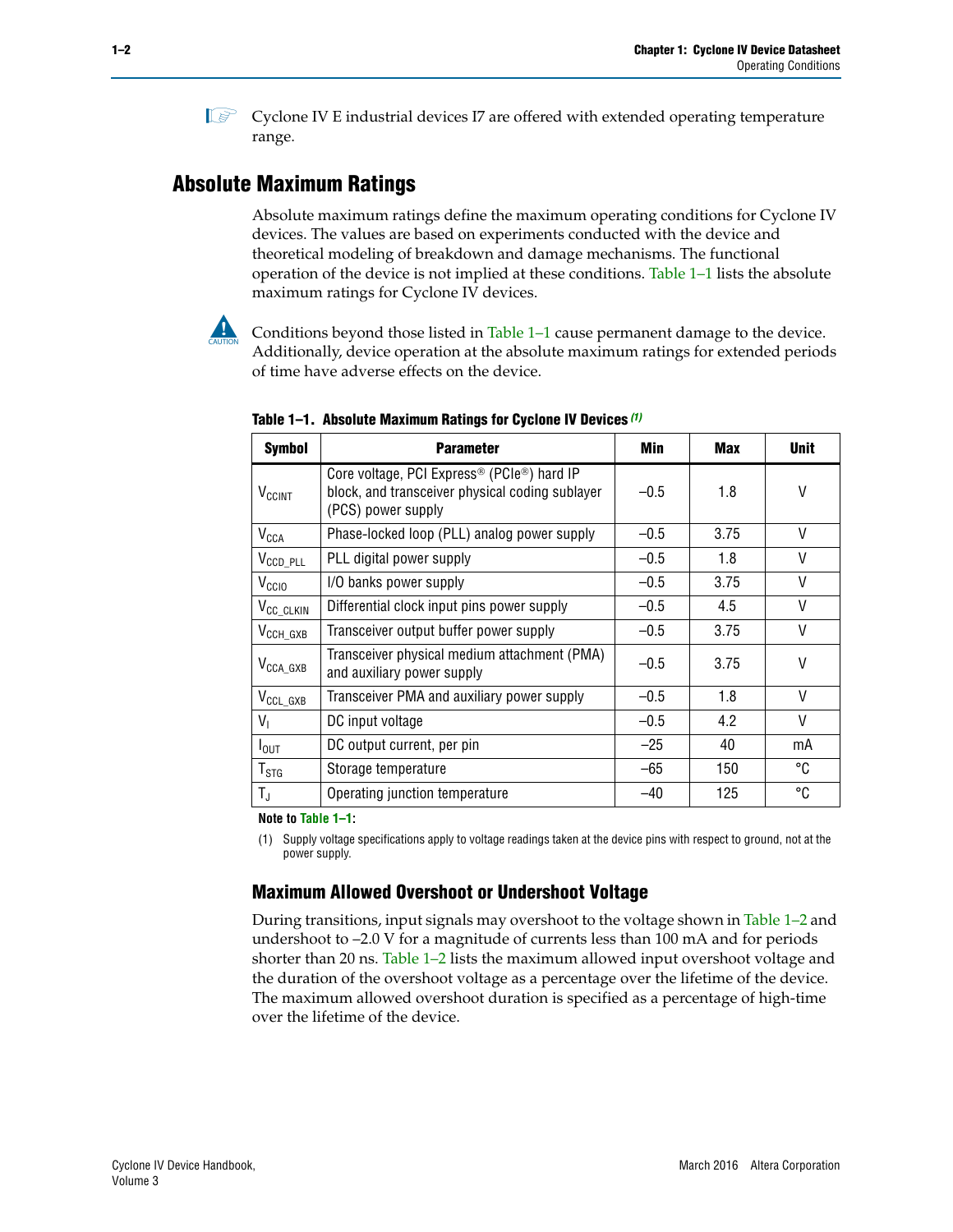$\mathbb{I}$  A DC signal is equivalent to 100% duty cycle. For example, a signal that overshoots to 4.3 V can only be at 4.3 V for 65% over the lifetime of the device; for a device lifetime of 10 years, this amounts to 65/10ths of a year.

| <b>Symbol</b> | <b>Parameter</b> | <b>Condition (V)</b> | <b>Overshoot Duration as % of High Time</b> | <b>Unit</b>   |         |              |    |      |
|---------------|------------------|----------------------|---------------------------------------------|---------------|---------|--------------|----|------|
|               |                  | $V_1 = 4.20$         | 100                                         | $\frac{0}{0}$ |         |              |    |      |
|               |                  | $V_1 = 4.25$         | 98                                          | $\%$          |         |              |    |      |
|               |                  | $V_1 = 4.30$         | 65                                          | $\%$          |         |              |    |      |
|               | $V_1 = 4.35$     | 43                   | $\frac{0}{0}$                               |               |         |              |    |      |
| $V_i$         |                  | <b>AC Input</b>      |                                             |               | Voltage | $V_1 = 4.40$ | 29 | $\%$ |
|               |                  | $V_1 = 4.45$         | 20                                          | $\frac{0}{0}$ |         |              |    |      |
|               |                  | $V_1 = 4.50$         | 13                                          | $\%$          |         |              |    |      |
|               |                  | $V_1 = 4.55$         | 9                                           | $\%$          |         |              |    |      |
|               |                  | $V_1 = 4.60$         | 6                                           | $\frac{0}{0}$ |         |              |    |      |

<span id="page-2-0"></span>**Table 1–2. Maximum Allowed Overshoot During Transitions over a 10**-**Year Time Frame for Cyclone IV Devices**

[Figure 1–1](#page-2-1) shows the methodology to determine the overshoot duration. The overshoot voltage is shown in red and is present on the input pin of the Cyclone IV device at over 4.3 V but below 4.4 V. From [Table 1–2,](#page-2-0) for an overshoot of 4.3 V, the percentage of high time for the overshoot can be as high as 65% over a 10-year period. Percentage of high time is calculated as ([delta T]/T)  $\times$  100. This 10-year period assumes that the device is always turned on with 100% I/O toggle rate and 50% duty cycle signal. For lower I/O toggle rates and situations in which the device is in an idle state, lifetimes are increased.

<span id="page-2-1"></span>

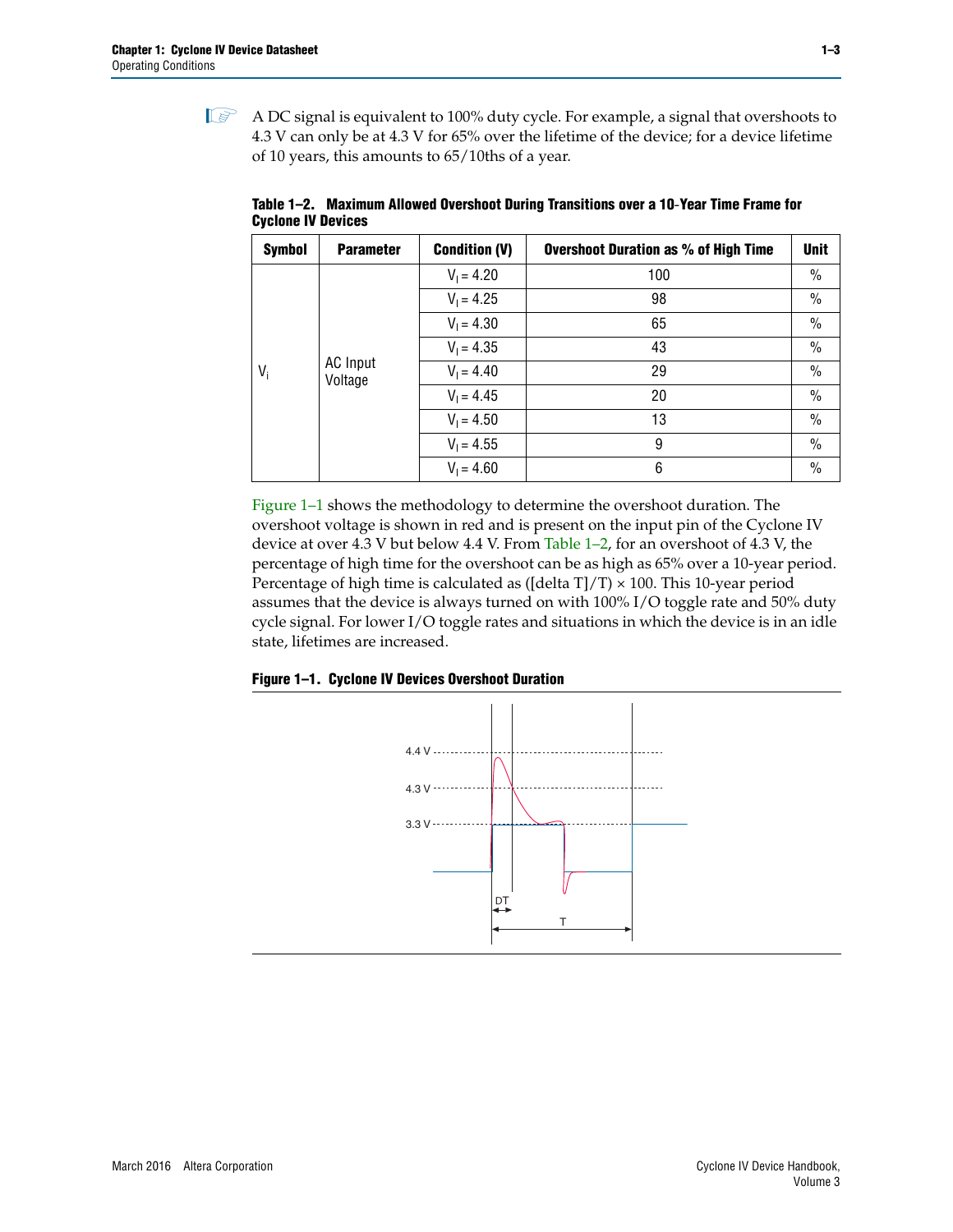## **Recommended Operating Conditions**

This section lists the functional operation limits for AC and DC parameters for Cyclone IV devices. [Table 1–3](#page-3-0) and [Table 1–4](#page-4-0) list the steady-state voltage and current values expected from Cyclone IV E and Cyclone IV GX devices. All supplies must be strictly monotonic without plateaus.

<span id="page-3-0"></span>**Table 1–3. Recommended Operating Conditions for Cyclone IV E Devices** *[\(1\)](#page-4-1)***,** *[\(2\)](#page-4-2)* **(Part 1 of 2)**

| <b>Symbol</b>              | <b>Parameter</b>                                      | <b>Conditions</b>                      | Min         | <b>Typ</b>               | <b>Max</b>     | <b>Unit</b>  |
|----------------------------|-------------------------------------------------------|----------------------------------------|-------------|--------------------------|----------------|--------------|
|                            | Supply voltage for internal logic,<br>1.2-V operation |                                        | 1.15        | 1.2                      | 1.25           | V            |
| $V_{CClNT}$ (3)            | Supply voltage for internal logic,<br>1.0-V operation |                                        | 0.97        | 1.0                      | 1.03           | $\mathsf{V}$ |
|                            | Supply voltage for output buffers,<br>3.3-V operation |                                        | 3.135       | 3.3                      | 3.465          | $\mathsf{V}$ |
|                            | Supply voltage for output buffers,<br>3.0-V operation |                                        | 2.85        | 3                        | 3.15           | V            |
| $V_{\text{CCIO}}$ (3), (4) | Supply voltage for output buffers,<br>2.5-V operation |                                        | 2.375       | 2.5                      | 2.625          | $\vee$       |
|                            | Supply voltage for output buffers,<br>1.8-V operation |                                        | 1.71        | 1.8                      | 1.89           | $\mathsf{V}$ |
|                            | Supply voltage for output buffers,<br>1.5-V operation |                                        | 1.425       | 1.5                      | 1.575          | $\vee$       |
|                            | Supply voltage for output buffers,<br>1.2-V operation |                                        | 1.14        | 1.2                      | 1.26           | $\mathsf{V}$ |
| $V_{CCA}$ (3)              | Supply (analog) voltage for PLL<br>regulator          |                                        | 2.375       | 2.5                      | 2.625          | $\vee$       |
|                            | Supply (digital) voltage for PLL,<br>1.2-V operation  |                                        | 1.15        | 1.2                      | 1.25           | $\mathsf{V}$ |
| $V_{\text{CCD\_PLL}}$ (3)  | Supply (digital) voltage for PLL,<br>1.0-V operation  |                                        | 0.97        | 1.0                      | 1.03           | $\mathsf{V}$ |
| V <sub>1</sub>             | Input voltage                                         |                                        | $-0.5$      |                          | 3.6            | $\mathsf{V}$ |
| $V_0$                      | Output voltage                                        |                                        | $\pmb{0}$   | $\overline{\phantom{0}}$ | $V_{\rm CClO}$ | $\mathsf{V}$ |
|                            |                                                       | For commercial use                     | $\mathbf 0$ |                          | 85             | °C           |
| $T_{\rm J}$                | Operating junction temperature                        | For industrial use                     | $-40$       |                          | 100            | °C           |
|                            |                                                       | For extended temperature               | $-40$       |                          | 125            | °C           |
|                            |                                                       | For automotive use                     | $-40$       | $\overline{\phantom{m}}$ | 125            | °C           |
| t <sub>RAMP</sub>          | Power supply ramp time                                | Standard power-on reset<br>$(POR)$ (5) | $50 \mu s$  |                          | 50 ms          |              |
|                            |                                                       | Fast POR (6)                           | $50 \mu s$  | $\overline{\phantom{0}}$ | 3 ms           |              |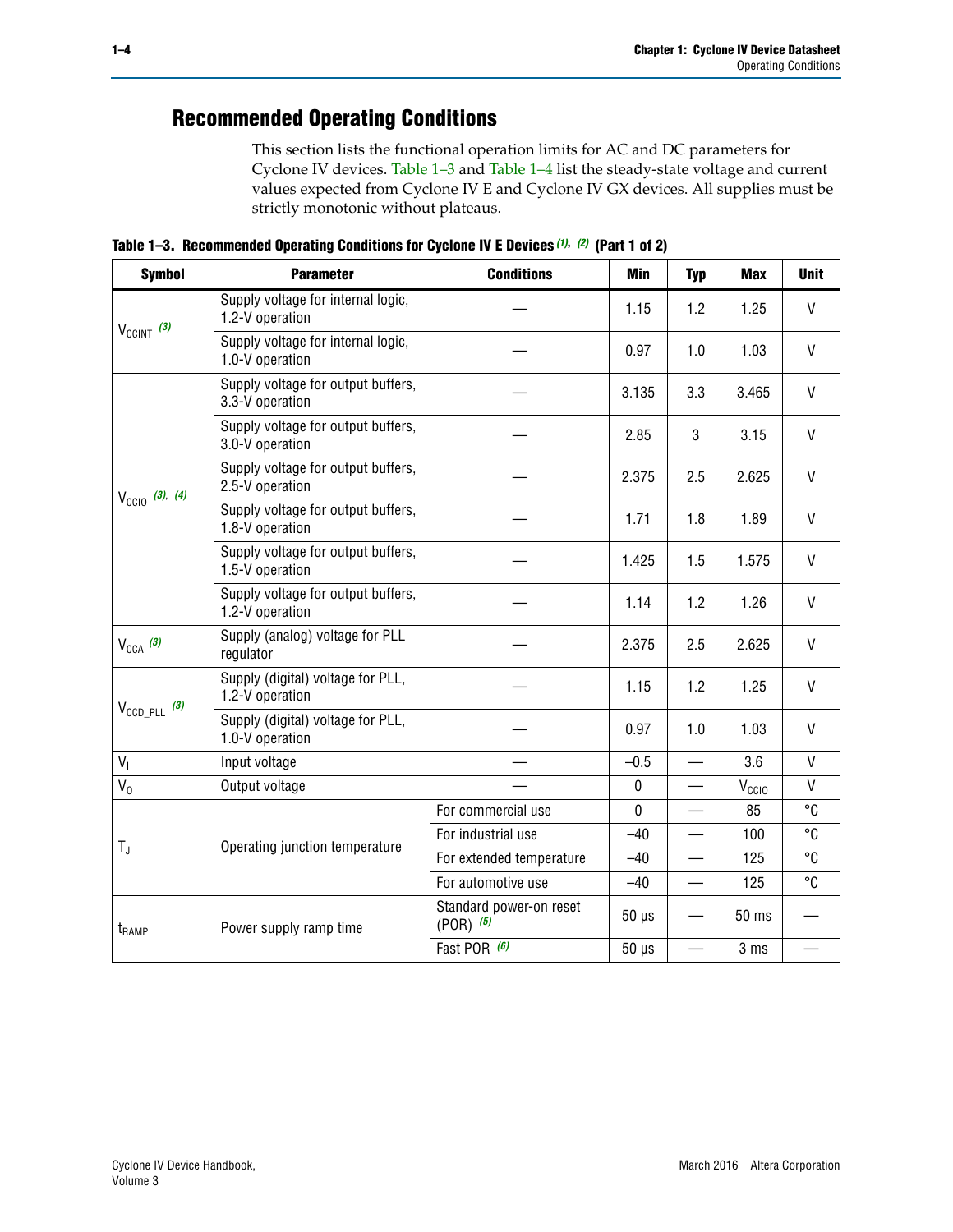### **Table 1–3. Recommended Operating Conditions for Cyclone IV E Devices** *(1)***,** *(2)* **(Part 2 of 2)**

| Svmbol             | <b>Parameter</b>                                              | <b>Conditions</b> | Min | Typ | <b>Max</b> | Unit |
|--------------------|---------------------------------------------------------------|-------------------|-----|-----|------------|------|
| <sup>I</sup> Diode | Magnitude of DC current across<br>PCI-clamp diode when enable |                   |     |     | 10         | mA   |

### **Notes to [Table 1–3](#page-3-0):**

<span id="page-4-1"></span>(1) Cyclone IV E 1.0 V core voltage devices only support C8L, C9L, and I8L speed grades. Cyclone IV E 1.2 V core voltage devices only support C6, C7, C8, I7, and A7 speed grades.

<span id="page-4-2"></span>(2)  $V_{CCIO}$  for all I/O banks must be powered up during device operation. All vcca pins must be powered to 2.5 V (even when PLLs are not used) and must be powered up and powered down at the same time.

<span id="page-4-3"></span>(3)  $V_{CC}$  must rise monotonically.

<span id="page-4-4"></span>(4)  $V_{\text{CCIO}}$  powers all input buffers.

<span id="page-4-5"></span>(5) The POR time for Standard POR ranges between 50 and 200 ms. Each individual power supply must reach the recommended operating range within 50 ms.

<span id="page-4-6"></span>(6) The POR time for Fast POR ranges between 3 and 9 ms. Each individual power supply must reach the recommended operating range within 3 ms.

| <b>Symbol</b>              | <b>Parameter</b>                                                      | <b>Conditions</b> | <b>Min</b> | <b>Typ</b> | <b>Max</b> | <b>Unit</b>  |
|----------------------------|-----------------------------------------------------------------------|-------------------|------------|------------|------------|--------------|
| $V_{CClNT}$ (3)            | Core voltage, PCIe hard IP block, and<br>transceiver PCS power supply |                   | 1.16       | 1.2        | 1.24       | V            |
| $V_{CCA}$ (1), (3)         | PLL analog power supply                                               |                   | 2.375      | 2.5        | 2.625      | V            |
| $V_{\text{CCD\_PLL}}$ (2)  | PLL digital power supply                                              |                   | 1.16       | 1.2        | 1.24       | V            |
|                            | I/O banks power supply for 3.3-V<br>operation                         |                   | 3.135      | 3.3        | 3.465      | $\mathsf{V}$ |
|                            | I/O banks power supply for 3.0-V<br>operation                         |                   | 2.85       | 3          | 3.15       | V            |
| $V_{\text{CC10}}$ (3), (4) | I/O banks power supply for 2.5-V<br>operation                         |                   | 2.375      | 2.5        | 2.625      | V            |
|                            | I/O banks power supply for 1.8-V<br>operation                         |                   | 1.71       | 1.8        | 1.89       | V            |
|                            | I/O banks power supply for 1.5-V<br>operation                         |                   | 1.425      | 1.5        | 1.575      | V            |
|                            | I/O banks power supply for 1.2-V<br>operation                         |                   | 1.14       | 1.2        | 1.26       | $\mathsf{V}$ |
|                            | Differential clock input pins power<br>supply for 3.3-V operation     |                   | 3.135      | 3.3        | 3.465      | V            |
|                            | Differential clock input pins power<br>supply for 3.0-V operation     |                   | 2.85       | 3          | 3.15       | $\mathsf{V}$ |
| V <sub>CC_CLKIN</sub>      | Differential clock input pins power<br>supply for 2.5-V operation     |                   | 2.375      | 2.5        | 2.625      | $\mathsf{V}$ |
| (3), (5), (6)              | Differential clock input pins power<br>supply for 1.8-V operation     |                   | 1.71       | 1.8        | 1.89       | V            |
|                            | Differential clock input pins power<br>supply for 1.5-V operation     |                   | 1.425      | 1.5        | 1.575      | V            |
|                            | Differential clock input pins power<br>supply for 1.2-V operation     |                   | 1.14       | 1.2        | 1.26       | V            |
| $V_{\text{CCH_GXB}}$       | Transceiver output buffer power supply                                |                   | 2.375      | 2.5        | 2.625      | $\mathsf{V}$ |

## <span id="page-4-0"></span>**Table 1–4. Recommended Operating Conditions for Cyclone IV GX Devices (Part 1 of 2)**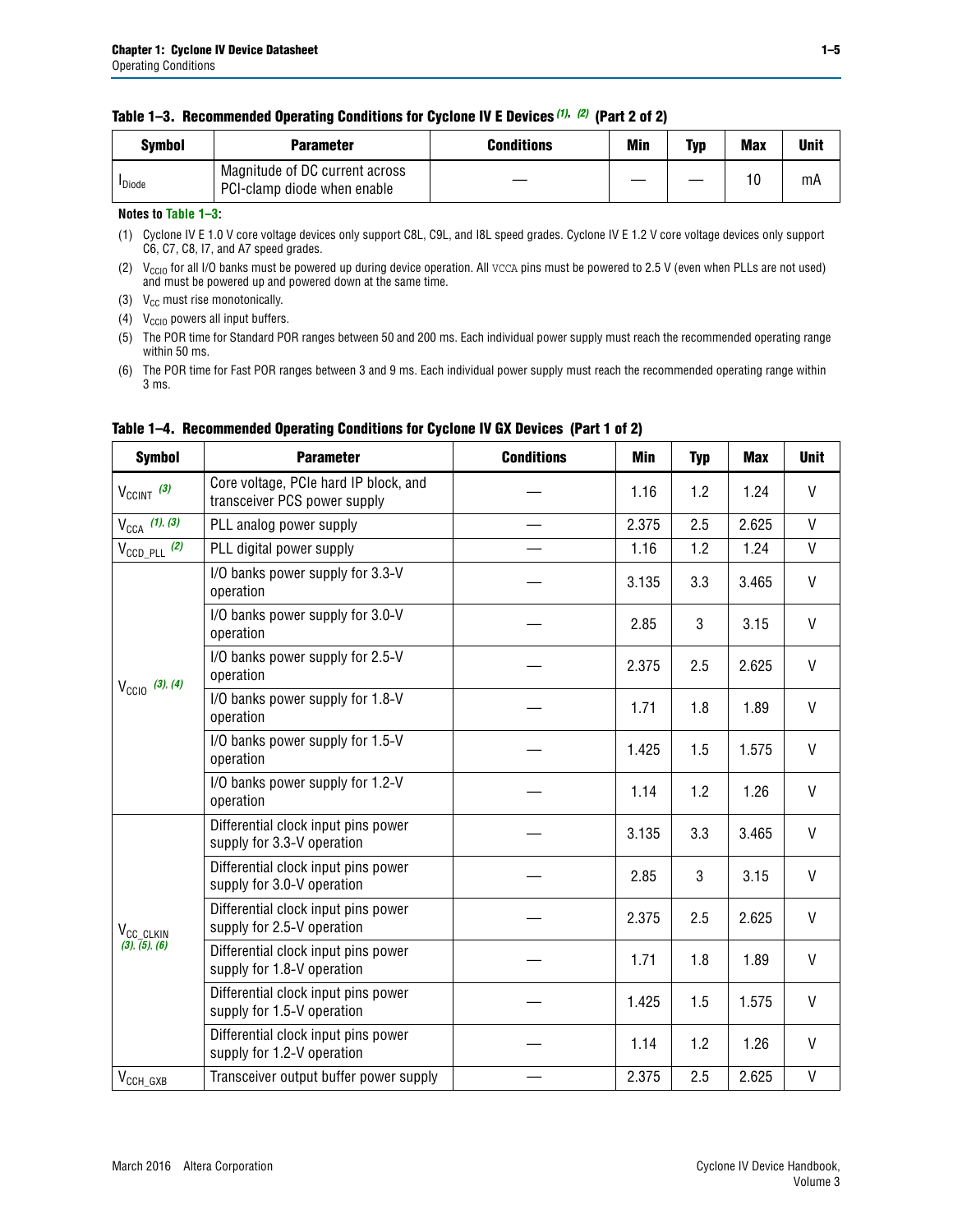| <b>Symbol</b>         | <b>Parameter</b>                                               | <b>Conditions</b>                        | Min          | <b>Typ</b> | <b>Max</b>        | <b>Unit</b> |
|-----------------------|----------------------------------------------------------------|------------------------------------------|--------------|------------|-------------------|-------------|
| $V_{\text{CCA\_GXB}}$ | Transceiver PMA and auxiliary power<br>supply                  |                                          | 2.375        | 2.5        | 2.625             | V           |
| $V_{\rm CCL\_GXB}$    | Transceiver PMA and auxiliary power<br>supply                  |                                          | 1.16         | 1.2        | 1.24              | V           |
| $V_{1}$               | DC input voltage                                               |                                          | $-0.5$       |            | 3.6               | $\vee$      |
| $V_0$                 | DC output voltage                                              |                                          | $\mathbf{0}$ |            | V <sub>CCIO</sub> | V           |
|                       | Operating junction temperature                                 | For commercial use                       | $\mathbf{0}$ |            | 85                | °C          |
| T,                    |                                                                | For industrial use                       | $-40$        |            | 100               | °C          |
| $t_{\rm{RAMP}}$       | Power supply ramp time                                         | Standard power-on reset<br>$(POR)$ $(7)$ | $50 \mu s$   |            | $50 \text{ ms}$   |             |
|                       |                                                                | Fast POR (8)                             | $50 \mu s$   |            | 3 <sub>ms</sub>   |             |
| <b>I</b> Diode        | Magnitude of DC current across<br>PCI-clamp diode when enabled |                                          |              |            | 10                | mA          |

**Table 1–4. Recommended Operating Conditions for Cyclone IV GX Devices (Part 2 of 2)**

#### **Notes to [Table 1–4](#page-4-0):**

- <span id="page-5-1"></span>(1) All VCCA pins must be powered to 2.5 V (even when PLLs are not used) and must be powered up and powered down at the same time.
- <span id="page-5-2"></span>(2) You must connect  $V_{CCD-PLL}$  to  $V_{CCINT}$  through a decoupling capacitor and ferrite bead.
- <span id="page-5-0"></span>(3) Power supplies must rise monotonically.
- <span id="page-5-3"></span>(4)  $V_{\text{CCIO}}$  for all I/O banks must be powered up during device operation. Configurations pins are powered up by V<sub>CCIO</sub> of I/O Banks 3, 8, and 9 where I/O Banks 3 and 9 only support V<sub>CCIO</sub> of 1.5, 1.8, 2.5, 3.0, and 3.3 V. For fast passive parallel (FPP) configuration mode, the V<sub>CCIO</sub> level of I/O<br>Bank 8 must be powered up to 1.5, 1.8, 2.5, 3.0, and 3.3 V.
- <span id="page-5-4"></span>(5) You must set  $V_{CC_CCLKIN}$  to 2.5 V if you use CLKIN as a high-speed serial interface (HSSI) refclk or as a DIFFCLK input.
- <span id="page-5-5"></span>(6) The CLKIN pins in I/O Banks 3B and 8B can support single-ended I/O standard when the pins are used to clock left PLLs in non-transceiver applications.
- <span id="page-5-6"></span>(7) The POR time for Standard POR ranges between 50 and 200 ms.  $V_{\text{CCIA}}$ ,  $V_{\text{CCIA}}$ , and  $V_{\text{CCIO}}$  of I/O Banks 3, 8, and 9 must reach the recommended operating range within 50 ms.
- <span id="page-5-7"></span>(8) The POR time for Fast POR ranges between 3 and 9 ms.  $V_{\text{CCH},T}$ ,  $V_{\text{CCA}}$ , and  $V_{\text{CCI}}$  of I/O Banks 3, 8, and 9 must reach the recommended operating range within 3 ms.

## **ESD Performance**

This section lists the electrostatic discharge (ESD) voltages using the human body model (HBM) and charged device model (CDM) for Cyclone IV devices general purpose I/Os (GPIOs) and high-speed serial interface (HSSI) I/Os. [Table 1–5](#page-5-8) lists the ESD for Cyclone IV devices GPIOs and HSSI I/Os.

<span id="page-5-8"></span>**Table 1–5. ESD for Cyclone IV Devices GPIOs and HSSI I/Os**

| <b>Symbol</b>  | <b>Parameter</b>                      | <b>Passing Voltage</b> | <b>Unit</b> |
|----------------|---------------------------------------|------------------------|-------------|
|                | ESD voltage using the HBM (GPIOs) (1) | ± 2000                 |             |
| <b>VESDHBM</b> | ESD using the HBM (HSSI I/Os) (2)     | ± 1000                 |             |
|                | ESD using the CDM (GPIOs)             | ± 500                  |             |
| <b>VESDCDM</b> | ESD using the CDM (HSSI I/Os) (2)     | ± 250                  |             |

#### **Notes to [Table 1–5](#page-5-8):**

<span id="page-5-10"></span>(1) The passing voltage for EP4CGX15 and EP4CGX30 row I/Os is ±1000V.

<span id="page-5-9"></span>(2) This value is applicable only to Cyclone IV GX devices.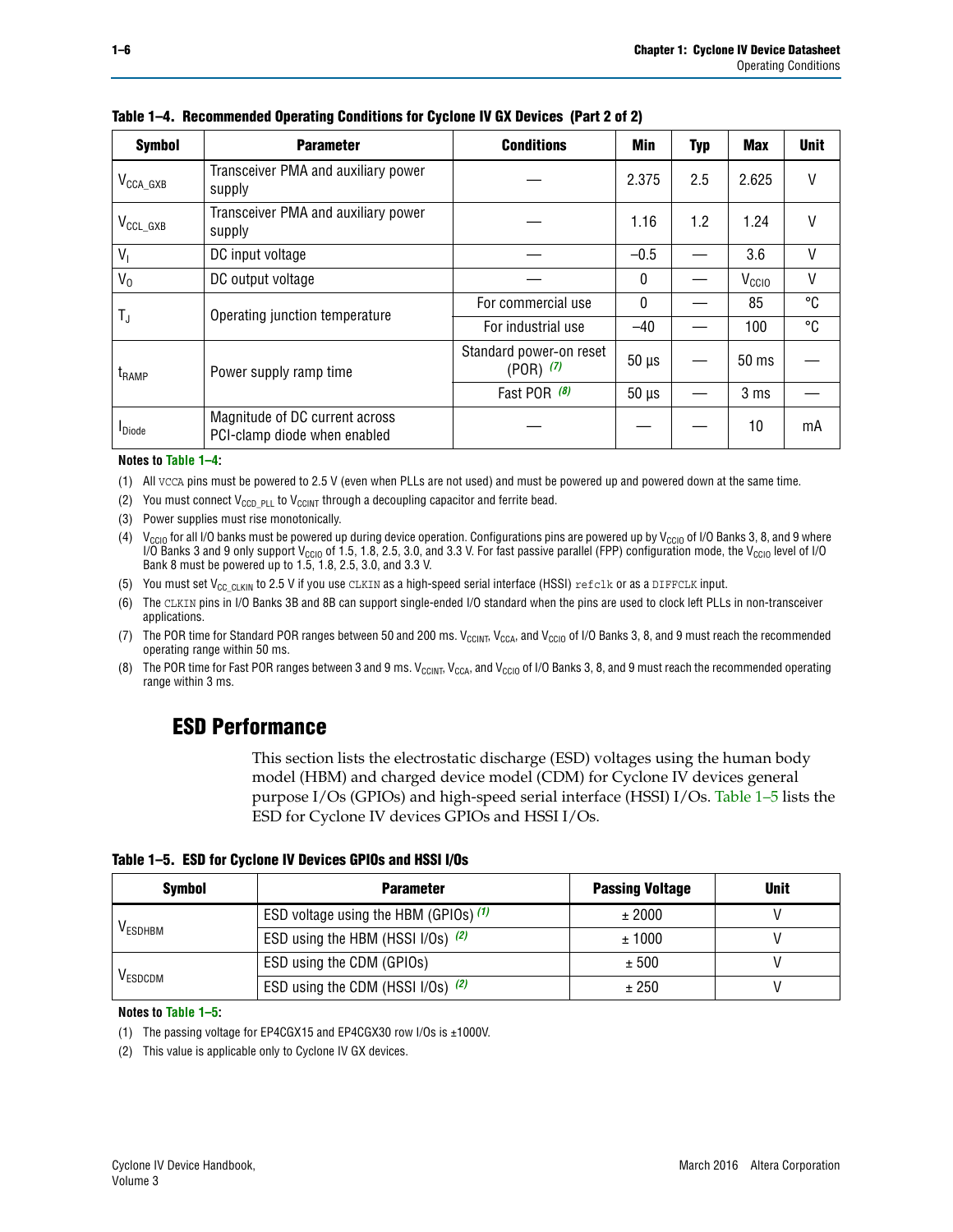## **DC Characteristics**

This section lists the I/O leakage current, pin capacitance, on-chip termination (OCT) tolerance, and bus hold specifications for Cyclone IV devices.

## **Supply Current**

The device supply current requirement is the minimum current drawn from the power supply pins that can be used as a reference for power size planning. Use the Excel-based early power estimator (EPE) to get the supply current estimates for your design because these currents vary greatly with the resources used. [Table 1–6](#page-6-0) lists the I/O pin leakage current for Cyclone IV devices.

<span id="page-6-0"></span>**Table 1–6. I/O Pin Leakage Current for Cyclone IV Devices** *[\(1\)](#page-6-1)***,** *[\(2\)](#page-6-2)*

| <b>Symbol</b> | <b>Parameter</b>                     | <b>Conditions</b>                   | <b>Device</b> | Min   | Typ | <b>Max</b> | <b>Unit</b> |
|---------------|--------------------------------------|-------------------------------------|---------------|-------|-----|------------|-------------|
|               | Input pin leakage current            | $V_1 = 0$ V to $V_{\text{CCIOMAX}}$ |               | $-10$ |     | 10         | μA          |
| $I_{0Z}$      | Tristated I/O pin leakage<br>current | $V_0 = 0$ V to $V_{\text{CCIOMAX}}$ |               | $-10$ |     | 10         | μA          |

**Notes to [Table 1–6](#page-6-0):**

<span id="page-6-1"></span>(1) This value is specified for normal device operation. The value varies during device power-up. This applies for all V<sub>CCIO</sub> settings (3.3, 3.0, 2.5, 1.8, 1.5, and 1.2 V).

<span id="page-6-2"></span>(2) The 10 µA I/O leakage current limit is applicable when the internal clamping diode is off. A higher current can be observed when the diode is on.

## **Bus Hold**

The bus hold retains the last valid logic state after the source driving it either enters the high impedance state or is removed. Each I/O pin has an option to enable bus hold in user mode. Bus hold is always disabled in configuration mode.

[Table 1–7](#page-6-3) lists bus hold specifications for Cyclone IV devices.

<span id="page-6-3"></span>**Table 1–7. Bus Hold Parameter for Cyclone IV Devices (Part 1 of 2)** *[\(1\)](#page-7-0)*

|                                                   |                                  | $V_{CGIO} (V)$ |            |       |            |            |            |            |            |       |            |       |        |             |
|---------------------------------------------------|----------------------------------|----------------|------------|-------|------------|------------|------------|------------|------------|-------|------------|-------|--------|-------------|
| <b>Parameter</b>                                  | <b>Condition</b>                 |                | 1.2        |       | 1.5        |            | 1.8        |            | 2.5        |       | 3.0        |       | 3.3    | <b>Unit</b> |
|                                                   |                                  | <b>Min</b>     | <b>Max</b> | Min   | <b>Max</b> | <b>Min</b> | <b>Max</b> | <b>Min</b> | <b>Max</b> | Min   | <b>Max</b> | Min   | Max    |             |
| <b>Bus hold</b><br>low,<br>sustaining<br>current  | $V_{IN}$ > $V_{IL}$<br>(maximum) | 8              |            | 12    |            | 30         |            | 50         |            | 70    |            | 70    |        | μA          |
| <b>Bus hold</b><br>high,<br>sustaining<br>current | $V_{IN}$ < $V_{IL}$<br>(minimum) | $-8$           |            | $-12$ |            | $-30$      |            | $-50$      |            | $-70$ |            | $-70$ |        | μA          |
| <b>Bus hold</b><br>low,<br>overdrive<br>current   | $0 V < V_{IN} < V_{CG10}$        |                | 125        |       | 175        |            | 200        |            | 300        |       | 500        |       | 500    | μA          |
| <b>Bus hold</b><br>high,<br>overdrive<br>current  | $0 V < V_{IN} < V_{CC10}$        |                | $-125$     |       | $-175$     |            | $-200$     |            | $-300$     |       | $-500$     |       | $-500$ | μA          |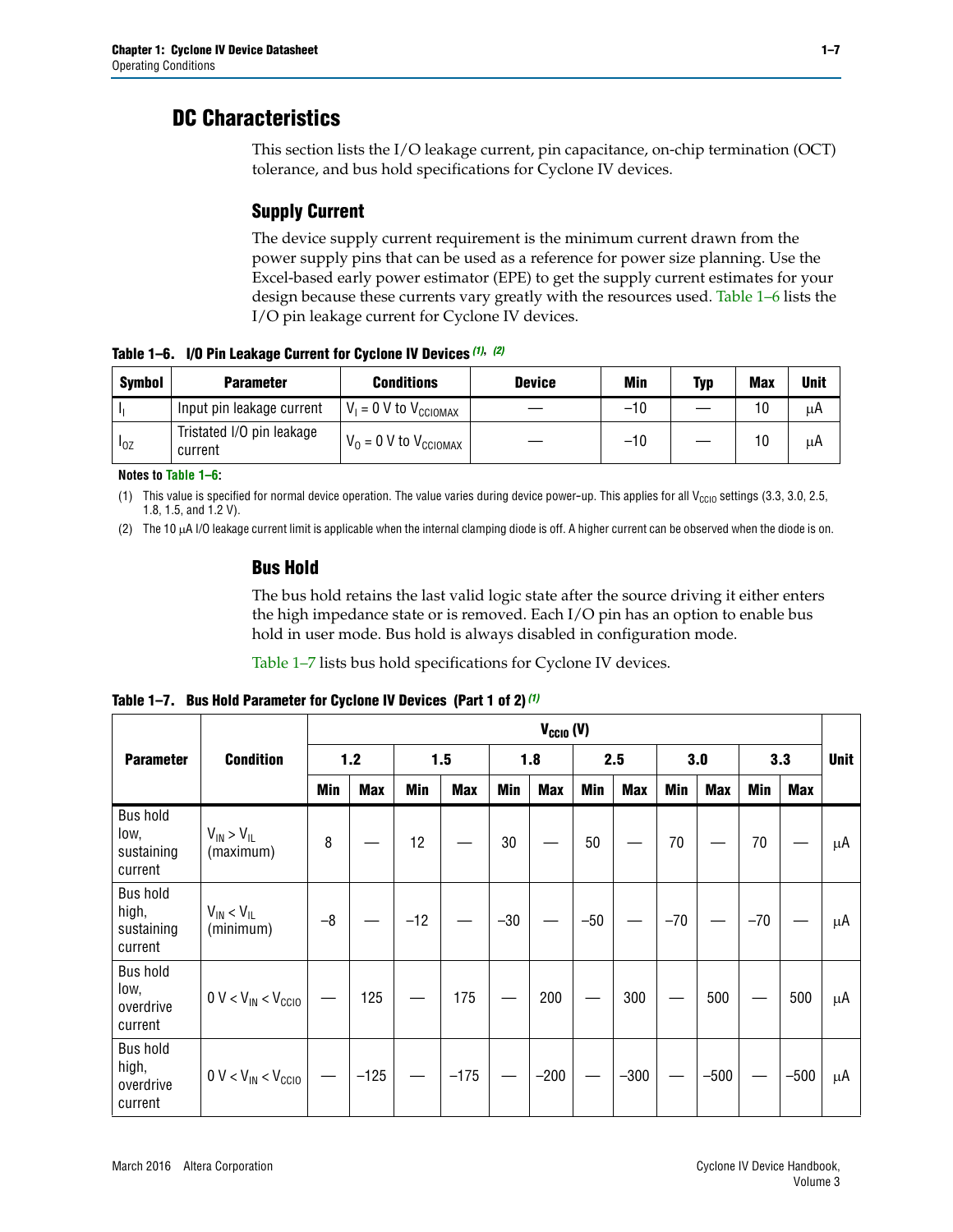|                        |                  |            | $V_{CGI0} (V)$ |       |            |      |            |     |            |     |            |     |            |             |
|------------------------|------------------|------------|----------------|-------|------------|------|------------|-----|------------|-----|------------|-----|------------|-------------|
| <b>Parameter</b>       | <b>Condition</b> |            | 1.2            |       | 1.5        |      | 1.8        |     | 2.5        |     | 3.0        |     | 3.3        | <b>Unit</b> |
|                        |                  | <b>Min</b> | <b>Max</b>     | Min   | <b>Max</b> | Min  | <b>Max</b> | Min | <b>Max</b> | Min | <b>Max</b> | Min | <b>Max</b> |             |
| Bus hold trip<br>point |                  | 0.3        | 0.9            | 0.375 | 1.125      | 0.68 | 1.07       | 0.7 | 1.7        | 0.8 | 2          | 0.8 | ŋ          |             |

**Table 1–7. Bus Hold Parameter for Cyclone IV Devices (Part 2 of 2)** *(1)*

**Note to [Table 1–7](#page-6-3):**

<span id="page-7-0"></span>(1) Bus hold trip points are based on the calculated input voltages from the JEDEC standard.

## **OCT Specifications**

[Table 1–8](#page-7-1) lists the variation of OCT without calibration across process, temperature, and voltage (PVT).

<span id="page-7-1"></span>**Table 1–8. Series OCT Without Calibration Specifications for Cyclone IV Devices**

|                                   |                | <b>Resistance Tolerance</b> |                                                                             |               |
|-----------------------------------|----------------|-----------------------------|-----------------------------------------------------------------------------|---------------|
| <b>Description</b>                | $V_{CGI0} (V)$ | <b>Commercial Maximum</b>   | <b>Industrial, Extended</b><br>industrial, and<br><b>Automotive Maximum</b> | <b>Unit</b>   |
|                                   | 3.0            | ±30                         | ±40                                                                         | $\frac{0}{0}$ |
|                                   | 2.5            | ±30                         | ±40                                                                         | $\frac{0}{0}$ |
| Series OCT without<br>calibration | 1.8            | ±40                         | ±50                                                                         | $\frac{0}{0}$ |
|                                   | 1.5            | ±50                         | ±50                                                                         | $\frac{0}{0}$ |
|                                   | 1.2            | ±50                         | ±50                                                                         | $\frac{0}{0}$ |

OCT calibration is automatically performed at device power-up for OCT-enabled I/Os.

[Table 1–9](#page-7-2) lists the OCT calibration accuracy at device power-up.

<span id="page-7-2"></span>

|  |  |  |  |  | Table 1–9. Series OCT with Calibration at Device Power-Up Specifications for Cyclone IV Devices |
|--|--|--|--|--|-------------------------------------------------------------------------------------------------|
|--|--|--|--|--|-------------------------------------------------------------------------------------------------|

|                       |                | <b>Calibration Accuracy</b> |                                                                             |               |
|-----------------------|----------------|-----------------------------|-----------------------------------------------------------------------------|---------------|
| <b>Description</b>    | $V_{CGI0} (V)$ | <b>Commercial Maximum</b>   | <b>Industrial, Extended</b><br>industrial, and<br><b>Automotive Maximum</b> | <b>Unit</b>   |
|                       | 3.0            | ±10                         | ±10                                                                         | $\%$          |
| Series OCT with       | 2.5            | ±10                         | ±10                                                                         | $\%$          |
| calibration at device | 1.8            | ±10                         | ±10                                                                         | $\%$          |
| power-up              | 1.5            | ±10                         | ±10                                                                         | $\%$          |
|                       | 1.2            | ±10                         | ±10                                                                         | $\frac{0}{0}$ |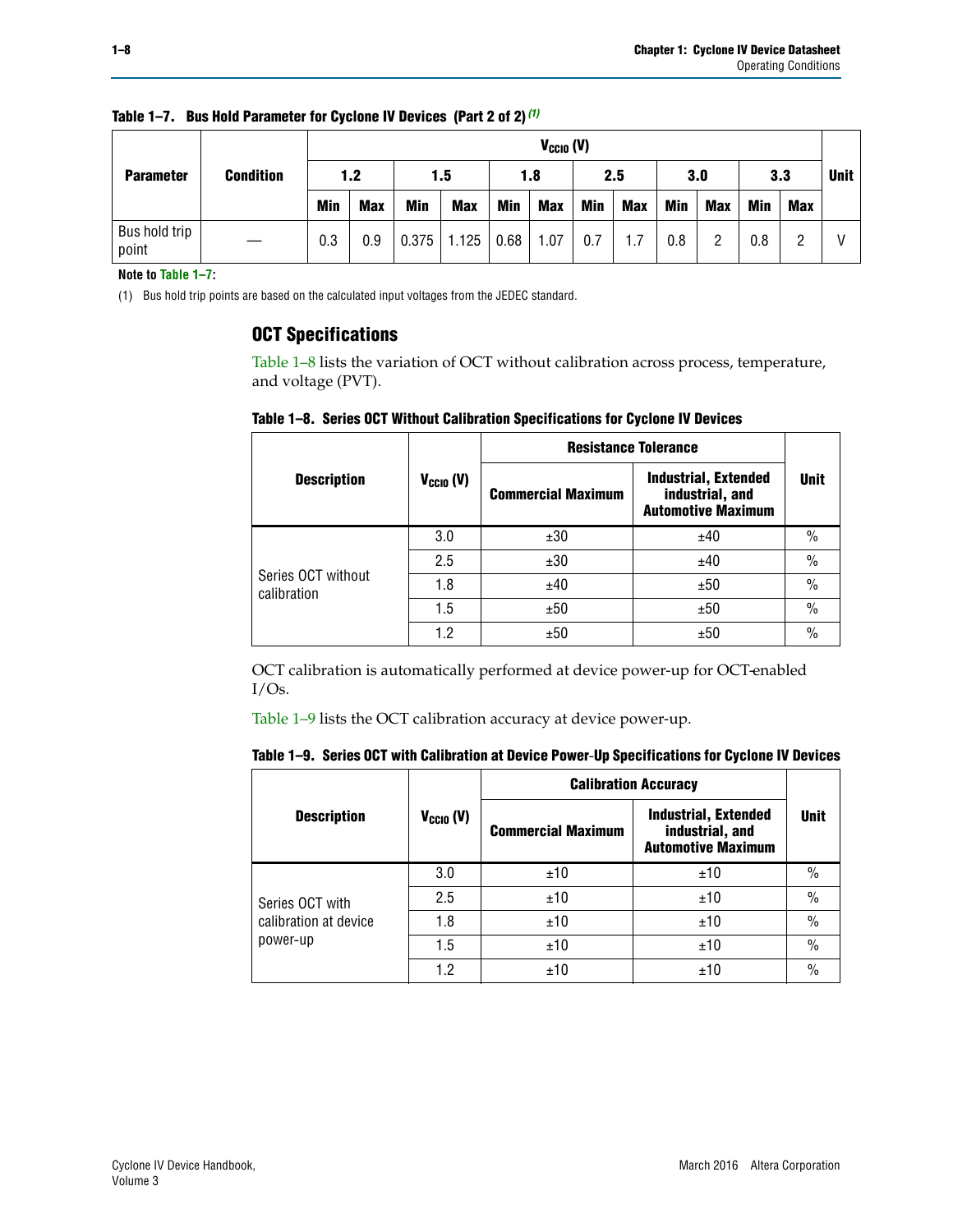The OCT resistance may vary with the variation of temperature and voltage after calibration at device power-up. Use [Table 1–10](#page-8-0) and [Equation 1–1](#page-8-1) to determine the final OCT resistance considering the variations after calibration at device power-up. [Table 1–10](#page-8-0) lists the change percentage of the OCT resistance with voltage and temperature.

<span id="page-8-0"></span>**Table 1–10. OCT Variation After Calibration at Device Power**-**Up for Cyclone IV Devices**

| <b>Nominal Voltage</b> | $dR/dT$ (%/°C) | $dR/dV$ (%/mV) |
|------------------------|----------------|----------------|
| 3.0                    | 0.262          | $-0.026$       |
| 2.5                    | 0.234          | $-0.039$       |
| 1.8                    | 0.219          | $-0.086$       |
| 1.5                    | 0.199          | $-0.136$       |
| 1.2                    | 0.161          | $-0.288$       |

#### <span id="page-8-1"></span>**Equation 1–1. Final OCT Resistance** *[\(1\)](#page-8-2)***,** *[\(2\)](#page-8-3)***,** *[\(3\)](#page-8-4)***,** *[\(4\)](#page-8-5)***,** *[\(5\)](#page-8-6)***,** *[\(6\)](#page-8-7)*

 $\Delta R_V = (V_2 - V_1) \times 1000 \times dR/dV$  ––––––––––––[\(7\)](#page-8-8)  $\Delta R_T = (T_2 - T_1) \times dR/dT$  –––––––– *[\(8\)](#page-8-9)* For  $\Delta R_x < 0$ ;  $MF_x = 1/$  ( $|\Delta R_x|/100 + 1$ ) ––––––––– [\(9\)](#page-8-10) For  $\Delta R_x > 0$ ;  $\text{MF}_x = \Delta R_x / 100 + 1$  ——– [\(10\)](#page-8-11)  $MF = MF_V \times MF_T$  –––––––––––[\(11\)](#page-8-12) Rfinal = Rinitial × MF ––––– *[\(12\)](#page-8-13)*

#### **Notes to [Equation 1–1:](#page-8-1)**

- <span id="page-8-2"></span>(1)  $T_2$  is the final temperature.
- <span id="page-8-3"></span>(2)  $T_1$  is the initial temperature.
- <span id="page-8-4"></span>(3) MF is multiplication factor.
- <span id="page-8-5"></span>(4)  $R<sub>final</sub>$  is final resistance.
- <span id="page-8-6"></span>(5) Rinitial is initial resistance.
- <span id="page-8-7"></span>(6) Subscript x refers to both  $\sqrt{v}$  and  $\sqrt{v}$ .
- <span id="page-8-8"></span>(7)  $\Delta R_V$  is a variation of resistance with voltage.
- <span id="page-8-9"></span>(8)  $\Delta R_T$  is a variation of resistance with temperature.
- <span id="page-8-10"></span>(9) dR/dT is the change percentage of resistance with temperature after calibration at device power-up.
- <span id="page-8-11"></span>(10) dR/dV is the change percentage of resistance with voltage after calibration at device power-up.

<span id="page-8-12"></span>(11)  $V_2$  is final voltage.

<span id="page-8-13"></span>(12)  $V_1$  is the initial voltage.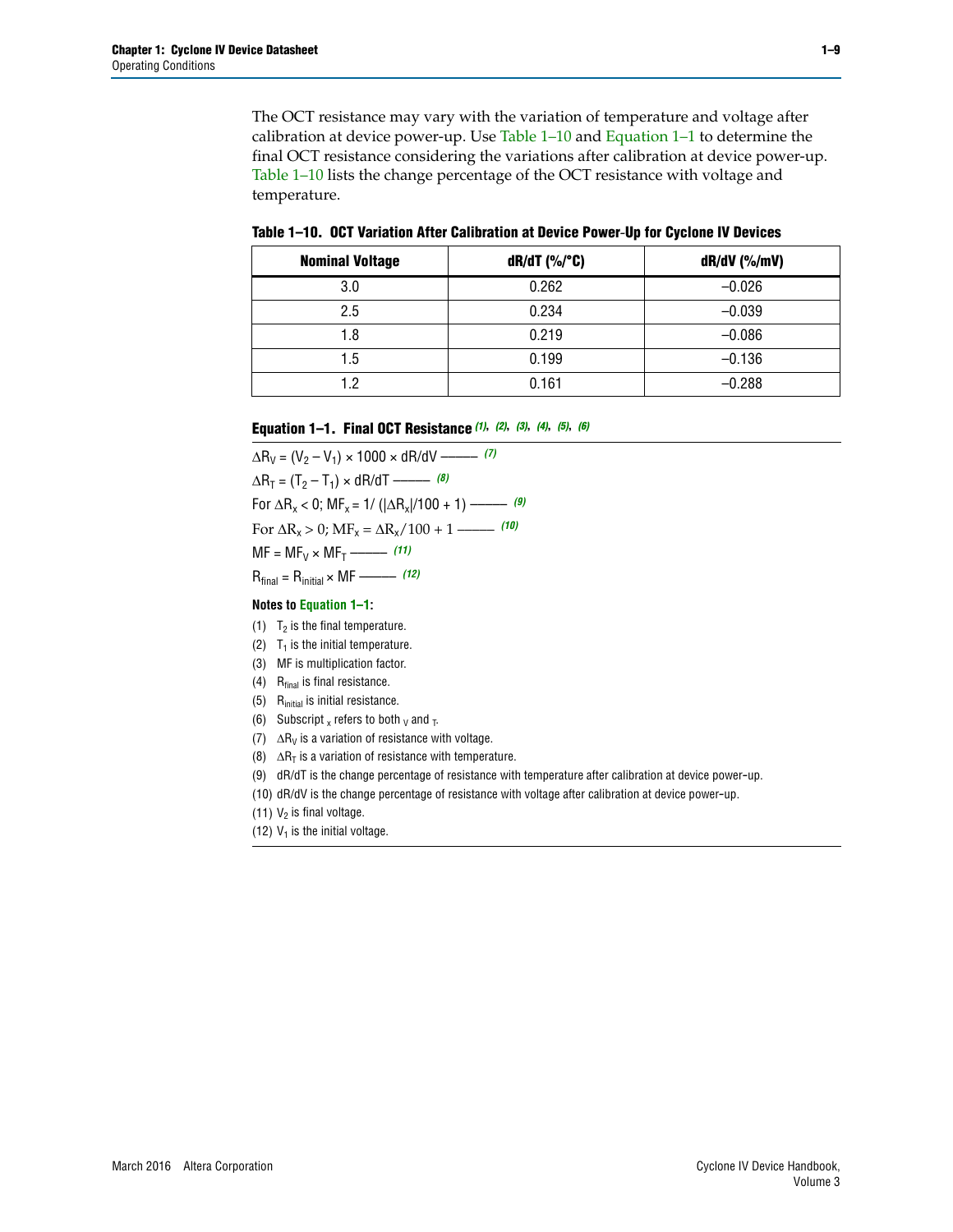Example 1-1 shows how to calculate the change of  $50$ - $\Omega$  I/O impedance from 25°C at 3.0 V to 85°C at 3.15 V.

<span id="page-9-0"></span>**Example 1–1. Impedance Change**

 $\Delta R_V = (3.15 - 3) \times 1000 \times -0.026 = -3.83$  $\Delta R_T = (85 - 25) \times 0.262 = 15.72$ Because  $\Delta R_V$  is negative,  $MF_V = 1 / (3.83/100 + 1) = 0.963$ Because  $\Delta R_T$  is positive,  $MF_T = 15.72/100 + 1 = 1.157$  $MF = 0.963 \times 1.157 = 1.114$  $R_{final} = 50 \times 1.114 = 55.71 \Omega$ 

## **Pin Capacitance**

[Table 1–11](#page-9-1) lists the pin capacitance for Cyclone IV devices.

<span id="page-9-1"></span>**Table 1–11. Pin Capacitance for Cyclone IV Devices** *[\(1\)](#page-9-4)*

| Symbol              | <b>Parameter</b>                                                                                           | Typical-<br><b>Quad Flat</b><br><b>Pack</b><br>(QFP) | Typical-<br><b>Quad Flat</b><br><b>No Leads</b><br>(QFN) | Typical-<br><b>Ball-Grid</b><br><b>Array</b><br>(BGA) | <b>Unit</b> |
|---------------------|------------------------------------------------------------------------------------------------------------|------------------------------------------------------|----------------------------------------------------------|-------------------------------------------------------|-------------|
| C <sub>IOTB</sub>   | Input capacitance on top and bottom I/O pins                                                               |                                                      |                                                          | 6                                                     | рF          |
| C <sub>IOLR</sub>   | Input capacitance on right I/O pins                                                                        |                                                      |                                                          | 5                                                     | рF          |
| $C_{LVDSLR}$        | Input capacitance on right I/O pins with dedicated LVDS output                                             | 8                                                    | 8                                                        |                                                       | рF          |
| $C_{VREFLR}$<br>(2) | Input capacitance on right dual-purpose VREF pin when used as<br>$V_{BFE}$ or user I/O pin                 | 21                                                   | 21                                                       | 21                                                    | pF          |
| $C_{VREFTB}$<br>(2) | Input capacitance on top and bottom dual-purpose VREF pin when<br>used as $V_{\text{RFF}}$ or user I/O pin | 23(3)                                                | 23                                                       | 23                                                    | pF          |
| $C_{CLKTB}$         | Input capacitance on top and bottom dedicated clock input pins                                             | 7                                                    | 7                                                        | 6                                                     | pF          |
| $C_{CLKLR}$         | Input capacitance on right dedicated clock input pins                                                      | 6                                                    | 6                                                        | 5                                                     | рF          |

#### **Notes to [Table 1–11:](#page-9-1)**

<span id="page-9-4"></span>(1) The pin capacitance applies to FBGA, UBGA, and MBGA packages.

<span id="page-9-2"></span>(2) When you use the VREF pin as a regular input or output, you can expect a reduced performance of toggle rate and  $t_{\rm CO}$  because of higher pin capacitance.

<span id="page-9-3"></span>(3) CVREFTB for the EP4CE22 device is 30 pF.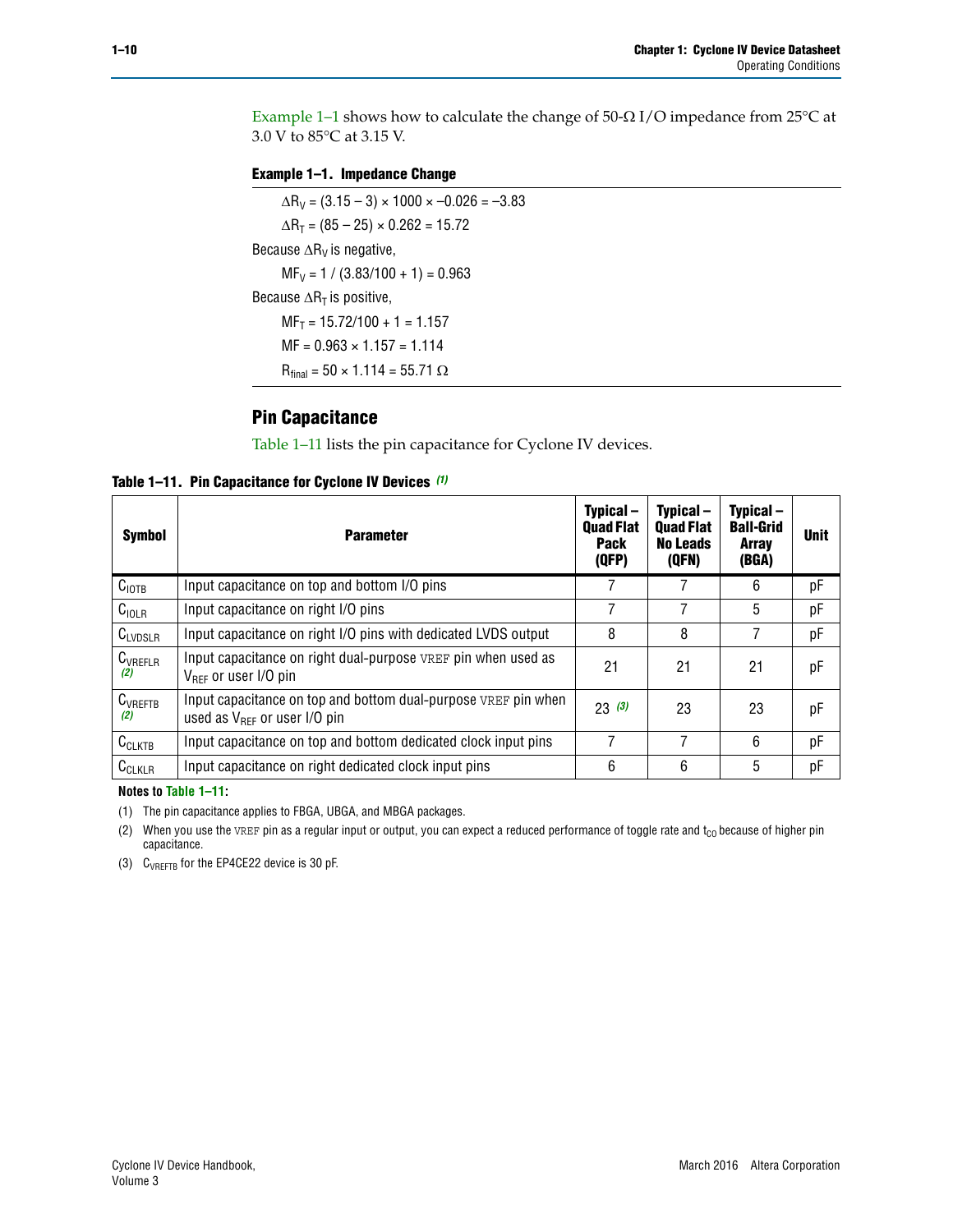## **Internal Weak Pull-Up and Weak Pull-Down Resistor**

[Table 1–12](#page-10-0) lists the weak pull-up and pull-down resistor values for Cyclone IV devices.

<span id="page-10-0"></span>**Table 1–12. Internal Weak Pull**-**Up and Weak Pull**-**Down Resistor Values for Cyclone IV Devices** *[\(1\)](#page-10-1)*

| <b>Symbol</b> | <b>Parameter</b>                                                            | <b>Conditions</b>                                  | Min | <b>Typ</b> | <b>Max</b> | <b>Unit</b> |
|---------------|-----------------------------------------------------------------------------|----------------------------------------------------|-----|------------|------------|-------------|
|               |                                                                             | $V_{\text{CC10}} = 3.3 \text{ V} \pm 5\%$ (2), (3) | 7   | 25         | 41         | $k\Omega$   |
| $R_{PU}$      | Value of the I/O pin pull-up resistor                                       | $V_{\text{CC10}} = 3.0 \text{ V} \pm 5\%$ (2), (3) | 7   | 28         | 47         | $k\Omega$   |
|               | before and during configuration, as                                         | $V_{\text{CC10}} = 2.5 V \pm 5\%$ (2), (3)         | 8   | 35         | 61         | $k\Omega$   |
|               | well as user mode if you enable the<br>programmable pull-up resistor option | $V_{\text{CC10}} = 1.8 V \pm 5\%$ (2), (3)         | 10  | 57         | 108        | $k\Omega$   |
|               |                                                                             | $V_{\text{CC10}} = 1.5 V \pm 5\%$ (2), (3)         | 13  | 82         | 163        | $k\Omega$   |
|               |                                                                             | $V_{\text{CC10}} = 1.2 V \pm 5\%$ (2), (3)         | 19  | 143        | 351        | kΩ          |
|               |                                                                             | $V_{\text{CC10}} = 3.3 V \pm 5\%$ (4)              | 6   | 19         | 30         | $k\Omega$   |
|               |                                                                             | $V_{\text{CC10}} = 3.0 V \pm 5\%$ (4)              | 6   | 22         | 36         | $k\Omega$   |
| $R_{PD}$      | Value of the I/O pin pull-down resistor<br>before and during configuration  | $V_{\text{CC10}} = 2.5 V \pm 5\%$ (4)              | 6   | 25         | 43         | $k\Omega$   |
|               |                                                                             | $V_{\text{CC10}} = 1.8 V \pm 5\%$ (4)              | 7   | 35         | 71         | $k\Omega$   |
|               |                                                                             | $V_{\text{CC10}} = 1.5 V \pm 5\%$ (4)              | 8   | 50         | 112        | kΩ          |

#### **Notes to [Table 1–12:](#page-10-0)**

- <span id="page-10-1"></span>(1) All I/O pins have an option to enable weak pull-up except the configuration, test, and JTAG pins. The weak pull-down feature is only available for JTAG TCK.
- <span id="page-10-2"></span>(2) Pin pull-up resistance values may be lower if an external source drives the pin higher than  $V_{\text{CCIO}}$ .
- <span id="page-10-3"></span>(3)  $R_{PU} = (V_{CC10} - V_1)/I_{R_PU}$ Minimum condition: –40°C; V<sub>CCIO</sub> = V<sub>CC</sub> + 5%, V<sub>I</sub> = V<sub>CC</sub> + 5% – 50 mV; Typical condition: 25°C; V<sub>CCIO</sub> = V<sub>CC</sub>, V<sub>I</sub> = 0 V; Maximum condition:  $100^{\circ}C$ ;  $V_{\text{CCIO}} = V_{\text{CC}} - 5\%$ ,  $V_1 = 0$  V; in which  $V_1$  refers to the input voltage at the I/O pin.
- <span id="page-10-4"></span>(4)  $R_{PD} = V_I/I_{R_PD}$ Minimum condition:  $-40^{\circ}$ C; V<sub>CCIO</sub> = V<sub>CC</sub> + 5%, V<sub>I</sub> = 50 mV; Typical condition: 25°C;  $V_{\text{CCIO}} = V_{\text{CC}}$ ,  $V_{\text{I}} = V_{\text{CC}} - 5\%$ ; Maximum condition: 100°C; V<sub>CClO</sub> = V<sub>CC</sub> – 5%, V<sub>I</sub> = V<sub>CC</sub> – 5%; in which V<sub>I</sub> refers to the input voltage at the I/O pin.

## **Hot-Socketing**

[Table 1–13](#page-10-5) lists the hot-socketing specifications for Cyclone IV devices.

<span id="page-10-5"></span>**Table 1–13. Hot**-**Socketing Specifications for Cyclone IV Devices**

| <b>Symbol</b> | <b>Parameter</b>                  | <b>Maximum</b> |
|---------------|-----------------------------------|----------------|
| $I$ IOPIN(DC) | DC current per I/O pin            | $300 \mu A$    |
| $I$ IOPIN(AC) | AC current per I/O pin            | 8 mA $(1)$     |
| IXCVRTX(DC)   | DC current per transceiver TX pin | 100 mA         |
| IXCVRRX(DC)   | DC current per transceiver RX pin | 50 mA          |

**Note to [Table 1–13:](#page-10-5)**

<span id="page-10-6"></span>(1) The I/O ramp rate is 10 ns or more. For ramp rates faster than 10 ns, |IIOPIN| = C dv/dt, in which C is the I/O pin capacitance and dv/dt is the slew rate.

 $\mathbb{I}$  During hot-socketing, the I/O pin capacitance is less than 15 pF and the clock pin capacitance is less than 20 pF.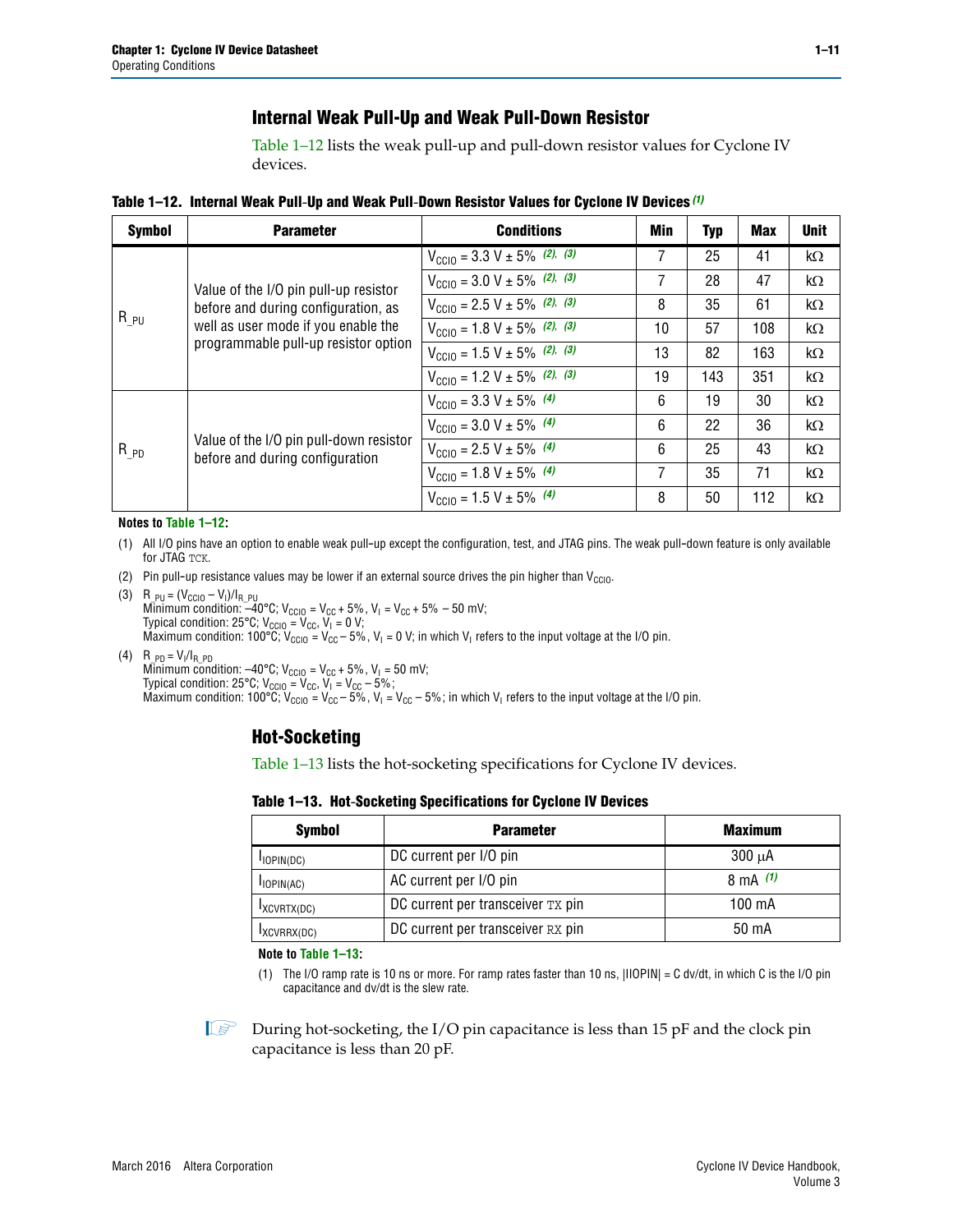## **Schmitt Trigger Input**

Cyclone IV devices support Schmitt trigger input on the TDI, TMS, TCK, nSTATUS, nCONFIG, nCE, CONF\_DONE, and DCLK pins. A Schmitt trigger feature introduces hysteresis to the input signal for improved noise immunity, especially for signals with slow edge rate. [Table 1–14](#page-11-0) lists the hysteresis specifications across the supported  $V<sub>CCIO</sub>$  range for Schmitt trigger inputs in Cyclone IV devices.

<span id="page-11-0"></span>**Table 1–14. Hysteresis Specifications for Schmitt Trigger Input in Cyclone IV Devices**

| <b>Symbol</b>          | <b>Parameter</b>               | <b>Conditions (V)</b>   | <b>Minimum</b> | <b>Unit</b> |
|------------------------|--------------------------------|-------------------------|----------------|-------------|
|                        |                                | $V_{\text{CGI0}} = 3.3$ | 200            | mV          |
| $\rm{V}_{\rm{SCHMIT}}$ | Hysteresis for Schmitt trigger | $V_{\text{CGI0}} = 2.5$ | 200            | mV          |
|                        | input                          | $V_{\text{CCIO}} = 1.8$ | 140            | mV          |
|                        |                                | $V_{\text{CCIO}} = 1.5$ | 110            | mV          |

## **I/O Standard Specifications**

The following tables list input voltage sensitivities ( $V<sub>IH</sub>$  and  $V<sub>II</sub>$ ), output voltage ( $V<sub>OH</sub>$ and  $V_{OL}$ ), and current drive characteristics ( $I_{OH}$  and  $I_{OL}$ ), for various I/O standards supported by Cyclone IV devices. [Table 1–15](#page-11-1) through [Table 1–20](#page-13-0) provide the I/O standard specifications for Cyclone IV devices.

|                    | $V_{CCl0}(V)$ |            |            |        | $V_{IL}(V)$                |                            | $V_{IH} (V)$            | $V_{OL}(V)$                  | $V_{OH} (V)$                 | l <sub>OL</sub> | $I_{0H}$    |
|--------------------|---------------|------------|------------|--------|----------------------------|----------------------------|-------------------------|------------------------------|------------------------------|-----------------|-------------|
| I/O Standard       | Min           | <b>Typ</b> | <b>Max</b> | Min    | <b>Max</b>                 | Min                        | Max                     | Max                          | Min                          | (mA)<br>(4)     | (mA)<br>(4) |
| 3.3-V LVTTL (3)    | 3.135         | 3.3        | 3.465      |        | 0.8                        | 1.7                        | 3.6                     | 0.45                         | 2.4                          | 4               | $-4$        |
| 3.3-V LVCMOS $(3)$ | 3.135         | 3.3        | 3.465      |        | 0.8                        | 1.7                        | 3.6                     | 0.2                          | $V_{\text{CC10}} - 0.2$      | $\overline{2}$  | $-2$        |
| 3.0-V LVTTL $(3)$  | 2.85          | 3.0        | 3.15       | $-0.3$ | 0.8                        | 1.7                        | $V_{\text{CC10}} + 0.3$ | 0.45                         | 2.4                          | 4               | $-4$        |
| 3.0-V LVCMOS (3)   | 2.85          | 3.0        | 3.15       | $-0.3$ | 0.8                        | 1.7                        | $V_{\rm CClO}$ + 0.3    | 0.2                          | $V_{\text{CC10}} - 0.2$      | 0.1             | $-0.1$      |
| $2.5 V$ (3)        | 2.375         | 2.5        | 2.625      | $-0.3$ | 0.7                        | 1.7                        | $V_{\text{CCIO}} + 0.3$ | 0.4                          | 2.0                          | 1               | $-1$        |
| 1.8V               | 1.71          | 1.8        | 1.89       | $-0.3$ | 0.35x<br>V <sub>CCIO</sub> | 0.65x<br>V <sub>CCIO</sub> | 2.25                    | 0.45                         | $V_{CGIO}$ –<br>0.45         | $\overline{2}$  | $-2$        |
| 1.5V               | 1.425         | 1.5        | 1.575      | $-0.3$ | 0.35x<br>V <sub>CCIO</sub> | 0.65x<br>V <sub>CCIO</sub> | $V_{\text{CC10}} + 0.3$ | 0.25x<br>V <sub>CClO</sub>   | 0.75x<br>V <sub>CCIO</sub>   | $\overline{2}$  | $-2$        |
| 1.2V               | 1.14          | 1.2        | 1.26       | $-0.3$ | 0.35x<br>V <sub>CCIO</sub> | 0.65x<br>V <sub>CCIO</sub> | $V_{\text{CC10}} + 0.3$ | 0.25x<br>V <sub>CClO</sub>   | 0.75x<br>V <sub>CCIO</sub>   | $\overline{2}$  | $-2$        |
| 3.0-V PCI          | 2.85          | 3.0        | 3.15       |        | 0.3x<br>V <sub>CCIO</sub>  | 0.5x<br>V <sub>CCIO</sub>  | $V_{\text{CCIO}} + 0.3$ | $0.1 \times V_{\text{CC10}}$ | $0.9 \times V_{\text{CC10}}$ | 1.5             | $-0.5$      |
| $3.0 - V$ PCI-X    | 2.85          | 3.0        | 3.15       |        | 0.35x<br>V <sub>CCIO</sub> | 0.5x<br>V <sub>CCIO</sub>  | $V_{\text{CC10}} + 0.3$ | $0.1 \times V_{\text{CC10}}$ | $0.9 \times V_{\text{CC10}}$ | 1.5             | $-0.5$      |

<span id="page-11-1"></span>**Table 1–15. Single**-**Ended I/O Standard Specifications for Cyclone IV Devices** *[\(1\)](#page-11-2)***,** *[\(2\)](#page-11-3)*

#### **Notes to [Table 1–15:](#page-11-1)**

<span id="page-11-2"></span>(1) For voltage-referenced receiver input waveform and explanation of terms used in [Table 1–15](#page-11-1), refer to ["Glossary" on page 1–37](#page-36-1).

<span id="page-11-3"></span>(2) AC load  $CL = 10$  pF

<span id="page-11-4"></span>(3) For more information about interfacing Cyclone IV devices with 3.3/3.0/2.5-V LVTTL/LVCMOS I/O standards, refer to *[AN 447: Interfacing Cyclone III](http://www.altera.com/literature/an/an447.pdf)  [and Cyclone IV Devices with 3.3/3.0/2.5-V LVTTL/LVCMOS I/O Systems](http://www.altera.com/literature/an/an447.pdf)*.

<span id="page-11-5"></span>(4) To meet the IOL and IOH specifications, you must set the current strength settings accordingly. For example, to meet the **3.3-V LVTTL** specification (4 mA), set the current strength settings to 4 mA or higher. Setting at lower current strength may not meet the lou and lon specifications in the handbook.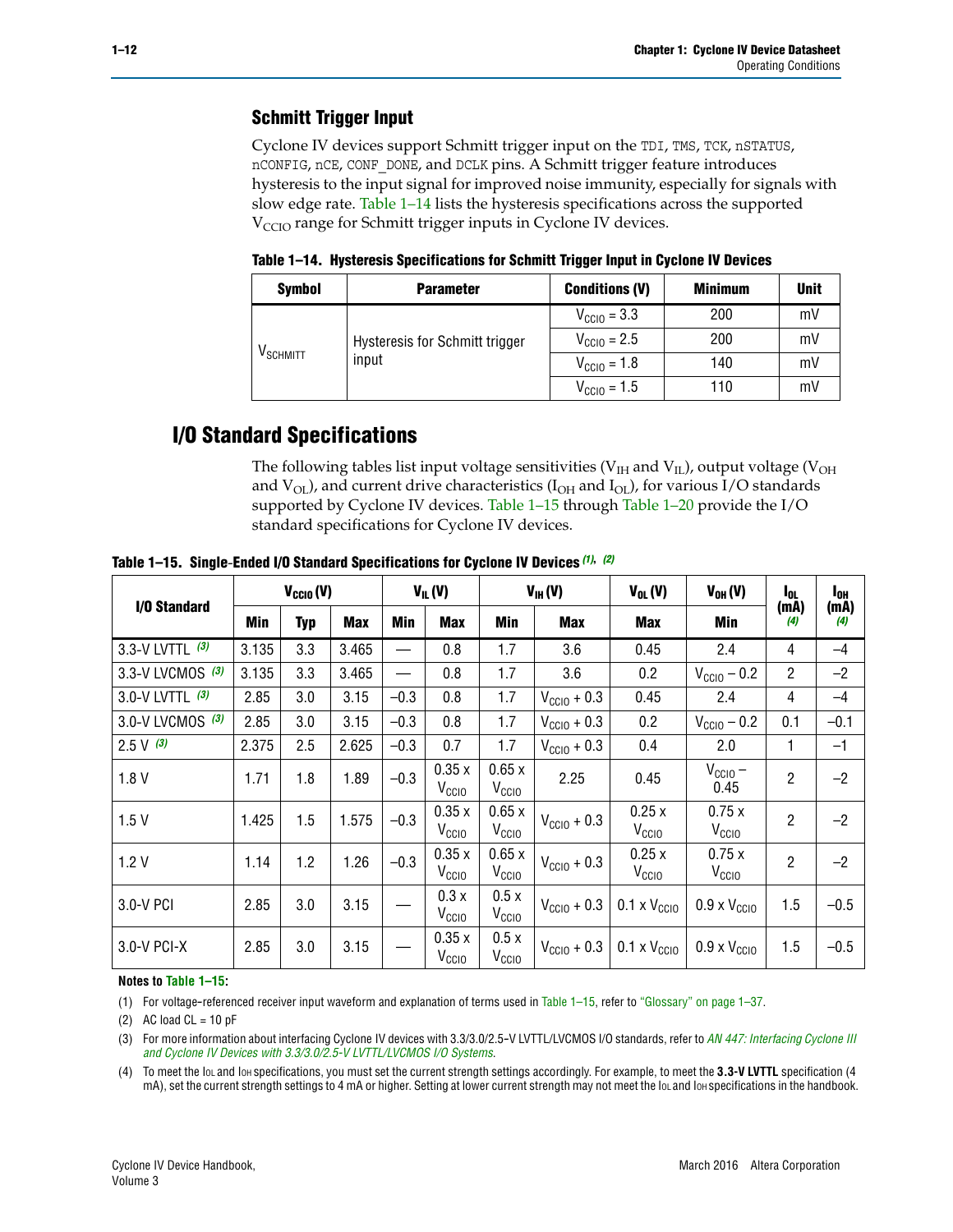| 1/0                           |                          | $V_{CGI0}(V)$ |                   |                                                                        | $V_{REF}(V)$                                                         | $V_{TT} (V)$ (2)                                                       |                     |                           |                     |
|-------------------------------|--------------------------|---------------|-------------------|------------------------------------------------------------------------|----------------------------------------------------------------------|------------------------------------------------------------------------|---------------------|---------------------------|---------------------|
| <b>Standard</b>               | <b>Min</b><br><b>Typ</b> |               | <b>Max</b><br>Min |                                                                        | <b>Typ</b>                                                           | <b>Max</b>                                                             | Min                 | <b>Typ</b>                | <b>Max</b>          |
| SSTL-2<br>Class I, II         | 2.375                    | 2.5           | 2.625             | 1.19                                                                   | 1.25                                                                 | 1.31                                                                   | $V_{REF}$ –<br>0.04 | V <sub>REF</sub>          | $V_{REF}$ +<br>0.04 |
| SSTL-18<br>Class I, II        | 1.7                      | 1.8           | 1.9               | 0.833                                                                  | 0.9                                                                  | 0.969                                                                  | $V_{REF}$ –<br>0.04 | V <sub>REF</sub>          | $V_{REF}$ +<br>0.04 |
| HSTL-18<br>Class I, II        | 1.71                     | 1.8           | 1.89              | 0.85                                                                   | 0.9<br>0.95                                                          |                                                                        | 0.85                | 0.9                       | 0.95                |
| <b>HSTL-15</b><br>Class I, II | 1.425                    | 1.5           | 1.575             | 0.71                                                                   | 0.75                                                                 | 0.79                                                                   |                     | 0.75                      | 0.79                |
| <b>HSTL-12</b><br>Class I, II | 1.14                     | 1.2           | 1.26              | $0.48 \times V_{\text{CC10}}$ (3)<br>$0.47 \times V_{\text{CC10}}$ (4) | $0.5 \times V_{\text{CC10}}$ (3)<br>$0.5 \times V_{\text{CC10}}$ (4) | $0.52 \times V_{\text{CC10}}$ (3)<br>$0.53 \times V_{\text{CC10}}$ (4) |                     | 0.5x<br>V <sub>CCIO</sub> |                     |

<span id="page-12-4"></span>

|  |  |  |  | Table 1–16. Single-Ended SSTL and HSTL I/O Reference Voltage Specifications for Cyclone IV Devices (1) |
|--|--|--|--|--------------------------------------------------------------------------------------------------------|
|--|--|--|--|--------------------------------------------------------------------------------------------------------|

### **Notes to [Table 1–16:](#page-12-4)**

<span id="page-12-0"></span>(1) For an explanation of terms used in [Table 1–16](#page-12-4), refer to ["Glossary" on page 1–37](#page-36-1).

<span id="page-12-1"></span>(2)  $V_{TT}$  of the transmitting device must track  $V_{REF}$  of the receiving device.

<span id="page-12-2"></span>(3) Value shown refers to DC input reference voltage,  $V_{REF(DC)}$ .

<span id="page-12-3"></span>(4) Value shown refers to AC input reference voltage,  $V_{REF(AC)}$ .

|  | Table 1–17.  Single-Ended SSTL and HSTL I/O Standards Signal Specifications for Cyclone IV Devices |  |  |  |  |  |
|--|----------------------------------------------------------------------------------------------------|--|--|--|--|--|
|--|----------------------------------------------------------------------------------------------------|--|--|--|--|--|

| I/O                        | $V_{IL(DC)}(V)$ |                        |                                      | $V_{IH(DC)}(V)$       |         | $V_{IL(AC)}(V)$     |                     | $V_{IH(AC)}(V)$      | $V_{OL}(V)$                        | $V_{OH} (V)$                       | l <sub>ol</sub> | $I_{0H}$ |
|----------------------------|-----------------|------------------------|--------------------------------------|-----------------------|---------|---------------------|---------------------|----------------------|------------------------------------|------------------------------------|-----------------|----------|
| <b>Standard</b>            | Min             | <b>Max</b>             | Min                                  | <b>Max</b>            | Min     | <b>Max</b>          | Min                 | <b>Max</b>           | <b>Max</b>                         | Min                                | (mA)            | (mA)     |
| SSTL-2<br>Class I          |                 | $\rm V_{REF}-$<br>0.18 | $V_{REF} +$<br>0.18                  |                       |         | $V_{REF}$ –<br>0.35 | $V_{REF} +$<br>0.35 |                      | $V_{TT}$ –<br>0.57                 | $V_{TT}$ +<br>0.57                 | 8.1             | $-8.1$   |
| SSTL-2<br>Class II         |                 | $V_{REF}$ –<br>0.18    | $V_{REF} +$<br>0.18                  |                       |         | $V_{REF}$ –<br>0.35 | $V_{REF} +$<br>0.35 |                      | $V_{TT}$ –<br>0.76                 | $V_{TT}$ +<br>0.76                 | 16.4            | $-16.4$  |
| <b>SSTL-18</b><br>Class I  |                 | $V_{REF}$ –<br>0.125   | $V_{REF}$ +<br>0.125                 |                       |         | $V_{REF}$ –<br>0.25 | $V_{REF}$ +<br>0.25 |                      | $V_{TT}$ –<br>0.475                | $V_{TT}$ +<br>0.475                | 6.7             | $-6.7$   |
| <b>SSTL-18</b><br>Class II |                 | $V_{REF}$ –<br>0.125   | $V_{REF}$ +<br>0.125                 |                       |         | $V_{REF}$ –<br>0.25 | $V_{REF}$ +<br>0.25 |                      | 0.28                               | $V_{CC10} -$<br>0.28               | 13.4            | $-13.4$  |
| HSTL-18<br>Class I         |                 | $V_{REF}$ –<br>0.1     | $V_{REF} +$<br>0.1                   |                       |         | $V_{REF}$ –<br>0.2  | $V_{REF}$ +<br>0.2  |                      | 0.4                                | $V_{CCIO}$ –<br>0.4                | 8               | $-8$     |
| HSTL-18<br>Class II        |                 | $V_{REF}$ –<br>0.1     | $V_{REF} +$<br>0.1                   |                       |         | $V_{REF}$ –<br>0.2  | $V_{REF} +$<br>0.2  |                      | 0.4                                | $V_{CC10}$ –<br>0.4                | 16              | $-16$    |
| HSTL-15<br>Class I         |                 | $V_{REF}$ –<br>0.1     | $V_{REF} +$<br>0.1                   |                       |         | $V_{REF}$ –<br>0.2  | $V_{REF}$ +<br>0.2  |                      | 0.4                                | $V_{\text{CC1O}} -$<br>0.4         | 8               | $-8$     |
| HSTL-15<br>Class II        |                 | $V_{REF}$ –<br>0.1     | $\mathsf{V}_{\mathsf{REF}}$ +<br>0.1 |                       |         | $V_{REF}$ –<br>0.2  | $V_{REF}$ +<br>0.2  |                      | 0.4                                | $V_{CC10}$ –<br>0.4                | 16              | $-16$    |
| <b>HSTL-12</b><br>Class I  | $-0.15$         | $V_{REF}-$<br>0.08     | $V_{REF} +$<br>0.08                  | $V_{CGI0} + 0.15$     | $-0.24$ | $V_{REF}$ –<br>0.15 | $V_{REF} +$<br>0.15 | $V_{CCIO} +$<br>0.24 | $0.25 \times$<br>V <sub>CCIO</sub> | $0.75 \times$<br>V <sub>CCIO</sub> | 8               | $-8$     |
| HSTL-12<br>Class II        | $-0.15$         | $V_{REF}-$<br>0.08     | $V_{REF} +$<br>0.08                  | $V_{\rm CClO} + 0.15$ | $-0.24$ | $V_{REF}$ –<br>0.15 | $V_{REF} +$<br>0.15 | $V_{CC10}$ +<br>0.24 | $0.25 \times$<br>V <sub>CCIO</sub> | $0.75 \times$<br>V <sub>CCIO</sub> | 14              | $-14$    |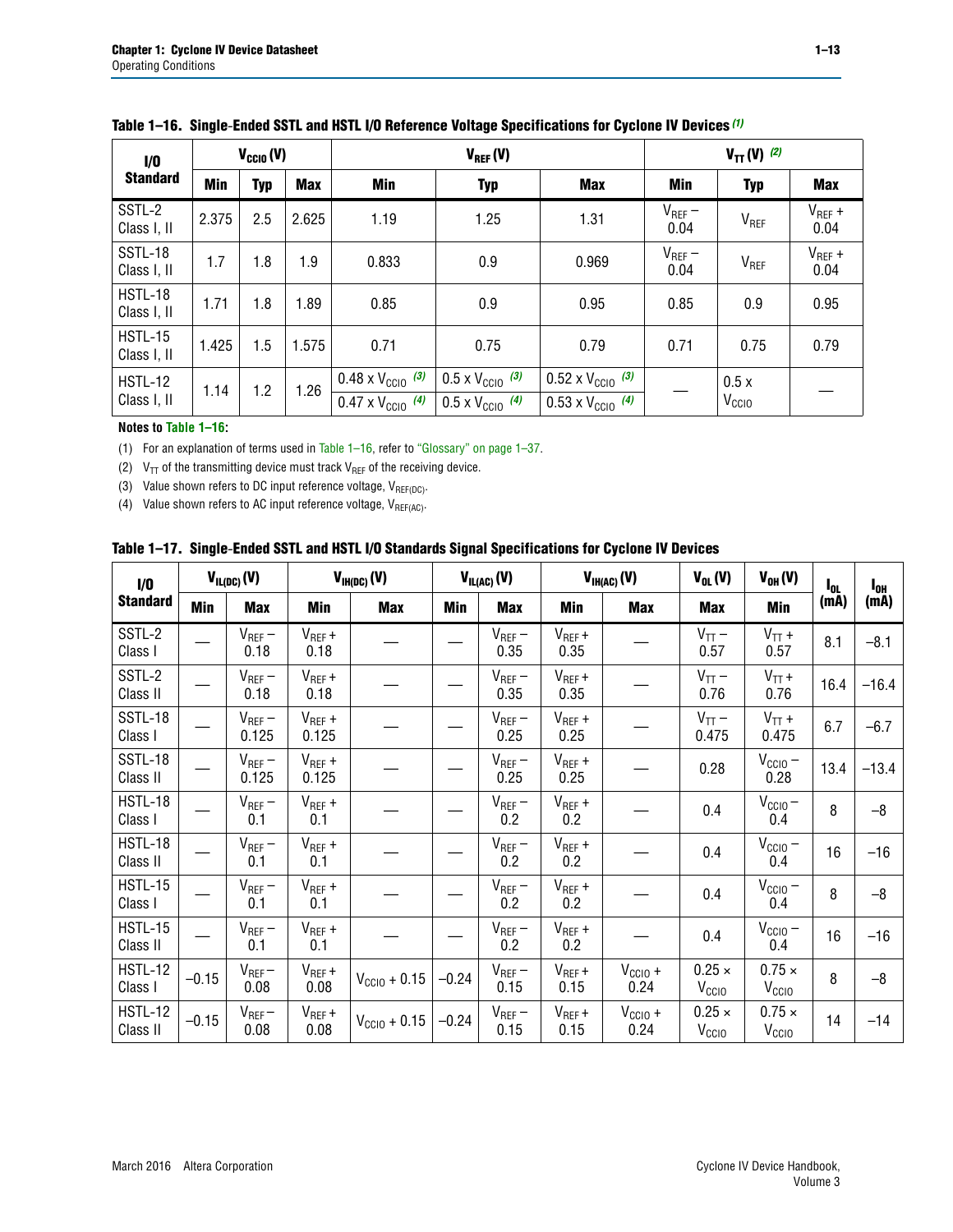**For more information about receiver input and transmitter output waveforms, and for** other differential I/O standards, refer to the *[I/O Features in Cyclone IV Devices](http://www.altera.com/literature/hb/cyclone-iv/cyiv-51006.pdf)* chapter*.*

<span id="page-13-1"></span>**Table 1–18. Differential SSTL I/O Standard Specifications for Cyclone IV Devices** *[\(1\)](#page-13-3)*

| I/O Standard           | $V_{\text{CCIO}}(V)$ |     |            | $V_{\text{Swing(DC)}}(V)$ |                   | $V_{X(AC)}(V)$                 |            | (V)                             | $V_{\text{Swing}(AC)}$ | $V_{OX(AC)}(V)$  |                                |            |                                 |
|------------------------|----------------------|-----|------------|---------------------------|-------------------|--------------------------------|------------|---------------------------------|------------------------|------------------|--------------------------------|------------|---------------------------------|
|                        | <b>Min</b>           | Typ | <b>Max</b> | <b>Min</b>                | <b>Max</b>        | <b>Min</b>                     | <b>Typ</b> | <b>Max</b>                      | <b>Min</b>             | <b>Max</b>       | Min                            | <b>Typ</b> | <b>Max</b>                      |
| SSTL-2<br>Class I, II  | 2.375                | 2.5 | 2.625      | 0.36                      | V <sub>CCIO</sub> | $V_{\rm CClO}$ /2 – 0.2        |            | $V_{\text{CC10}}/2$<br>$+0.2$   | 0.7                    | $V_{\text{CCI}}$ | $V_{\text{CC10}}/2 -$<br>0.125 |            | $V_{\text{CC10}}/2$<br>$+0.125$ |
| SSTL-18<br>Class I, II | 1.7                  | .8  | .90        | 0.25                      | V <sub>CCIO</sub> | $V_{\text{CC10}}/2 -$<br>0.175 |            | $V_{\text{CC10}}/2$<br>$+0.175$ | 0.5                    | $V_{\text{CCI}}$ | $V_{\text{CC10}}/2 -$<br>0.125 |            | $V_{\text{CC10}}/2$<br>$+0.125$ |

#### **Note to [Table 1–18:](#page-13-1)**

<span id="page-13-3"></span>(1) Differential SSTL requires a  $V_{REF}$  input.

<span id="page-13-2"></span>**Table 1–19. Differential HSTL I/O Standard Specifications for Cyclone IV Devices** *[\(1\)](#page-13-4)*

|                               |       | $V_{CClO}(V)$ |            | $V_{\text{DIF(DC)}}(V)$ |                   |                               | $V_{X(AC)}(V)$ |                            |                            | $V_{CM(DC)}(V)$ |                            | $V_{\text{DIF(AC)}}(V)$ |                            |
|-------------------------------|-------|---------------|------------|-------------------------|-------------------|-------------------------------|----------------|----------------------------|----------------------------|-----------------|----------------------------|-------------------------|----------------------------|
| I/O Standard                  | Min   | Typ           | <b>Max</b> | Min                     | <b>Max</b>        | Min                           | <b>Typ</b>     | <b>Max</b>                 | Min                        | <b>Typ</b>      | <b>Max</b>                 | Mi<br>n                 | <b>Max</b>                 |
| HSTL-18<br>Class I, II        | 1.71  | 1.8           | .89        | 0.2                     |                   | 0.85                          |                | 0.95                       | 0.85                       |                 | 0.95                       | 0.4                     |                            |
| <b>HSTL-15</b><br>Class I, II | 1.425 | 1.5           | .575       | $0.2\,$                 |                   | 0.71                          |                | 0.79                       | 0.71                       |                 | 0.79                       | 0.4                     |                            |
| <b>HSTL-12</b><br>Class I, II | 1.14  | 1.2           | 1.26       | 0.16                    | V <sub>CCIO</sub> | $0.48 \times V_{\text{CC10}}$ |                | 0.52x<br>V <sub>CCIO</sub> | 0.48x<br>V <sub>CCIO</sub> |                 | 0.52x<br>V <sub>CCIO</sub> | 0.3                     | 0.48x<br>V <sub>CCIO</sub> |

### **Note to [Table 1–19:](#page-13-2)**

<span id="page-13-4"></span>(1) Differential HSTL requires a  $V_{REF}$  input.

<span id="page-13-0"></span>**Table 1–20. Differential I/O Standard Specifications for Cyclone IV Devices** *[\(1\)](#page-14-0)* **(Part 1 of 2)**

| I/O Standard                            |       | $V_{CCl0} (V)$ |            |            | $V_{ID}$ (mV) |      | $V_{\text{lcm}}(V)^{(2)}$                           |            | $V_{0D}$ (mV) $(3)$ |     |     | $V_{0S} (V)^{(3)}$ |            |       |
|-----------------------------------------|-------|----------------|------------|------------|---------------|------|-----------------------------------------------------|------------|---------------------|-----|-----|--------------------|------------|-------|
|                                         | Min   | Typ            | <b>Max</b> | <b>Min</b> | <b>Max</b>    | Min  | <b>Condition</b>                                    | <b>Max</b> | Min                 | Typ | Max | Min                | <b>Typ</b> | Max   |
|                                         |       |                |            |            |               | 0.05 | $D_{MAX} \leq 500$ Mbps                             | 1.80       |                     |     |     |                    |            |       |
| <b>LVPECL</b><br>(Row I/Os)<br>(6)      | 2.375 | 2.5            | 2.625      | 100        |               | 0.55 | 500 Mbps $\leq$ D <sub>MAX</sub><br>$\leq$ 700 Mbps | 1.80       |                     |     |     |                    |            |       |
|                                         |       |                |            |            |               | 1.05 | $D_{MAX}$ > 700 Mbps                                | 1.55       |                     |     |     |                    |            |       |
|                                         |       |                |            |            |               | 0.05 | $D_{MAX} \leq 500$ Mbps                             | 1.80       |                     |     |     |                    |            |       |
| <b>LVPECL</b><br>(Column<br>$1/Os)$ (6) | 2.375 | 2.5            | 2.625      | 100        |               | 0.55 | 500 Mbps $\leq D_{MAX}$<br>$\leq$ 700 Mbps          | 1.80       |                     |     |     |                    |            |       |
|                                         |       |                |            |            |               | 1.05 | $D_{MAX}$ > 700 Mbps                                | 1.55       |                     |     |     |                    |            |       |
|                                         |       |                |            |            |               | 0.05 | $D_{MAX} \leq 500$ Mbps                             | 1.80       |                     |     |     |                    |            |       |
| LVDS (Row<br>I/Os)                      | 2.375 | 2.5            | 2.625      | 100        |               | 0.55 | 500 Mbps $\leq D_{MAX}$<br>$\leq 700$ Mbps          | 1.80       | 247                 |     | 600 | 1.125              | 1.25       | 1.375 |
|                                         |       |                |            |            |               | 1.05 | $D_{MAX}$ > 700 Mbps                                | 1.55       |                     |     |     |                    |            |       |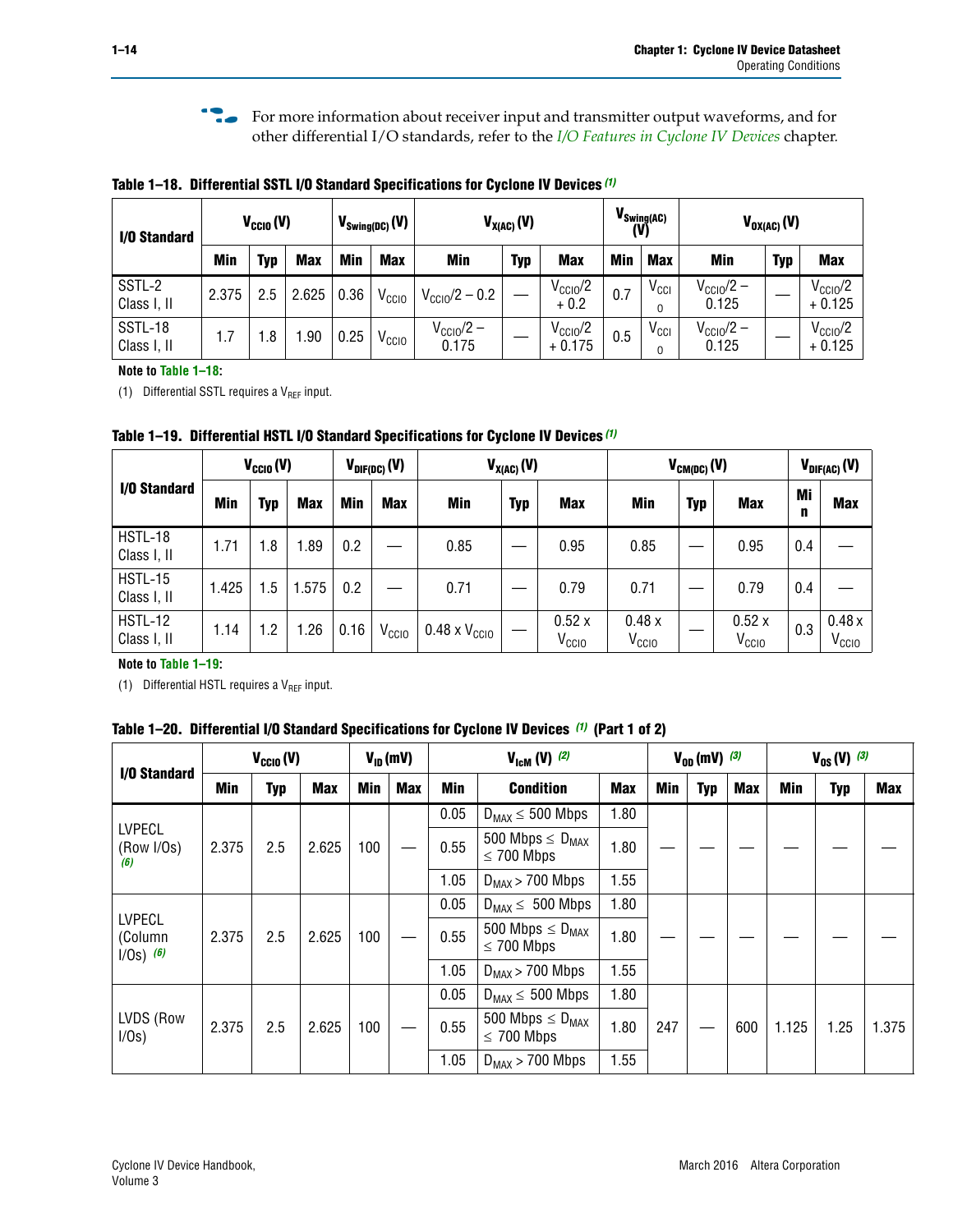|                                          |            | $V_{CClO}(V)$ |            |     | $V_{ID}(mV)$ | $V_{\text{ICM}}(V)$ (2)      |                                            |            |     | $V_{0D}$ (mV) $(3)$ |            | $V_{0S} (V)$ (3) |            |            |
|------------------------------------------|------------|---------------|------------|-----|--------------|------------------------------|--------------------------------------------|------------|-----|---------------------|------------|------------------|------------|------------|
| <b>I/O Standard</b>                      | <b>Min</b> | <b>Typ</b>    | <b>Max</b> | Min | <b>Max</b>   | Min                          | <b>Condition</b>                           | <b>Max</b> | Min | <b>Typ</b>          | <b>Max</b> | Min              | <b>Typ</b> | <b>Max</b> |
|                                          |            |               |            |     |              | 0.05                         | $D_{MAX} \leq 500$ Mbps                    | 1.80       |     |                     |            |                  |            |            |
| <b>LVDS</b><br>(Column<br>I/0s)          | 2.375      | 2.5           | 2.625      | 100 |              | 0.55                         | 500 Mbps $\leq D_{MAX}$<br>$\leq 700$ Mbps | 1.80       | 247 |                     | 600        | 1.125            | 1.25       | 1.375      |
|                                          |            |               |            |     |              | 1.05<br>$D_{MAX}$ > 700 Mbps |                                            | 1.55       |     |                     |            |                  |            |            |
| <b>BLVDS (Row</b><br>$1/0s)$ (4)         | 2.375      | 2.5           | 2.625      | 100 |              |                              |                                            |            |     |                     |            |                  |            |            |
| <b>BLVDS</b><br>(Column<br>$1/0s)$ (4)   | 2.375      | 2.5           | 2.625      | 100 |              |                              |                                            |            |     |                     |            |                  |            |            |
| mini-LVDS<br>(Row I/Os)<br>(5)           | 2.375      | 2.5           | 2.625      |     |              |                              |                                            |            | 300 |                     | 600        | 1.0              | 1.2        | 1.4        |
| mini-LVDS<br>(Column<br>$1/0s)$ (5)      | 2.375      | 2.5           | 2.625      |     |              |                              |                                            |            | 300 |                     | 600        | 1.0              | 1.2        | 1.4        |
| RSDS <sup>®</sup> (Row<br>$1/0s$ ) $(5)$ | 2.375      | 2.5           | 2.625      |     |              |                              |                                            |            | 100 | 200                 | 600        | 0.5              | 1.2        | 1.5        |
| <b>RSDS</b><br>(Column<br>$1/Os)$ (5)    | 2.375      | 2.5           | 2.625      |     |              |                              |                                            |            | 100 | 200                 | 600        | 0.5              | 1.2        | 1.5        |
| PPDS (Row<br>$1/0s)$ (5)                 | 2.375      | 2.5           | 2.625      |     |              |                              |                                            |            | 100 | 200                 | 600        | 0.5              | 1.2        | 1.4        |
| <b>PPDS</b><br>(Column<br>$1/0s)$ (5)    | 2.375      | 2.5           | 2.625      |     |              |                              |                                            |            | 100 | 200                 | 600        | 0.5              | 1.2        | 1.4        |

### **Table 1–20. Differential I/O Standard Specifications for Cyclone IV Devices** *(1)* **(Part 2 of 2)**

### **Notes to [Table 1–20:](#page-13-0)**

<span id="page-14-0"></span>(1) For an explanation of terms used in [Table 1–20](#page-13-0), refer to ["Glossary" on page 1–37](#page-36-1).

<span id="page-14-1"></span>(2)  $V_{IN}$  range: 0  $V \le V_{IN} \le 1.85$  V.

<span id="page-14-2"></span>(3) R<sub>L</sub> range:  $90 \le R_L \le 110 \Omega$ .

<span id="page-14-4"></span>(4) There are no fixed  $V_{IN}$ ,  $V_{OD}$ , and  $V_{OS}$  specifications for BLVDS. They depend on the system topology.

<span id="page-14-5"></span>(5) The Mini-LVDS, RSDS, and PPDS standards are only supported at the output pins.

<span id="page-14-3"></span>(6) The LVPECL I/O standard is only supported on dedicated clock input pins. This I/O standard is not supported for output pins.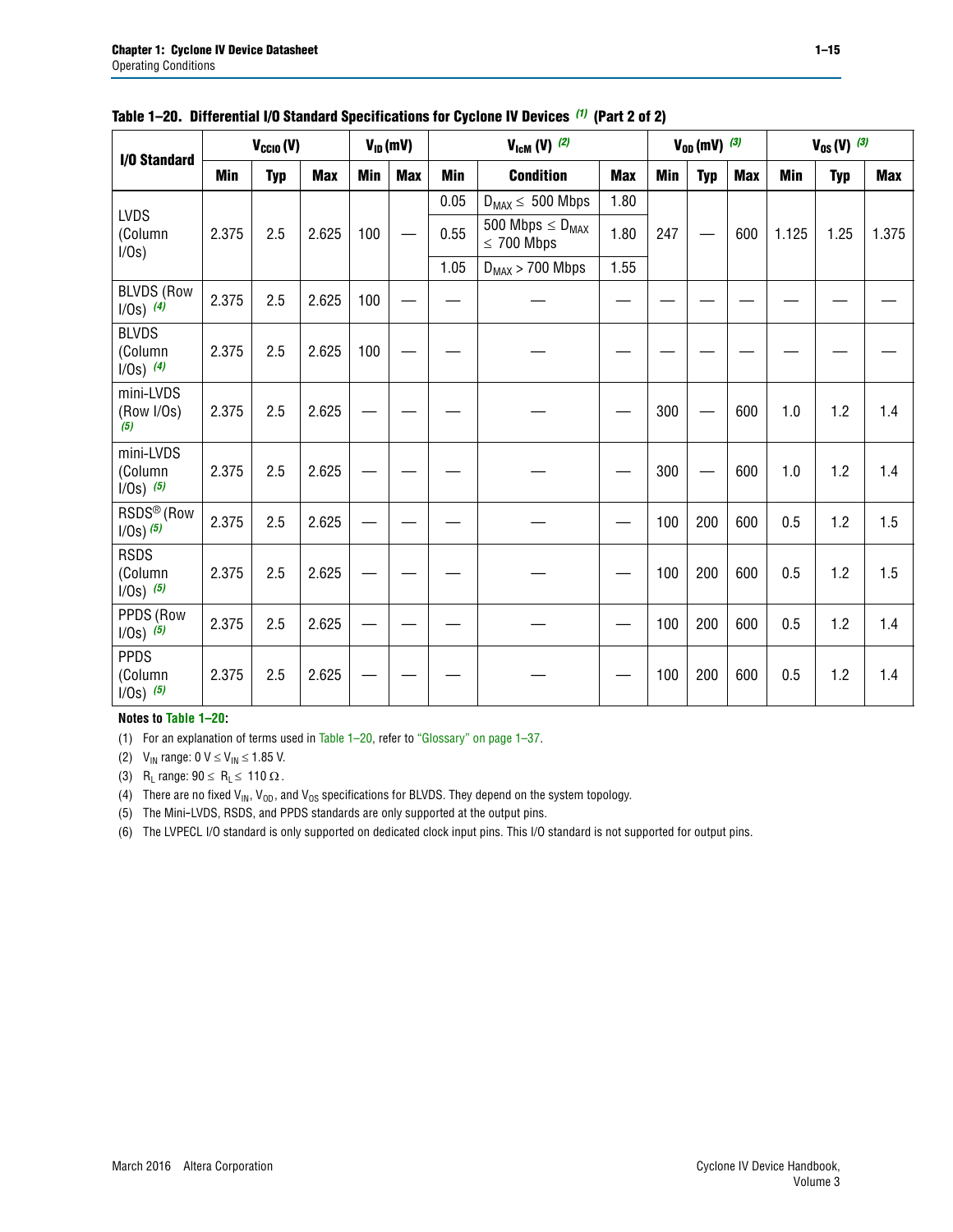## <span id="page-15-0"></span>**Power Consumption**

Use the following methods to estimate power for a design:

- the Excel-based EPE
- the Quartus® II PowerPlay power analyzer feature

The interactive Excel-based EPE is used prior to designing the device to get a magnitude estimate of the device power. The Quartus II PowerPlay power analyzer provides better quality estimates based on the specifics of the design after place-and-route is complete. The PowerPlay power analyzer can apply a combination of user-entered, simulation-derived, and estimated signal activities that, combined with detailed circuit models, can yield very accurate power estimates.

**For more information about power estimation tools, refer to the** *Early Power Estimator* **<b>For a** *[User Guide](http://www.altera.com/literature/ug/ug_epe.pdf
)* and the *[PowerPlay Power Analysis](http://www.altera.com/literature/hb/qts/qts_qii53013.pdf)* chapter in volume 3 of the *Quartus II Handboo*k.

## <span id="page-15-1"></span>**Switching Characteristics**

This section provides performance characteristics of Cyclone IV core and periphery blocks for commercial grade devices.

These characteristics can be designated as Preliminary or Final.

- Preliminary characteristics are created using simulation results, process data, and other known parameters. The upper-right hand corner of these tables show the designation as "Preliminary".
- Final numbers are based on actual silicon characterization and testing. The numbers reflect the actual performance of the device under worst-case silicon process, voltage, and junction temperature conditions. There are no designations on finalized tables.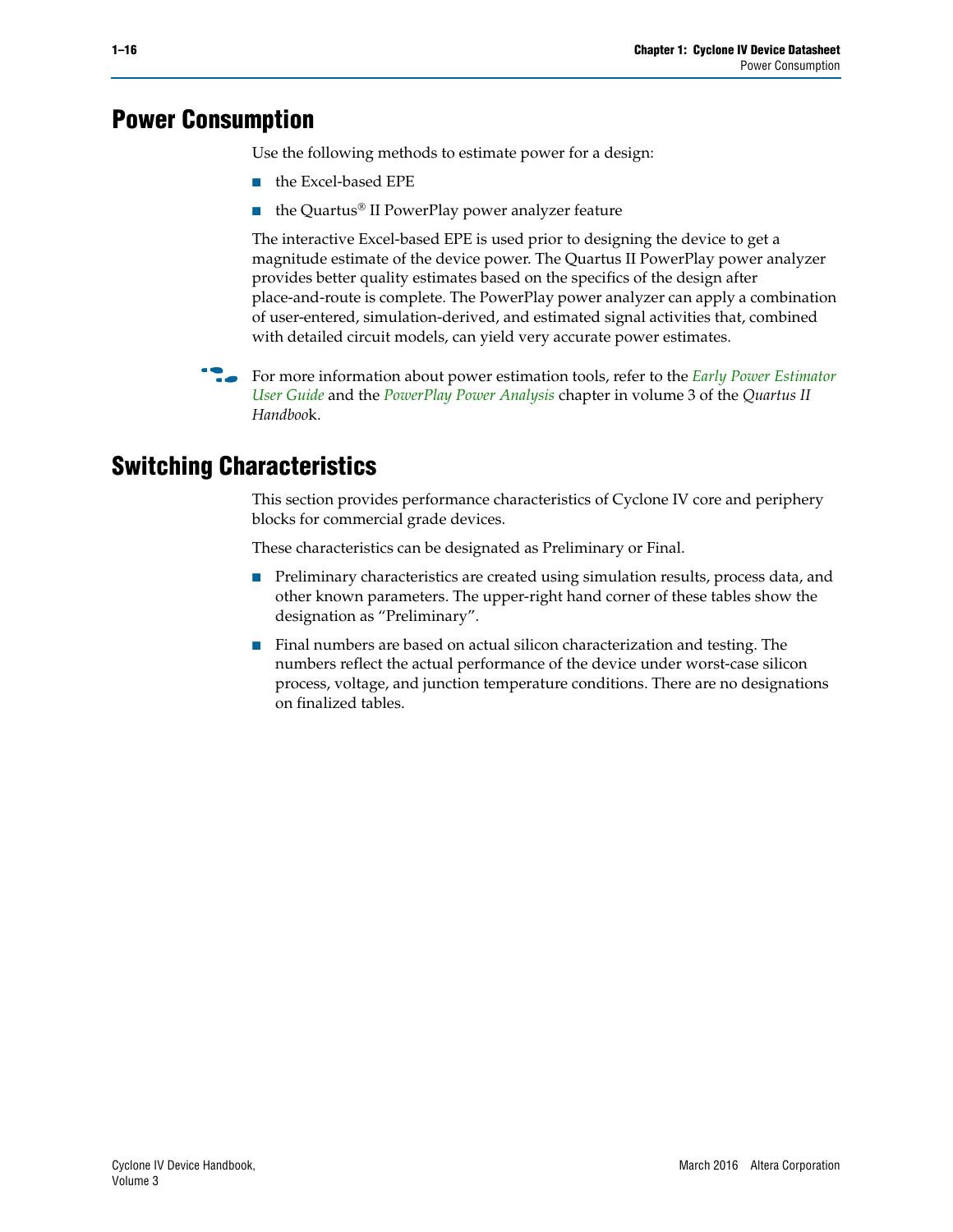## **Transceiver Performance Specifications**

[Table 1–21](#page-16-0) lists the Cyclone IV GX transceiver specifications.

## <span id="page-16-0"></span>**Table 1–21. Transceiver Specification for Cyclone IV GX Devices (Part 1 of 4)**

| Symbol/                                                          | <b>Conditions</b>                                    |                     | C <sub>6</sub>             |                                                                     |                     | C7, I7                     |                          |                     | C <sub>8</sub>             |                |              |
|------------------------------------------------------------------|------------------------------------------------------|---------------------|----------------------------|---------------------------------------------------------------------|---------------------|----------------------------|--------------------------|---------------------|----------------------------|----------------|--------------|
| <b>Description</b>                                               |                                                      | Min                 | <b>Typ</b>                 | <b>Max</b>                                                          | <b>Min</b>          | <b>Typ</b>                 | <b>Max</b>               | Min                 | <b>Typ</b>                 | <b>Max</b>     | <b>Unit</b>  |
| <b>Reference Clock</b>                                           |                                                      |                     |                            |                                                                     |                     |                            |                          |                     |                            |                |              |
| Supported I/O<br><b>Standards</b>                                |                                                      |                     |                            | 1.2 V PCML, 1.5 V PCML, 3.3 V PCML, Differential LVPECL, LVDS, HCSL |                     |                            |                          |                     |                            |                |              |
| Input frequency<br>from REFCLK input<br>pins                     |                                                      | 50                  |                            | 156.25                                                              | 50                  |                            | 156.25                   | 50                  |                            | 156.25         | <b>MHz</b>   |
| Spread-spectrum<br>modulating clock<br>frequency                 | Physical interface<br>for PCI Express<br>(PIPE) mode | 30                  |                            | 33                                                                  | 30                  |                            | 33                       | 30                  |                            | 33             | kHz          |
| Spread-spectrum<br>downspread                                    | PIPE mode                                            |                     | 0 <sub>to</sub><br>$-0.5%$ |                                                                     |                     | 0 <sub>to</sub><br>$-0.5%$ | $\overline{\phantom{0}}$ |                     | 0 <sub>to</sub><br>$-0.5%$ |                |              |
| Peak-to-peak<br>differential input<br>voltage                    |                                                      | 0.1                 |                            | 1.6                                                                 | 0.1                 |                            | 1.6                      | 0.1                 |                            | 1.6            | $\mathsf{V}$ |
| V <sub>ICM</sub> (AC coupled)                                    |                                                      |                     | $1100 \pm 5\%$             |                                                                     |                     | $1100 \pm 5\%$             |                          |                     | $1100 \pm 5\%$             |                | mV           |
| $V_{ICM}$ (DC coupled)                                           | HCSL I/O<br>standard for PCIe<br>reference clock     | 250                 |                            | 550                                                                 | 250                 |                            | 550                      | 250                 |                            | 550            | mV           |
| <b>Transmitter REFCLK</b><br>Phase Noise (1)                     | Frequency offset                                     |                     |                            | $-123$                                                              |                     |                            | $-123$                   |                     |                            | $-123$         | dBc/Hz       |
| <b>Transmitter REFCLK</b><br>Total Jitter (1)                    | $= 1$ MHz $- 8$ MHZ                                  |                     |                            | 42.3                                                                |                     |                            | 42.3                     |                     |                            | 42.3           | ps           |
| $R_{ref}$                                                        |                                                      |                     | 2000<br>±1%                |                                                                     |                     | 2000<br>± 1%               |                          |                     | 2000<br>±1%                |                | Ω            |
| <b>Transceiver Clock</b>                                         |                                                      |                     |                            |                                                                     |                     |                            |                          |                     |                            |                |              |
| cal blk clk clock<br>frequency                                   |                                                      | 10                  |                            | 125                                                                 | 10                  |                            | 125                      | 10                  |                            | 125            | <b>MHz</b>   |
| fixedclk Clock<br>frequency                                      | <b>PCIe Receiver</b><br>Detect                       |                     | 125                        |                                                                     |                     | 125                        |                          |                     | 125                        |                | <b>MHz</b>   |
| reconfig clk<br>clock frequency                                  | Dynamic<br>reconfiguration<br>clock frequency        | 2.5/<br>37.5<br>(2) |                            | 50                                                                  | 2.5/<br>37.5<br>(2) |                            | 50                       | 2.5/<br>37.5<br>(2) |                            | 50             | MHz          |
| Delta time between<br>reconfig clk                               |                                                      |                     |                            | $\overline{2}$                                                      |                     |                            | $\overline{2}$           |                     |                            | $\overline{2}$ | ms           |
| <b>Transceiver block</b><br>minimum<br>power-down pulse<br>width |                                                      |                     | $\mathbf{1}$               |                                                                     |                     | 1                          |                          |                     | 1                          |                | μs           |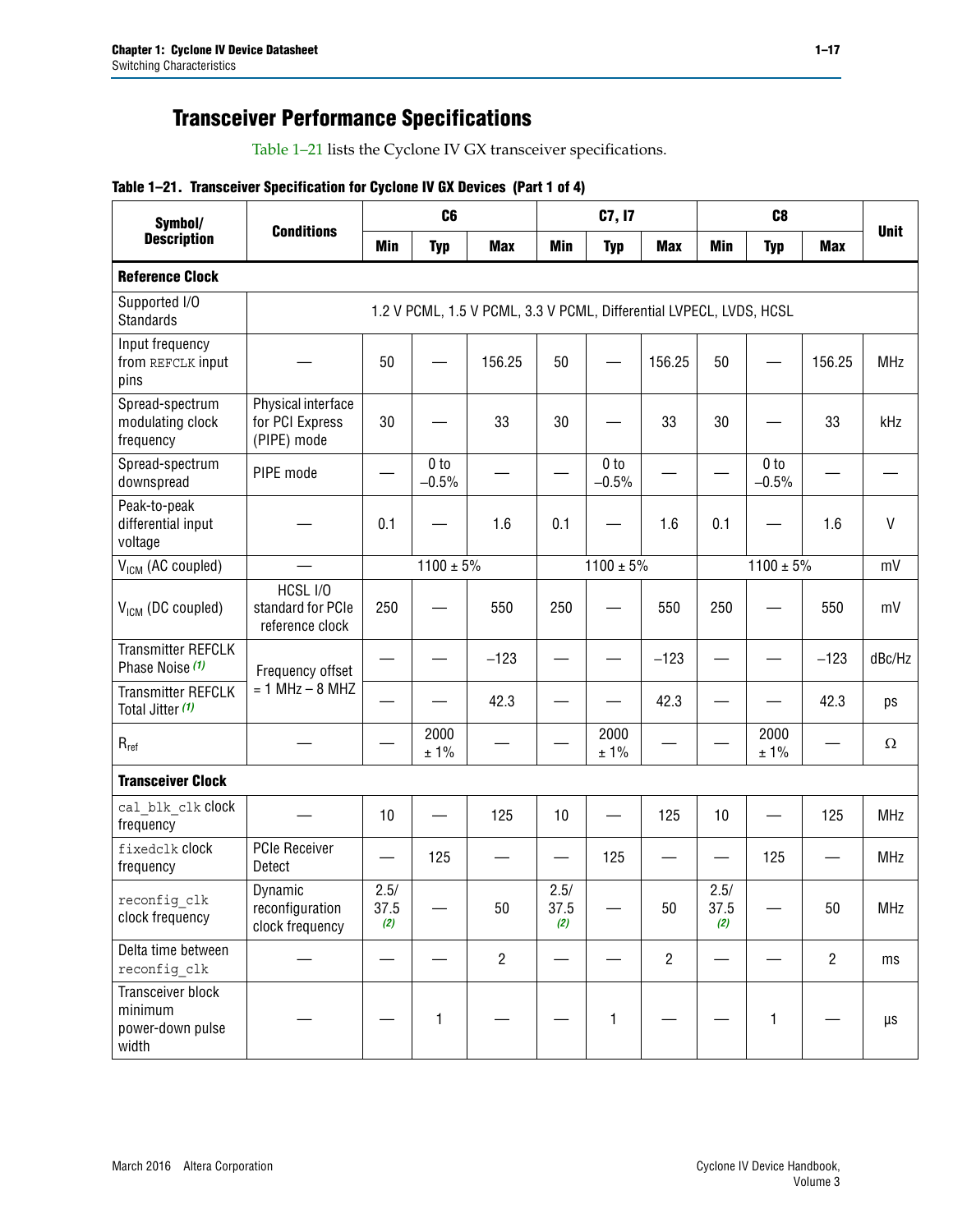| Symbol/                                                                                        |                                                                           |                          | C <sub>6</sub>   |                                 |                          | C7, I7                             |                                     |                          | C <sub>8</sub>           |                                                |              |
|------------------------------------------------------------------------------------------------|---------------------------------------------------------------------------|--------------------------|------------------|---------------------------------|--------------------------|------------------------------------|-------------------------------------|--------------------------|--------------------------|------------------------------------------------|--------------|
| <b>Description</b>                                                                             | <b>Conditions</b>                                                         | Min                      | <b>Typ</b>       | <b>Max</b>                      | <b>Min</b>               | <b>Typ</b>                         | <b>Max</b>                          | <b>Min</b>               | <b>Typ</b>               | <b>Max</b>                                     | <b>Unit</b>  |
| <b>Receiver</b>                                                                                |                                                                           |                          |                  |                                 |                          |                                    |                                     |                          |                          |                                                |              |
| Supported I/O<br>Standards                                                                     | 1.4 V PCML,<br>1.5 V PCML,<br>2.5 V PCML,<br>LVPECL, LVDS                 |                          |                  |                                 |                          |                                    |                                     |                          |                          |                                                |              |
| Data rate (F324 and<br>smaller package) (15)                                                   |                                                                           | 600                      |                  | 2500                            | 600                      |                                    | 2500                                | 600                      |                          | 2500                                           | <b>Mbps</b>  |
| Data rate (F484 and<br>larger package) (15)                                                    |                                                                           | 600                      |                  | 3125                            | 600                      |                                    | 3125                                | 600                      |                          | 2500                                           | <b>Mbps</b>  |
| Absolute V <sub>MAX</sub> for a<br>receiver pin $(3)$                                          |                                                                           |                          |                  | 1.6                             |                          |                                    | 1.6                                 |                          |                          | 1.6                                            | V            |
| Operational V <sub>MAX</sub> for<br>a receiver pin                                             |                                                                           |                          |                  | 1.5                             |                          |                                    | 1.5                                 |                          |                          | 1.5                                            | V            |
| Absolute V <sub>MIN</sub> for a<br>receiver pin                                                |                                                                           | $-0.4$                   |                  |                                 | $-0.4$                   |                                    |                                     | $-0.4$                   |                          |                                                | V            |
| Peak-to-peak<br>differential input<br>voltage V <sub>ID</sub> (diff p-p)                       | $V_{IGM} = 0.82 V$<br>setting, Data Rate<br>$= 600$ Mbps to<br>3.125 Gbps | 0.1                      |                  | 2.7                             | 0.1                      |                                    | 2.7                                 | 0.1                      |                          | 2.7                                            | $\mathsf{V}$ |
| V <sub>ICM</sub>                                                                               | $V_{IGM} = 0.82 V$<br>setting                                             |                          | $820 \pm$<br>10% |                                 |                          | $820 \pm$<br>10%                   |                                     |                          | $820 \pm$<br>10%         |                                                | mV           |
| Differential on-chip                                                                           | 100 $-\Omega$ setting                                                     | $\qquad \qquad$          | 100              |                                 | $\overline{\phantom{0}}$ | 100                                | —                                   |                          | 100                      | $\qquad \qquad$                                | $\Omega$     |
| termination resistors                                                                          | 150 $-\Omega$ setting                                                     | $\overline{\phantom{0}}$ | 150              |                                 |                          | 150                                | $\overline{\phantom{0}}$            | —                        | 150                      | $\overline{\phantom{0}}$                       | $\Omega$     |
| Differential and<br>common mode<br>return loss                                                 | PIPE, Serial<br>Rapid I/O SR,<br>SATA, CPRI LV,<br>SDI, XAUI              |                          |                  |                                 |                          | Compliant                          |                                     |                          |                          |                                                |              |
| Programmable ppm<br>detector $(4)$                                                             |                                                                           |                          |                  |                                 |                          | ± 62.5, 100, 125, 200,<br>250, 300 |                                     |                          |                          |                                                | ppm          |
| Clock data recovery<br>(CDR) ppm<br>tolerance (without<br>spread-spectrum<br>clocking enabled) |                                                                           |                          |                  | $±300$ (5),<br>±350<br>(6), (7) |                          |                                    | ±300<br>$(5)$ ,<br>±350<br>(6), (7) |                          |                          | ±300<br>$(5)$ <sub>,</sub><br>±350<br>(6), (7) | ppm          |
| CDR ppm tolerance<br>(with synchronous<br>spread-spectrum<br>clocking enabled) $(8)$           |                                                                           |                          |                  | 350 to<br>$-5350$<br>(7), (9)   |                          |                                    | 350 to<br>$-5350$<br>(7), (9)       |                          |                          | 350 to<br>$-5350$<br>(7), (9)                  | ppm          |
| Run length                                                                                     |                                                                           | $\overline{\phantom{0}}$ | 80               |                                 | $\overline{\phantom{0}}$ | 80                                 |                                     | $\overline{\phantom{0}}$ | 80                       | $\overline{\phantom{0}}$                       | UI           |
|                                                                                                | No Equalization                                                           | —                        |                  | 1.5                             | —                        |                                    | 1.5                                 |                          | —                        | 1.5                                            | dB           |
| Programmable                                                                                   | <b>Medium Low</b>                                                         | $\overline{\phantom{0}}$ |                  | 4.5                             | —                        |                                    | 4.5                                 |                          | $\overline{\phantom{0}}$ | 4.5                                            | dB           |
| equalization                                                                                   | Medium High                                                               | —                        | —                | 5.5                             | $\overline{\phantom{0}}$ |                                    | 5.5                                 | $\overline{\phantom{0}}$ | —                        | 5.5                                            | dB           |
|                                                                                                | High                                                                      |                          |                  | $\overline{7}$                  | —                        |                                    | $\overline{7}$                      |                          |                          | $\overline{7}$                                 | dB           |

|  |  | Table 1-21. Transceiver Specification for Cyclone IV GX Devices (Part 2 of 4) |  |
|--|--|-------------------------------------------------------------------------------|--|
|  |  |                                                                               |  |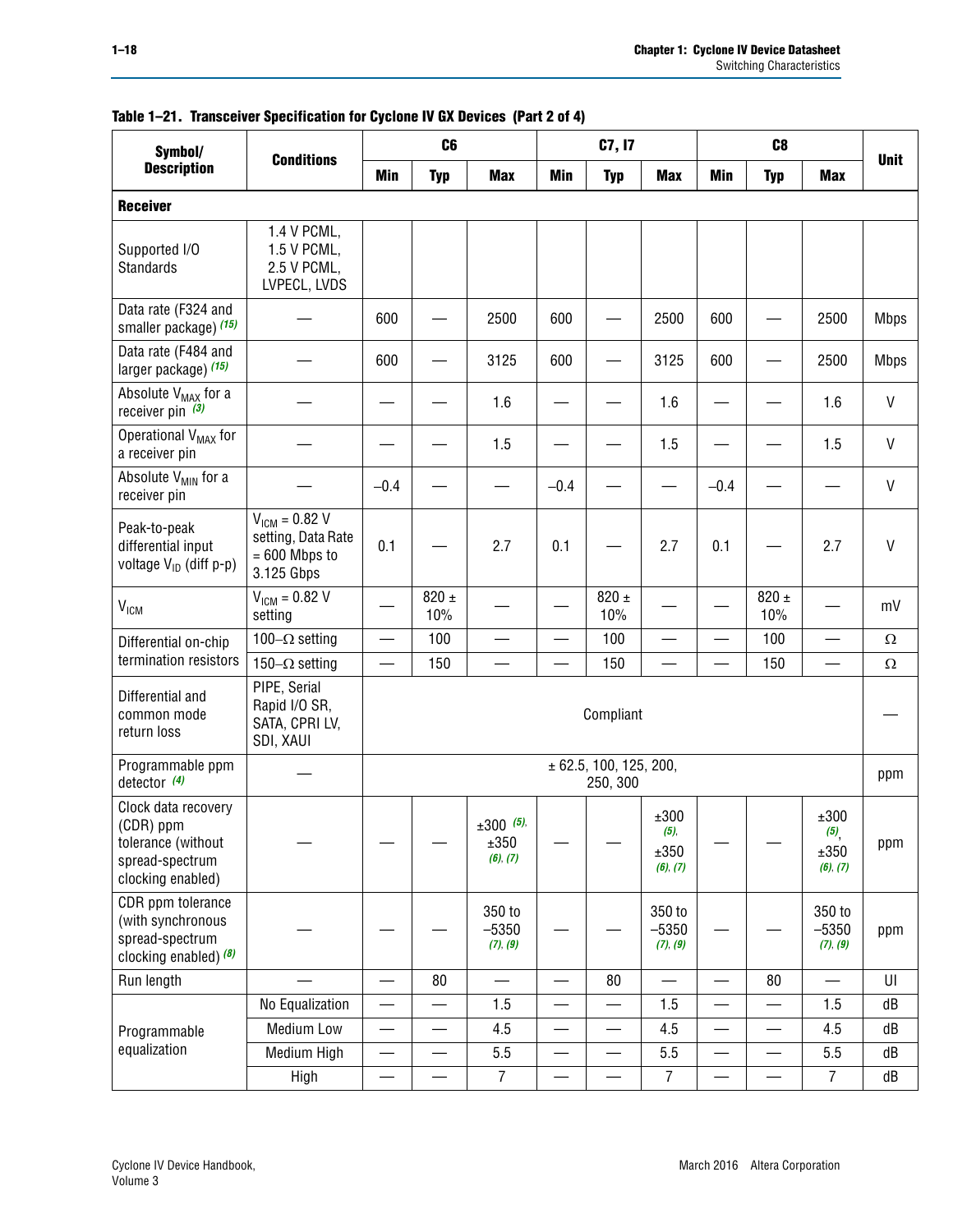| Symbol/                                                                 |                                                                     |                          | C <sub>6</sub>           |                          |                          | C7, I7                   |                          |                          | C <sub>8</sub>           |                          |                                |
|-------------------------------------------------------------------------|---------------------------------------------------------------------|--------------------------|--------------------------|--------------------------|--------------------------|--------------------------|--------------------------|--------------------------|--------------------------|--------------------------|--------------------------------|
| <b>Description</b>                                                      | <b>Conditions</b>                                                   | <b>Min</b>               | <b>Typ</b>               | <b>Max</b>               | <b>Min</b>               | <b>Typ</b>               | <b>Max</b>               | Min                      | <b>Typ</b>               | <b>Max</b>               | <b>Unit</b>                    |
| Signal detect/loss<br>threshold                                         | PIPE mode                                                           | 65                       |                          | 175                      | 65                       |                          | 175                      | 65                       |                          | 175                      | mV                             |
| $t_{LTR}$ (10)                                                          |                                                                     | $\overline{\phantom{0}}$ | $\overline{\phantom{0}}$ | 75                       | $\overline{\phantom{0}}$ |                          | 75                       | $\overline{\phantom{0}}$ | $\overline{\phantom{0}}$ | 75                       | μs                             |
| (11)<br>t <sub>LTR-LTD_Manual</sub>                                     |                                                                     | 15                       | $\overline{\phantom{0}}$ | $\overline{\phantom{0}}$ | 15                       |                          | $\overline{\phantom{0}}$ | 15                       | $\equiv$                 |                          | μs                             |
| (12)<br>$t_{LTD}$                                                       |                                                                     | $\mathbf 0$              | 100                      | 4000                     | 0                        | 100                      | 4000                     | $\mathbf 0$              | 100                      | 4000                     | ns                             |
| $t_{\text{LTD\_Manual}}$ (13)                                           |                                                                     | $\qquad \qquad$          | $\overline{\phantom{0}}$ | 4000                     | $\overline{\phantom{0}}$ | $\overline{\phantom{0}}$ | 4000                     | $\overline{\phantom{0}}$ |                          | 4000                     | ns                             |
| $t_{\text{LTD\_Auto}}$ (14)                                             |                                                                     |                          | —                        | 4000                     | —                        |                          | 4000                     |                          | $\overline{\phantom{0}}$ | 4000                     | ns                             |
| Receiver buffer and<br>CDR offset<br>cancellation time<br>(per channel) |                                                                     |                          |                          | 17000                    |                          |                          | 17000                    |                          |                          | 17000                    | recon<br>fig_c<br>lk<br>cycles |
|                                                                         | DC Gain Setting =<br>0                                              |                          | 0                        |                          |                          | $\mathbf 0$              |                          |                          | 0                        |                          | dB                             |
| Programmable DC<br>gain                                                 | DC Gain Setting =<br>1                                              |                          | 3                        |                          |                          | 3                        |                          |                          | 3                        |                          | dB                             |
|                                                                         | DC Gain Setting =<br>2                                              |                          | 6                        |                          |                          | $\,6\,$                  |                          |                          | 6                        |                          | dB                             |
| <b>Transmitter</b>                                                      |                                                                     |                          |                          |                          |                          |                          |                          |                          |                          |                          |                                |
| Supported I/O<br>Standards                                              | 1.5 V PCML                                                          |                          |                          |                          |                          |                          |                          |                          |                          |                          |                                |
| Data rate (F324 and<br>smaller package)                                 |                                                                     | 600                      |                          | 2500                     | 600                      |                          | 2500                     | 600                      |                          | 2500                     | <b>Mbps</b>                    |
| Data rate (F484 and<br>larger package)                                  |                                                                     | 600                      |                          | 3125                     | 600                      |                          | 3125                     | 600                      |                          | 2500                     | <b>Mbps</b>                    |
| $V_{OCM}$                                                               | 0.65 V setting                                                      |                          | 650                      |                          | —                        | 650                      | —                        |                          | 650                      |                          | mV                             |
| Differential on-chip                                                    | 100 $-\Omega$ setting                                               | $\qquad \qquad -$        | 100                      | —                        | $\equiv$                 | 100                      | $\equiv$                 |                          | 100                      | $\overline{\phantom{0}}$ | Ω                              |
| termination resistors                                                   | 150 $-\Omega$ setting                                               | —                        | 150                      |                          |                          | 150                      |                          |                          | 150                      |                          | Ω                              |
| Differential and<br>common mode<br>return loss                          | PIPE, CPRI LV,<br>Serial Rapid I/O<br>SR, SDI, XAUI,<br><b>SATA</b> |                          |                          |                          |                          | Compliant                |                          |                          |                          |                          |                                |
| Rise time                                                               | $\overline{\phantom{0}}$                                            | 50                       | $\overline{\phantom{0}}$ | 200                      | 50                       |                          | 200                      | 50                       | $\overline{\phantom{0}}$ | 200                      | ps                             |
| Fall time                                                               |                                                                     | 50                       |                          | 200                      | 50                       |                          | 200                      | 50                       |                          | 200                      | ps                             |
| Intra-differential pair<br>skew                                         |                                                                     |                          |                          | 15                       |                          |                          | 15                       |                          |                          | 15                       | ps                             |
| Intra-transceiver<br>block skew                                         |                                                                     |                          |                          | 120                      |                          |                          | 120                      |                          |                          | 120                      | ps                             |

## **Table 1–21. Transceiver Specification for Cyclone IV GX Devices (Part 3 of 4)**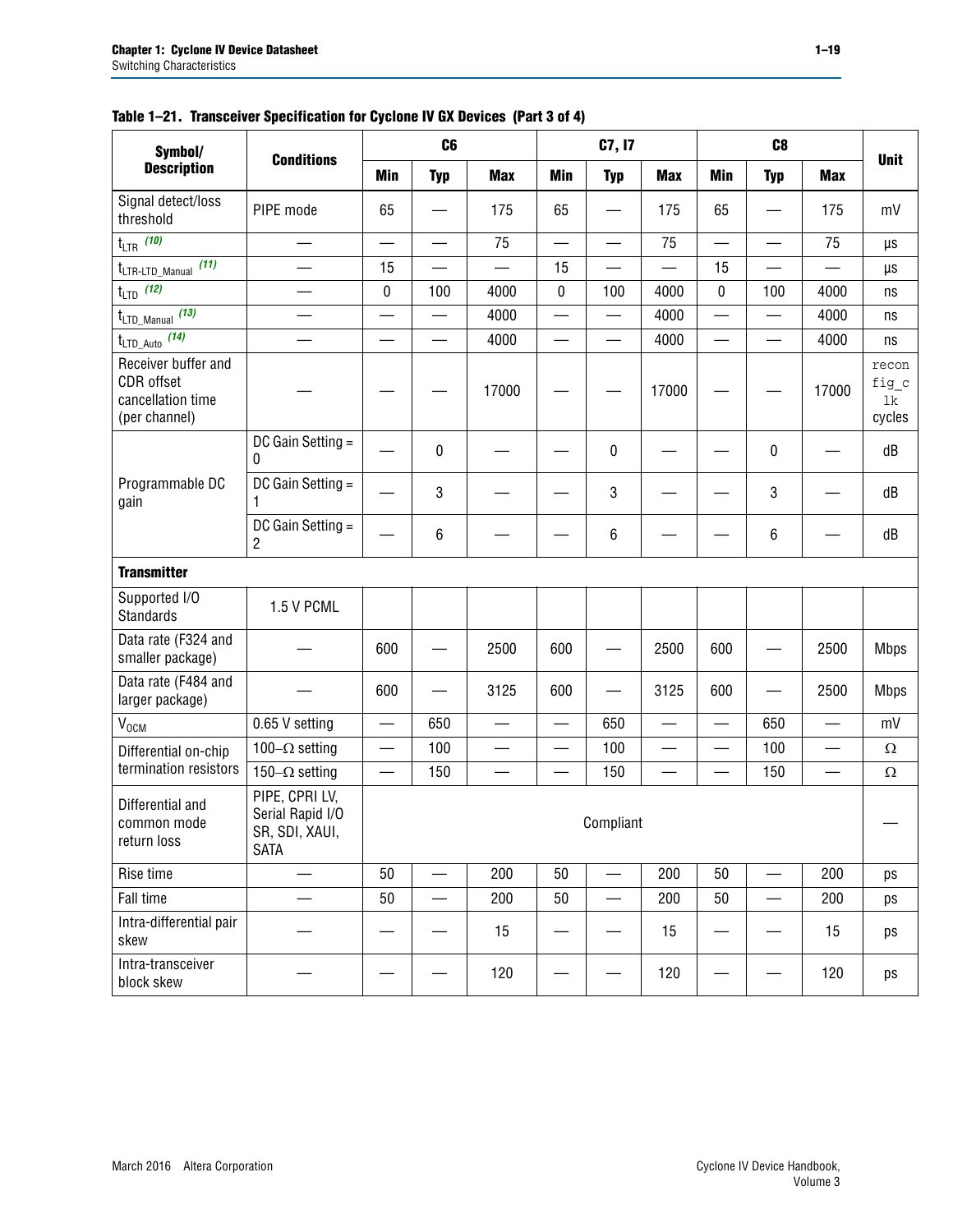## **Table 1–21. Transceiver Specification for Cyclone IV GX Devices (Part 4 of 4)**

| Symbol/                                          | <b>Conditions</b> |     | C <sub>6</sub> |            |     | C7, I7     |                                    |     |     | <b>Unit</b> |            |
|--------------------------------------------------|-------------------|-----|----------------|------------|-----|------------|------------------------------------|-----|-----|-------------|------------|
| <b>Description</b>                               |                   | Min | Typ            | <b>Max</b> | Min | <b>Typ</b> | <b>Max</b>                         | Min | Typ | <b>Max</b>  |            |
| <b>PLD-Transceiver Interface</b>                 |                   |     |                |            |     |            |                                    |     |     |             |            |
| Interface speed<br>(F324 and smaller<br>package) |                   | 25  |                | 125        | 25  |            | 125                                | 25  |     | 125         | <b>MHz</b> |
| Interface speed<br>(F484 and larger<br>package)  |                   | 25  |                | 156.25     | 25  |            | 156.25                             | 25  |     | 156.25      | <b>MHz</b> |
| Digital reset pulse<br>width                     |                   |     |                |            |     |            | Minimum is 2 parallel clock cycles |     |     |             |            |

#### **Notes to [Table 1–21:](#page-16-0)**

<span id="page-19-0"></span>(1) This specification is valid for transmitter output jitter specification with a maximum total jitter value of 112 ps, typically for 3.125 Gbps SRIO and XAUI protocols.

<span id="page-19-1"></span>(2) The minimum reconfig\_clk frequency is 2.5 MHz if the transceiver channel is configured in **Transmitter Only** mode. The minimum reconfig\_clk frequency is 37.5 MHz if the transceiver channel is configured in **Receiver Only** or **Receiver and Transmitter** mode.

- <span id="page-19-2"></span>(3) The device cannot tolerate prolonged operation at this absolute maximum.
- <span id="page-19-3"></span>(4) The rate matcher supports only up to  $\pm 300$  parts per million (ppm).
- <span id="page-19-4"></span>(5) Supported for the F169 and F324 device packages only.
- <span id="page-19-5"></span>(6) Supported for the F484, F672, and F896 device packages only. Pending device characterization.
- <span id="page-19-6"></span>(7) To support CDR ppm tolerance greater than ±300 ppm, implement ppm detector in user logic and configure CDR to Manual Lock Mode.
- <span id="page-19-8"></span>(8) Asynchronous spread-spectrum clocking is not supported.
- <span id="page-19-9"></span>(9) For the EP4CGX30 (F484 package only), EP4CGX50, and EP4CGX75 devices, the CDR ppl tolerance is ±200 ppm.
- <span id="page-19-10"></span>(10) Time taken until pll\_locked goes high after pll\_powerdown deasserts.
- <span id="page-19-11"></span>(11) Time that the CDR must be kept in lock-to-reference mode after rx analogreset deasserts and before rx locktodata is asserted in manual mode.

<span id="page-19-12"></span>(12) Time taken to recover valid data after the rx locktodata signal is asserted in manual mode ([Figure 1–2](#page-20-0)), or after rx freqlocked signal goes high in automatic mode [\(Figure 1–3](#page-20-1)).

<span id="page-19-13"></span>(13) Time taken to recover valid data after the rx locktodata signal is asserted in manual mode.

- <span id="page-19-14"></span>(14) Time taken to recover valid data after the rx\_freqlocked signal goes high in automatic mode.
- <span id="page-19-7"></span>(15) To support data rates lower than the minimum specification through oversampling, use the CDR in LTR mode only.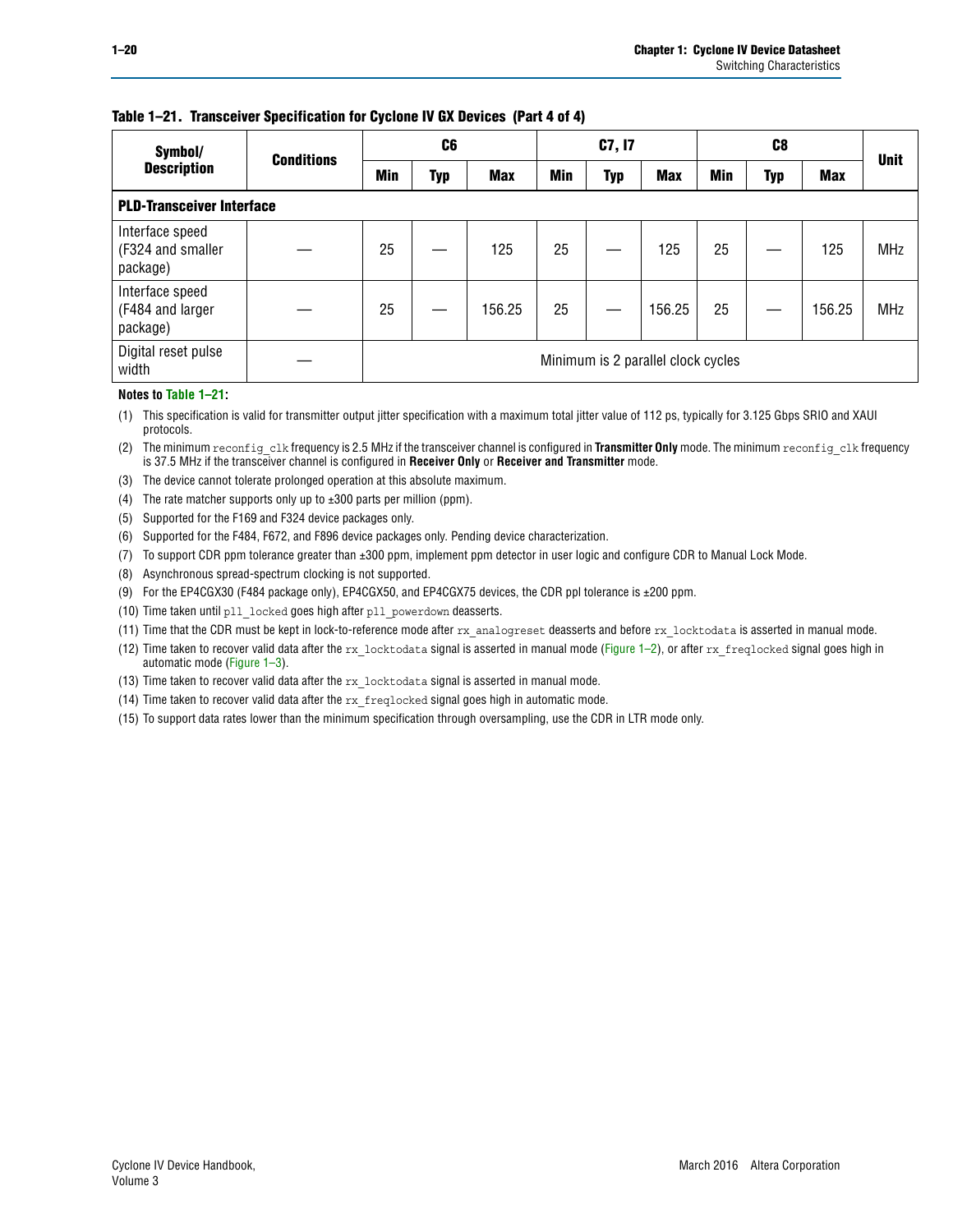[Figure 1–2](#page-20-0) shows the lock time parameters in manual mode.

 $\Box$  LTD = lock-to-data. LTR = lock-to-reference.

<span id="page-20-0"></span>



[Figure 1–3](#page-20-1) shows the lock time parameters in automatic mode.

<span id="page-20-1"></span>**Figure 1–3. Lock Time Parameters for Automatic Mode**

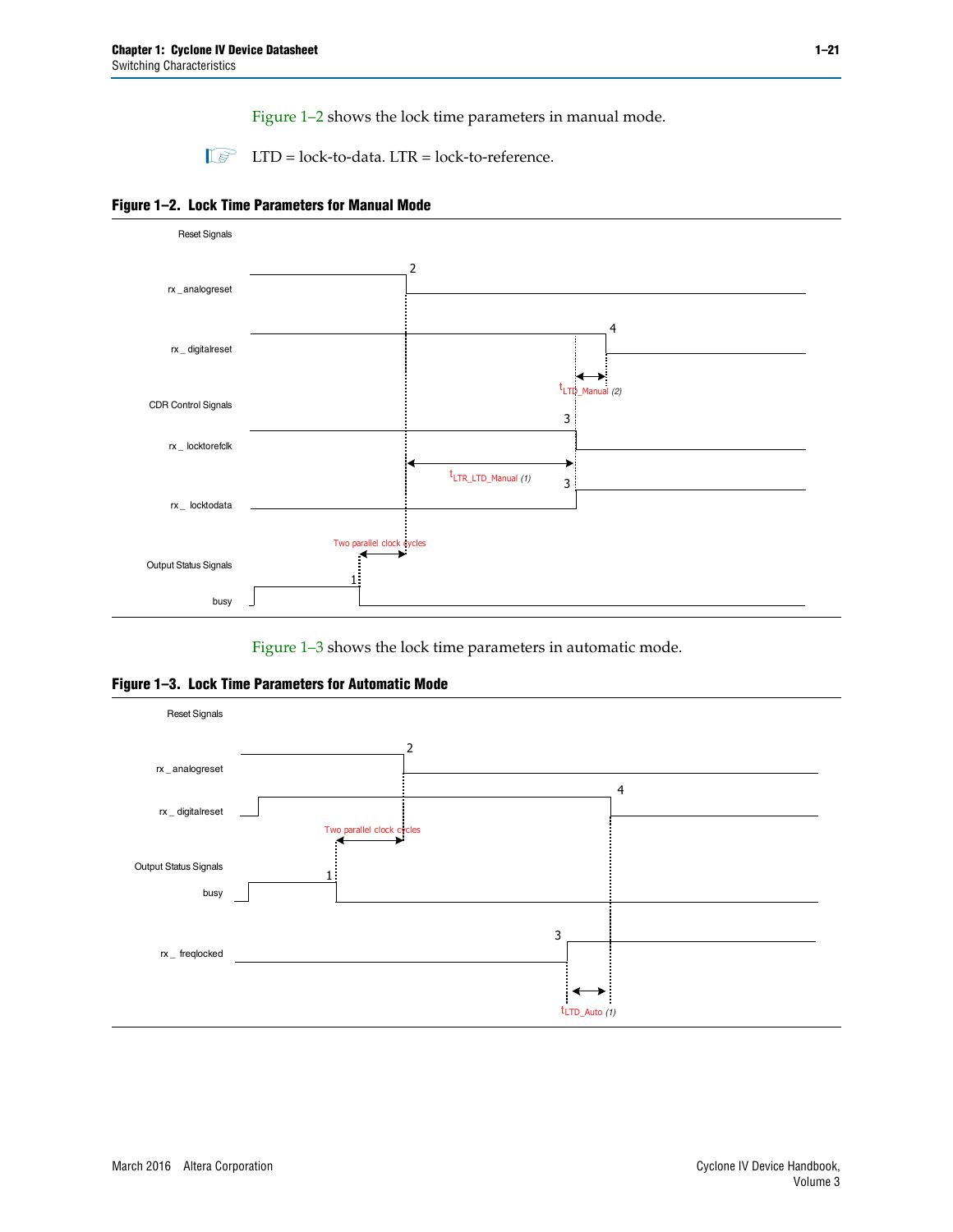[Figure 1–4](#page-21-0) shows the differential receiver input waveform.

<span id="page-21-0"></span>



[Figure 1–5](#page-21-2) shows the transmitter output waveform.

<span id="page-21-2"></span>



[Table 1–22](#page-21-3) lists the typical V<sub>OD</sub> for Tx term that equals 100  $\Omega$ .

<span id="page-21-3"></span>

|  | Table 1–22. Typical V <sub>0D</sub> Setting, Tx Term = 100 $\Omega$ |  |  |  |
|--|---------------------------------------------------------------------|--|--|--|
|--|---------------------------------------------------------------------|--|--|--|

|                                                    |     |     |     | V <sub>on</sub> Setting (mV) |      |      |
|----------------------------------------------------|-----|-----|-----|------------------------------|------|------|
| <b>Symbol</b>                                      |     |     |     | 4(1)                         |      |      |
| $V_{OD}$ differential peak<br>to peak typical (mV) | 400 | 600 | 800 | 900                          | 1000 | 1200 |

**Note to [Table 1–22:](#page-21-3)**

<span id="page-21-1"></span>(1) This setting is required for compliance with the PCIe protocol.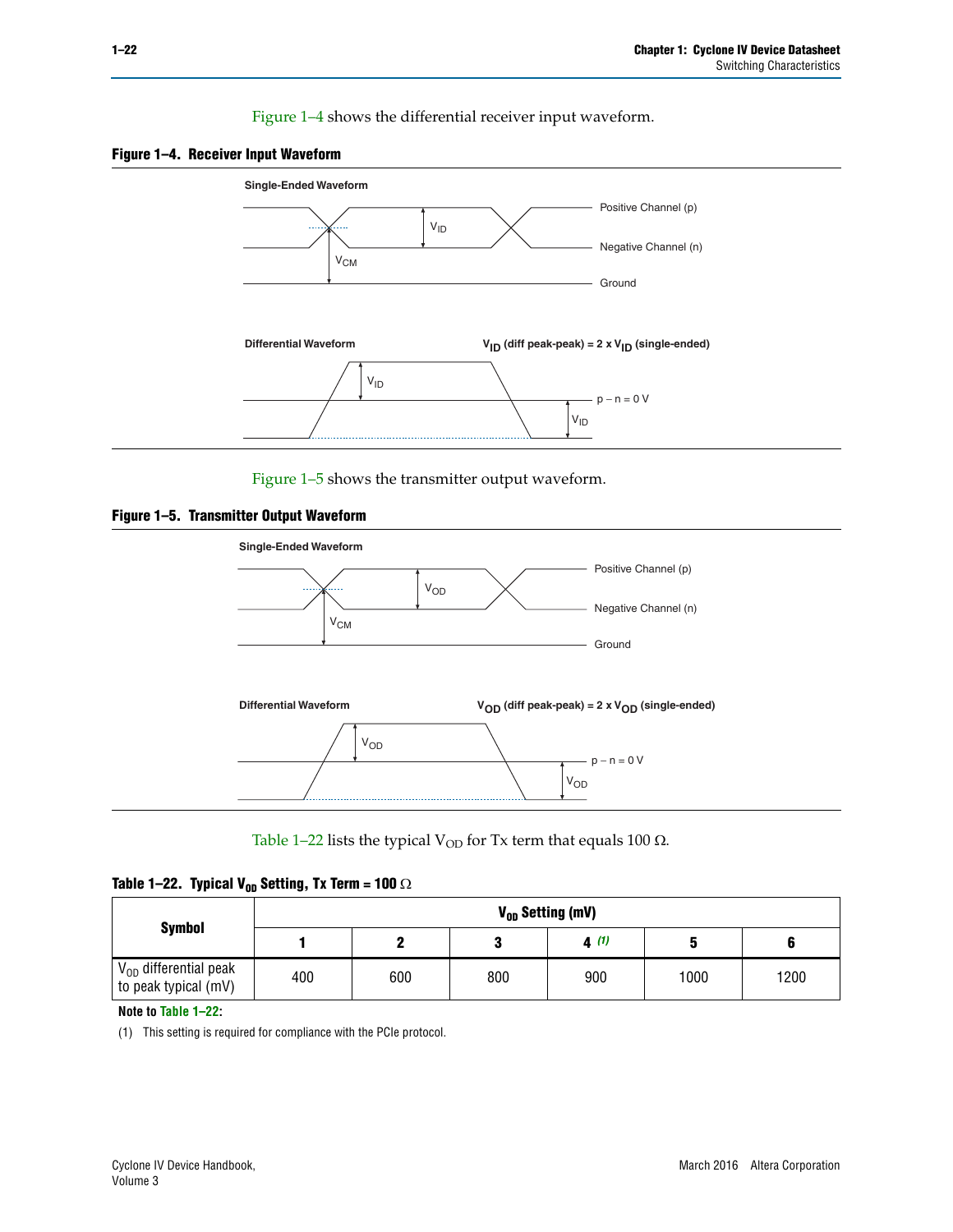[Table 1–23](#page-22-0) lists the Cyclone IV GX transceiver block AC specifications.

| Symbol/                                                                 |                    |     | C <sub>6</sub> |            |        | C7, I7     |            |        | C <sub>8</sub> |            |             |
|-------------------------------------------------------------------------|--------------------|-----|----------------|------------|--------|------------|------------|--------|----------------|------------|-------------|
| <b>Description</b>                                                      | <b>Conditions</b>  | Min | <b>Typ</b>     | <b>Max</b> | Min    | <b>Typ</b> | <b>Max</b> | Min    | <b>Typ</b>     | <b>Max</b> | <b>Unit</b> |
| PCIe Transmit Jitter Generation (3)                                     |                    |     |                |            |        |            |            |        |                |            |             |
| Total jitter at 2.5 Gbps<br>(Gen1)                                      | Compliance pattern |     |                | 0.25       |        |            | 0.25       |        |                | 0.25       | UI          |
| <b>PCIe Receiver Jitter Tolerance</b> (3)                               |                    |     |                |            |        |            |            |        |                |            |             |
| Total jitter at 2.5 Gbps<br>(Gen1)                                      | Compliance pattern |     | > 0.6          |            |        | > 0.6      |            |        | > 0.6          |            | UI          |
| <b>GIGE Transmit Jitter Generation (4)</b>                              |                    |     |                |            |        |            |            |        |                |            |             |
| Deterministic jitter                                                    | Pattern = CRPAT    |     |                | 0.14       |        |            | 0.14       |        |                | 0.14       | UI          |
| (peak-to-peak)                                                          |                    |     |                |            |        |            |            |        |                |            |             |
| Total jitter (peak-to-peak)                                             | Pattern = CRPAT    |     |                | 0.279      |        |            | 0.279      |        |                | 0.279      | UI          |
| <b>GIGE Receiver Jitter Tolerance (4)</b>                               |                    |     |                |            |        |            |            |        |                |            |             |
| Deterministic jitter<br>tolerance (peak-to-peak)                        | Pattern = CJPAT    |     | > 0.4          |            |        | > 0.4      |            |        | > 0.4          |            | UI          |
| Combined deterministic<br>and random jitter<br>tolerance (peak-to-peak) | Pattern = CJPAT    |     | > 0.66         |            | > 0.66 |            |            | > 0.66 |                |            | UI          |

### <span id="page-22-0"></span>**Table 1–23. Transceiver Block AC Specification for Cyclone IV GX Devices** *[\(1\)](#page-22-1)***,** *[\(2\)](#page-22-2)*

**Notes to [Table 1–23:](#page-22-0)**

<span id="page-22-1"></span>(1) Dedicated refclk pins were used to drive the input reference clocks.

<span id="page-22-2"></span>(2) The jitter numbers specified are valid for the stated conditions only.

<span id="page-22-3"></span>(3) The jitter numbers for PIPE are compliant to the PCIe Base Specification 2.0.

<span id="page-22-4"></span>(4) The jitter numbers for GIGE are compliant to the IEEE802.3-2002 Specification.

## **Core Performance Specifications**

The following sections describe the clock tree specifications, PLLs, embedded multiplier, memory block, and configuration specifications for Cyclone IV Devices.

## **Clock Tree Specifications**

[Table 1–24](#page-22-5) lists the clock tree specifications for Cyclone IV devices.

<span id="page-22-5"></span>**Table 1–24. Clock Tree Performance for Cyclone IV Devices** *(Part 1 of 2)*

|               | <b>Performance</b> |       |     |           |             |       |       |     |             |  |  |  |
|---------------|--------------------|-------|-----|-----------|-------------|-------|-------|-----|-------------|--|--|--|
| <b>Device</b> | C6                 | C7    | C8  | $C8L$ (1) | $C9L$ $(1)$ | 17    | 8L(1) | A7  | <b>Unit</b> |  |  |  |
| EP4CE6        | 500                | 437.5 | 402 | 362       | 265         | 437.5 | 362   | 402 | <b>MHz</b>  |  |  |  |
| EP4CE10       | 500                | 437.5 | 402 | 362       | 265         | 437.5 | 362   | 402 | <b>MHz</b>  |  |  |  |
| EP4CE15       | 500                | 437.5 | 402 | 362       | 265         | 437.5 | 362   | 402 | <b>MHz</b>  |  |  |  |
| EP4CE22       | 500                | 437.5 | 402 | 362       | 265         | 437.5 | 362   | 402 | <b>MHz</b>  |  |  |  |
| EP4CE30       | 500                | 437.5 | 402 | 362       | 265         | 437.5 | 362   | 402 | <b>MHz</b>  |  |  |  |
| EP4CE40       | 500                | 437.5 | 402 | 362       | 265         | 437.5 | 362   | 402 | <b>MHz</b>  |  |  |  |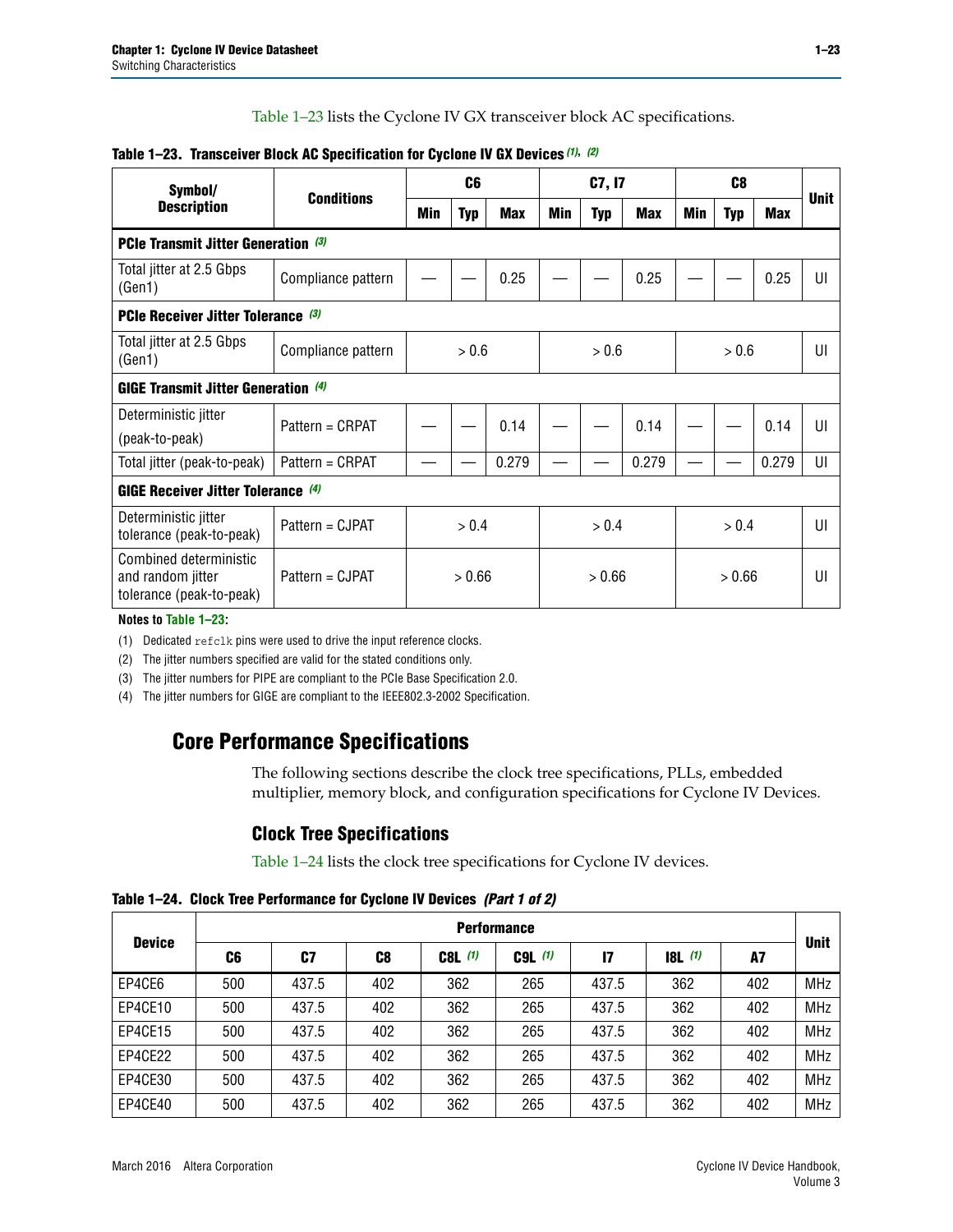|               | <b>Performance</b> |       |                |           |             |               |       |    |             |  |  |  |  |  |
|---------------|--------------------|-------|----------------|-----------|-------------|---------------|-------|----|-------------|--|--|--|--|--|
| <b>Device</b> | C6                 | C7    | C <sub>8</sub> | $C8L$ (1) | $C9L$ $(1)$ | $\mathsf{I}7$ | 8L(1) | A7 | <b>Unit</b> |  |  |  |  |  |
| EP4CE55       | 500                | 437.5 | 402            | 362       | 265         | 437.5         | 362   |    | <b>MHz</b>  |  |  |  |  |  |
| EP4CE75       | 500                | 437.5 | 402            | 362       | 265         | 437.5         | 362   |    | <b>MHz</b>  |  |  |  |  |  |
| EP4CE115      |                    | 437.5 | 402            | 362       | 265         | 437.5         | 362   |    | <b>MHz</b>  |  |  |  |  |  |
| EP4CGX15      | 500                | 437.5 | 402            |           |             | 437.5         |       |    | <b>MHz</b>  |  |  |  |  |  |
| EP4CGX22      | 500                | 437.5 | 402            |           |             | 437.5         |       |    | <b>MHz</b>  |  |  |  |  |  |
| EP4CGX30      | 500                | 437.5 | 402            |           |             | 437.5         |       |    | <b>MHz</b>  |  |  |  |  |  |
| EP4CGX50      | 500                | 437.5 | 402            |           |             | 437.5         |       |    | <b>MHz</b>  |  |  |  |  |  |
| EP4CGX75      | 500                | 437.5 | 402            |           |             | 437.5         |       |    | <b>MHz</b>  |  |  |  |  |  |
| EP4CGX110     | 500                | 437.5 | 402            |           |             | 437.5         |       |    | <b>MHz</b>  |  |  |  |  |  |
| EP4CGX150     | 500                | 437.5 | 402            |           |             | 437.5         |       |    | <b>MHz</b>  |  |  |  |  |  |

**Table 1–24. Clock Tree Performance for Cyclone IV Devices** *(Part 2 of 2)*

**Note to [Table 1–24:](#page-22-5)**

<span id="page-23-0"></span>(1) Cyclone IV E 1.0 V core voltage devices only support C8L, C9L, and I8L speed grades.

## **PLL Specifications**

[Table 1–25](#page-23-1) lists the PLL specifications for Cyclone IV devices when operating in the commercial junction temperature range (0°C to 85°C), the industrial junction temperature range (–40°C to 100°C), the extended industrial junction temperature range (–40°C to 125°C), and the automotive junction temperature range (–40°C to 125°C). For more information about the PLL block, refer to ["Glossary" on page 1–37.](#page-36-1)

<span id="page-23-1"></span>**Table 1–25. PLL Specifications for Cyclone IV Devices** *[\(1\),](#page-24-0) [\(2\)](#page-24-1)* **(Part 1 of 2)**

| <b>Symbol</b>                                          | <b>Parameter</b>                                            | Min | <b>Typ</b>               | <b>Max</b> | <b>Unit</b>   |
|--------------------------------------------------------|-------------------------------------------------------------|-----|--------------------------|------------|---------------|
|                                                        | Input clock frequency $(-6, -7, -8)$ speed grades)          | 5   | $\overline{\phantom{0}}$ | 472.5      | <b>MHz</b>    |
| $f_{\text{IN}}(3)$                                     | Input clock frequency (-8L speed grade)                     | 5   |                          | 362        | <b>MHz</b>    |
|                                                        | Input clock frequency (-9L speed grade)                     | 5   |                          | 265        | <b>MHz</b>    |
| f <sub>INPFD</sub>                                     | PFD input frequency                                         | 5   |                          | 325        | <b>MHz</b>    |
| $f_{VCO}$ (4)                                          | PLL internal VCO operating range                            | 600 |                          | 1300       | <b>MHz</b>    |
| f <sub>INDUTY</sub>                                    | Input clock duty cycle                                      | 40  |                          | 60         | $\frac{0}{0}$ |
| $t_{\text{INJITTER\_CCJ}}$ (5)                         | Input clock cycle-to-cycle jitter<br>$F_{REF} \geq 100$ MHz |     |                          | 0.15       | UI            |
|                                                        | $F_{RFF}$ < 100 MHz                                         |     |                          | ±750       | ps            |
| $f_{\text{OUT\_EXT}}$ (external clock<br>output) $(3)$ | PLL output frequency                                        |     |                          | 472.5      | <b>MHz</b>    |
|                                                        | PLL output frequency (-6 speed grade)                       |     |                          | 472.5      | <b>MHz</b>    |
|                                                        | PLL output frequency (-7 speed grade)                       |     |                          | 450        | <b>MHz</b>    |
| $f_{OUT}$ (to global clock)                            | PLL output frequency (-8 speed grade)                       |     |                          | 402.5      | <b>MHz</b>    |
|                                                        | PLL output frequency (-8L speed grade)                      |     |                          | 362        | <b>MHz</b>    |
|                                                        | PLL output frequency (-9L speed grade)                      |     |                          | 265        | <b>MHz</b>    |
| t <sub>outputy</sub>                                   | Duty cycle for external clock output (when set to 50%)      | 45  | 50                       | 55         | $\frac{0}{0}$ |
| $t_{\text{LOCK}}$                                      | Time required to lock from end of device configuration      |     |                          |            | ms            |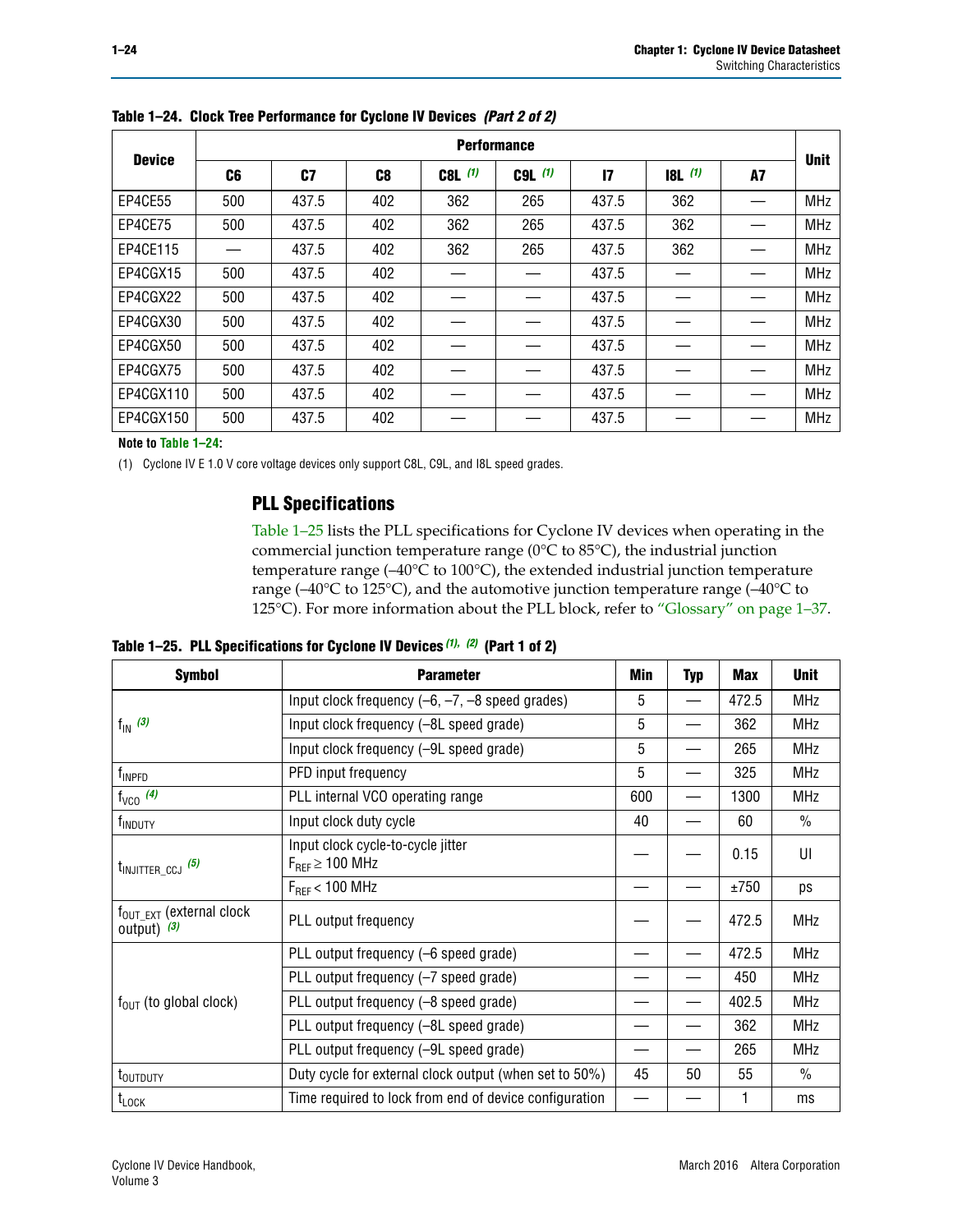| <b>Symbol</b>                             | <b>Parameter</b>                                                                                                                     | Min | <b>Typ</b> | <b>Max</b> | <b>Unit</b>              |
|-------------------------------------------|--------------------------------------------------------------------------------------------------------------------------------------|-----|------------|------------|--------------------------|
| t <sub>DLOCK</sub>                        | Time required to lock dynamically (after switchover,<br>reconfiguring any non-post-scale counters/delays or<br>areset is deasserted) |     |            | 1          | ms                       |
| t <sub>outjitter_period_dedclk</sub> (6)  | Dedicated clock output period jitter<br>$F_{\text{OUT}} \geq 100 \text{ MHz}$                                                        |     |            | 300        | ps                       |
|                                           | $F_{OUT}$ < 100 MHz                                                                                                                  |     |            | 30         | mUI                      |
| t <sub>outjitter_ccj_dedclk</sub> (6)     | Dedicated clock output cycle-to-cycle jitter<br>$F_{OUT} \geq 100$ MHz                                                               |     |            | 300        | ps                       |
|                                           | $F_{\text{OUT}}$ < 100 MHz                                                                                                           |     |            | 30         | mUI                      |
| t <sub>outjitter_period_io</sub> (6)      | Regular I/O period jitter<br>$F_{\text{OUT}} \geq 100 \text{ MHz}$                                                                   |     |            | 650        | ps                       |
|                                           | $F_{\text{OUT}}$ < 100 MHz                                                                                                           |     |            | 75         | mUI                      |
| $t_{\text{OUTJITTER\_CCJ\_IO}}$ (6)       | Regular I/O cycle-to-cycle jitter<br>$F_{\text{OUT}} \geq 100 \text{ MHz}$                                                           |     |            | 650        | ps                       |
|                                           | $F_{\text{OUT}}$ < 100 MHz                                                                                                           |     |            | 75         | mUI                      |
| t <sub>PLL_PSERR</sub>                    | Accuracy of PLL phase shift                                                                                                          |     |            | ±50        | ps                       |
| t <sub>ARESET</sub>                       | Minimum pulse width on areset signal.                                                                                                | 10  |            |            | ns                       |
| t <sub>configpll</sub>                    | Time required to reconfigure scan chains for PLLs                                                                                    |     | 3.5(7)     |            | <b>SCANCLK</b><br>cycles |
| f <sub>SCANCLK</sub>                      | scanclk frequency                                                                                                                    |     |            | 100        | <b>MHz</b>               |
| t <sub>CASC_OUTJITTER_PERIOD_DEDCLK</sub> | Period jitter for dedicated clock output in cascaded<br>PLLs ( $F_{OUT} \ge 100$ MHz)                                                |     |            | 425        | ps                       |
| (8), (9)                                  | Period jitter for dedicated clock output in cascaded<br>PLLs ( $F_{OUT}$ < 100 MHz)                                                  |     |            | 42.5       | mUI                      |

|  |  | Table 1–25. PLL Specifications for Cyclone IV Devices (1), (2) (Part 2 of 2) |  |
|--|--|------------------------------------------------------------------------------|--|
|--|--|------------------------------------------------------------------------------|--|

#### **Notes to [Table 1–25:](#page-23-1)**

- <span id="page-24-0"></span>(1) This table is applicable for general purpose PLLs and multipurpose PLLs.
- <span id="page-24-1"></span>(2) You must connect  $V_{CCD-PLL}$  to  $V_{CCINT}$  through the decoupling capacitor and ferrite bead.
- <span id="page-24-2"></span>(3) This parameter is limited in the Quartus II software by the I/O maximum frequency. The maximum I/O frequency is different for each I/O standard.
- <span id="page-24-3"></span>(4) The  $V_{CO}$  frequency reported by the Quartus II software in the PLL Summary section of the compilation report takes into consideration the  $V_{CO}$ post-scale counter K value. Therefore, if the counter K has a value of 2, the frequency reported can be lower than the f<sub>VCO</sub> specification.
- <span id="page-24-4"></span>(5) A high input jitter directly affects the PLL output jitter. To have low PLL output clock jitter, you must provide a clean clock source that is less than 200 ps.
- <span id="page-24-5"></span>(6) Peak-to-peak jitter with a probability level of 10–12 (14 sigma, 99.99999999974404% confidence level). The output jitter specification applies to the intrinsic jitter of the PLL when an input jitter of 30 ps is applied.
- <span id="page-24-6"></span>(7) With 100-MHz scanclk frequency.
- <span id="page-24-7"></span>(8) The cascaded PLLs specification is applicable only with the following conditions:
	- Upstream PLL—0.59 MHz  $≤$  Upstream PLL bandwidth  $<$  1 MHz
	- Downstream PLL—Downstream PLL bandwidth > 2 MHz
- <span id="page-24-8"></span>(9) PLL cascading is not supported for transceiver applications.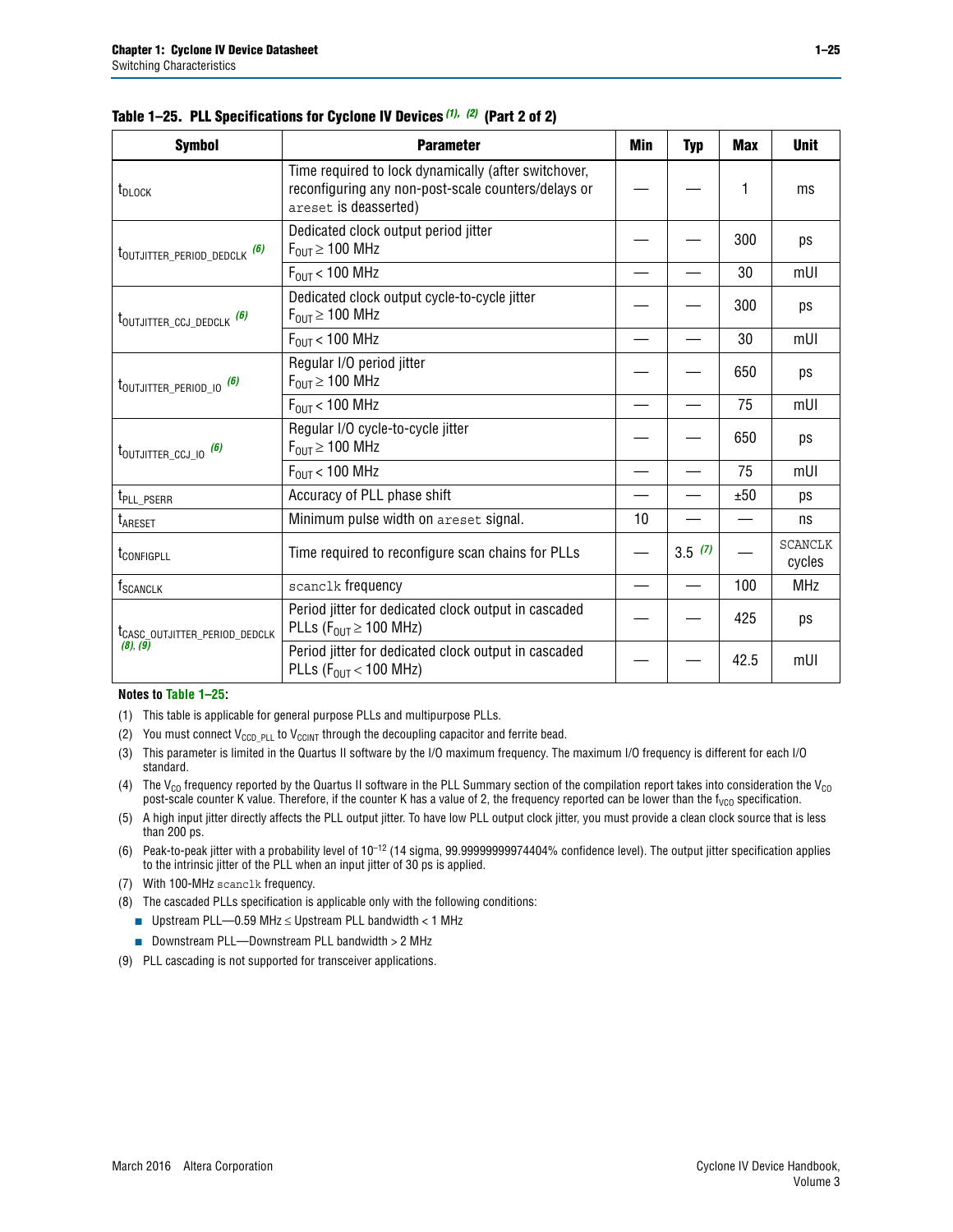## **Embedded Multiplier Specifications**

[Table 1–26](#page-25-1) lists the embedded multiplier specifications for Cyclone IV devices.

### <span id="page-25-1"></span>**Table 1–26. Embedded Multiplier Specifications for Cyclone IV Devices**

|                                | <b>Resources Used</b>        |     | <b>Performance</b> |     |                 |     |             |  |  |  |  |  |
|--------------------------------|------------------------------|-----|--------------------|-----|-----------------|-----|-------------|--|--|--|--|--|
| Mode                           | <b>Number of Multipliers</b> | C6  | <b>C7, I7, A7</b>  | C8  | <b>C8L, I8L</b> | C9L | <b>Unit</b> |  |  |  |  |  |
| $9 \times 9$ -bit multiplier   |                              | 340 | 300                | 260 | 240             | 175 | <b>MHz</b>  |  |  |  |  |  |
| $18 \times 18$ -bit multiplier |                              | 287 | 250                | 200 | 185             | 135 | <b>MHz</b>  |  |  |  |  |  |

## **Memory Block Specifications**

[Table 1–27](#page-25-2) lists the M9K memory block specifications for Cyclone IV devices.

### <span id="page-25-2"></span>**Table 1–27. Memory Block Performance Specifications for Cyclone IV Devices**

|               |                                           |     | <b>Resources Used</b> |                |            |                |                 |     |             |
|---------------|-------------------------------------------|-----|-----------------------|----------------|------------|----------------|-----------------|-----|-------------|
| <b>Memory</b> | <b>Mode</b>                               | LEs | M9K<br><b>Memory</b>  | C <sub>6</sub> | C7, I7, A7 | C <sub>8</sub> | <b>C8L, I8L</b> | C9L | <b>Unit</b> |
|               | FIFO 256 $\times$ 36                      | 47  |                       | 315            | 274        | 238            | 200             | 57  | <b>MHz</b>  |
|               | Single-port $256 \times 36$               | 0   |                       | 315            | 274        | 238            | 200             | 157 | <b>MHz</b>  |
| M9K Block     | Simple dual-port $256 \times 36$ CLK      | 0   |                       | 315            | 274        | 238            | 200             | 57  | <b>MHz</b>  |
|               | True dual port $512 \times 18$ single CLK | 0   |                       | 315            | 274        | 238            | 200             | :57 | <b>MHz</b>  |

## **Configuration and JTAG Specifications**

[Table 1–28](#page-25-3) lists the configuration mode specifications for Cyclone IV devices.

### <span id="page-25-3"></span>**Table 1–28. Passive Configuration Mode Specifications for Cyclone IV Devices** *[\(1\)](#page-25-6)*

| <b>Programming Mode</b>         | V <sub>CCINT</sub> Voltage Level (V) | <b>DCLK f<sub>MAX</sub></b> | <b>Unit</b> |
|---------------------------------|--------------------------------------|-----------------------------|-------------|
| Passive Serial (PS)             | 1.0 $(3)$                            | 66                          | MHz         |
|                                 | 1.2                                  | 133                         | MHz         |
| Fast Passive Parallel (FPP) (2) | 1.0 $(3)$                            | 66                          | MHz         |
|                                 | 12(4)                                | 100                         | <b>MHz</b>  |

#### **Notes to [Table 1–28:](#page-25-3)**

- <span id="page-25-6"></span>(1) For more information about PS and FPP configuration timing parameters, refer to the *[Configuration and Remote](http://www.altera.com/literature/hb/cyclone-iv/cyiv-51008.pdf)  [System Upgrades in Cyclone IV Devices](http://www.altera.com/literature/hb/cyclone-iv/cyiv-51008.pdf)* chapter.
- <span id="page-25-5"></span>(2) FPP configuration mode supports all Cyclone IV E devices (except for E144 package devices) and EP4CGX50, EP4CGX75, EP4CGX110, and EP4CGX150 only.
- <span id="page-25-0"></span>(3)  $V_{CCMT}$  = 1.0 V is only supported for Cyclone IV E 1.0 V core voltage devices.
- <span id="page-25-4"></span>(4) Cyclone IV E devices support 1.2 V V<sub>CCINT</sub>. Cyclone IV E 1.2 V core voltage devices support 133 MHz DCLK f<sub>MAX</sub> for EP4CE6, EP4CE10, EP4CE15, EP4CE22, EP4CE30, and EP4CE40 only.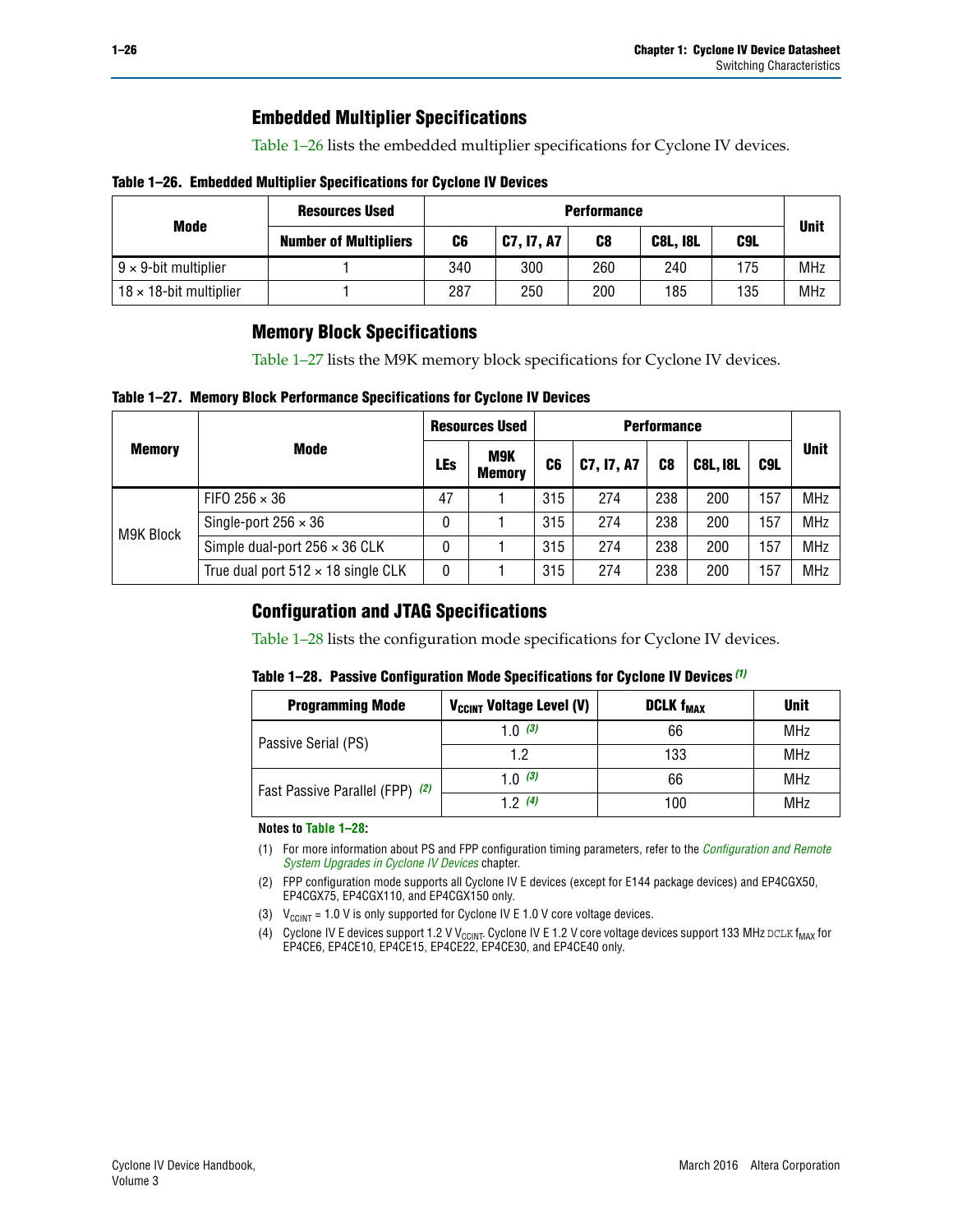[Table 1–29](#page-26-0) lists the active configuration mode specifications for Cyclone IV devices.

| <b>Programming Mode</b>  | <b>DCLK Range</b> | <b>Typical DCLK</b> | <b>Unit</b> |
|--------------------------|-------------------|---------------------|-------------|
| Active Parallel (AP) (1) | 20 to 40          | 33                  | <b>MHz</b>  |
| Active Serial (AS)       | 20 to 40          | 33                  | MHz         |

<span id="page-26-0"></span>**Table 1–29. Active Configuration Mode Specifications for Cyclone IV Devices**

**Note to [Table 1–29:](#page-26-0)**

<span id="page-26-1"></span>(1) AP configuration mode is only supported for Cyclone IV E devices.

[Table 1–30](#page-26-2) lists the JTAG timing parameters and values for Cyclone IV devices.

<span id="page-26-2"></span>**Table 1–30. JTAG Timing Parameters for Cyclone IV Devices** *[\(1\)](#page-26-3)*

| <b>Symbol</b>         | <b>Parameter</b>                                       | Min | <b>Max</b> | <b>Unit</b> |
|-----------------------|--------------------------------------------------------|-----|------------|-------------|
| $t_{\text{JCP}}$      | <b>TCK clock period</b>                                | 40  |            | ns          |
| $t_{\sf JCH}$         | TCK clock high time                                    | 19  |            | ns          |
| $t_{JCL}$             | <b>TCK clock low time</b>                              | 19  |            | ns          |
| t <sub>JPSU_TDI</sub> | JTAG port setup time for TDI                           | 1   |            | ns          |
| t <sub>JPSU_TMS</sub> | JTAG port setup time for TMS                           | 3   |            | ns          |
| $t_{\mathsf{JPH}}$    | JTAG port hold time                                    | 10  |            | ns          |
| t <sub>JPCO</sub>     | JTAG port clock to output (2), (3)                     |     | 15         | ns          |
| $t_{JPZX}$            | JTAG port high impedance to valid output $(2)$ , $(3)$ |     | 15         | ns          |
| t <sub>JPXZ</sub>     | JTAG port valid output to high impedance $(2)$ , $(3)$ |     | 15         | ns          |
| $t_{\rm JSSU}$        | Capture register setup time                            | 5   |            | ns          |
| $t_{\mathsf{JSH}}$    | Capture register hold time                             | 10  |            | ns          |
| $t_{\rm JSCO}$        | Update register clock to output                        |     | 25         | ns          |
| $t_{\text{JSZX}}$     | Update register high impedance to valid output         |     | 25         | ns          |
| t <sub>JSXZ</sub>     | Update register valid output to high impedance         |     | 25         | ns          |

**Notes to [Table 1–30:](#page-26-2)**

<span id="page-26-3"></span>(1) For more information about JTAG waveforms, refer to ["JTAG Waveform"](#page-37-0) in ["Glossary" on page 1–37](#page-36-1).

<span id="page-26-4"></span>(2) The specification is shown for 3.3-, 3.0-, and 2.5-V LVTTL/LVCMOS operation of JTAG pins. For 1.8-V LVTTL/LVCMOS and 1.5-V LVCMOS, the output time specification is 16 ns.

<span id="page-26-5"></span>(3) For EP4CGX22, EP4CGX30 (F324 and smaller package), EP4CGX110, and EP4CGX150 devices, the output time specification for 3.3-, 3.0-, and 2.5-V LVTTL/LVCMOS operation of JTAG pins is 16 ns. For 1.8-V LVTTL/LVCMOS and 1.5-V LVCMOS, the output time specification is 18 ns.

## **Periphery Performance**

This section describes periphery performance, including high-speed I/O and external memory interface.

I/O performance supports several system interfaces, such as the high-speed I/O interface, external memory interface, and the PCI/PCI-X bus interface. I/Os using the SSTL-18 Class I termination standard can achieve up to the stated DDR2 SDRAM interfacing speeds. I/Os using general-purpose I/O standards such as 3.3-, 3.0-, 2.5-, 1.8-, or 1.5-LVTTL/LVCMOS are capable of a typical 200 MHz interfacing frequency with a 10 pF load.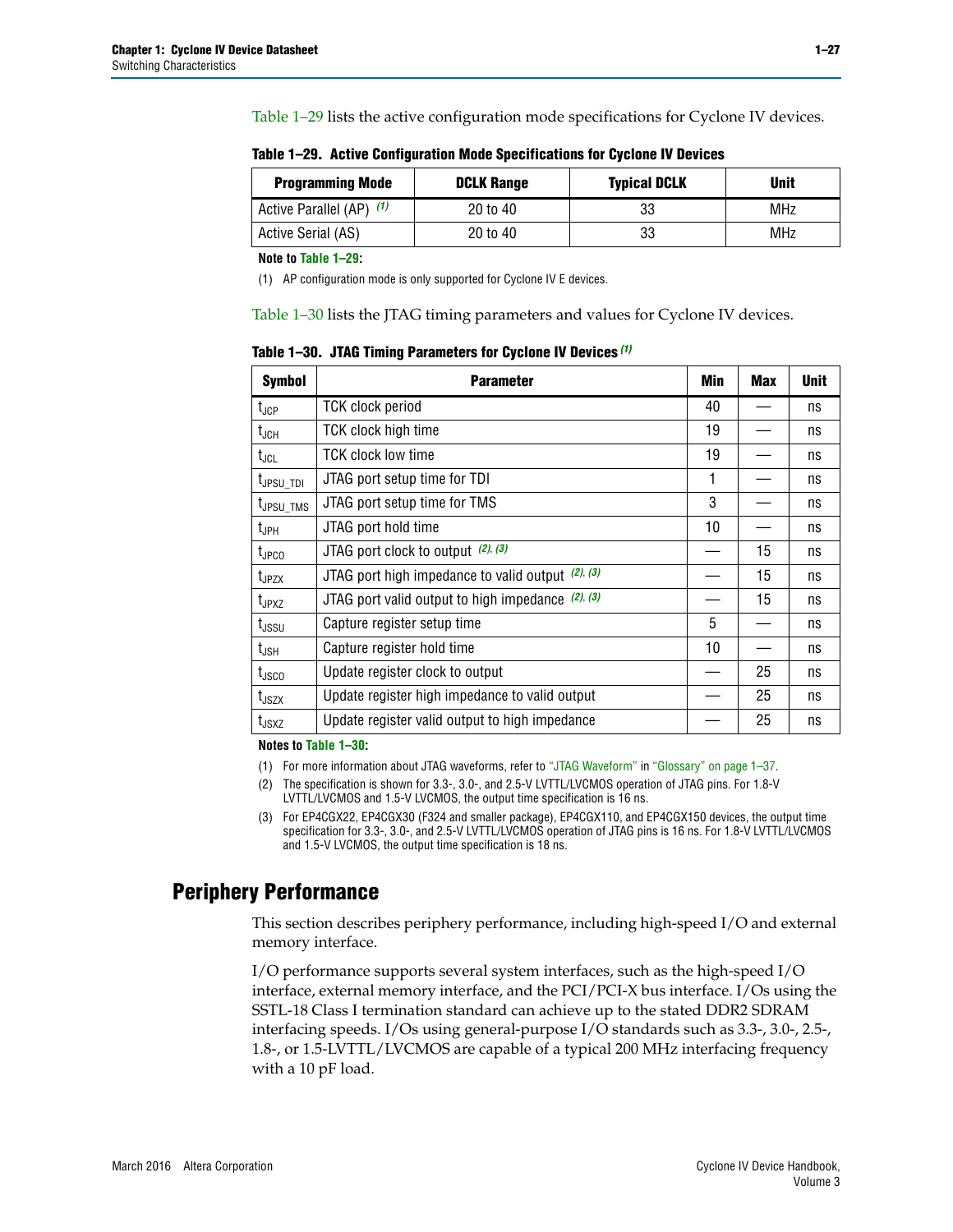- For more information about the supported maximum clock rate, device and pin planning, IP implementation, and device termination, refer to *[Section III: System](http://www.altera.com/literature/hb/external-memory/emi_intro_specs.pdf)  [Performance Specifications](http://www.altera.com/literature/hb/external-memory/emi_intro_specs.pdf)* of the *External Memory Interfaces Handbook*.
- **1 Actual achievable frequency depends on design- and system-specific factors. Perform** HSPICE/IBIS simulations based on your specific design and system setup to determine the maximum achievable frequency in your system.

## **High-Speed I/O Specifications**

[Table 1–31](#page-27-0) through [Table 1–36](#page-31-0) list the high-speed I/O timing for Cyclone IV devices. For definitions of high-speed timing specifications, refer to ["Glossary" on page 1–37.](#page-36-1)

<span id="page-27-0"></span>**Table 1–31. RSDS Transmitter Timing Specifications for Cyclone IV Devices** *[\(1\)](#page-28-0)***,** *[\(2\)](#page-28-1)***,** *[\(4\)](#page-28-2)* **(Part 1 of 2)**

|                                                             |                                     |     | C <sub>6</sub>           |            |            | C7, I7                   |            |            | <b>C8, A7</b>            |            | <b>C8L, I8L</b> |                          |            | C <sub>9</sub> L |                          |            | <b>Unit</b>   |
|-------------------------------------------------------------|-------------------------------------|-----|--------------------------|------------|------------|--------------------------|------------|------------|--------------------------|------------|-----------------|--------------------------|------------|------------------|--------------------------|------------|---------------|
| <b>Symbol</b>                                               | <b>Modes</b>                        | Min | <b>Typ</b>               | <b>Max</b> | <b>Min</b> | <b>Typ</b>               | <b>Max</b> | <b>Min</b> | <b>Typ</b>               | <b>Max</b> | <b>Min</b>      | <b>Typ</b>               | <b>Max</b> | <b>Min</b>       | <b>Typ</b>               | <b>Max</b> |               |
|                                                             | $\times$ 10                         | 5   |                          | 180        | 5          |                          | 155.5      | 5          | $\overline{\phantom{0}}$ | 155.5      | 5               |                          | 155.5      | 5                |                          | 132.5      | <b>MHz</b>    |
|                                                             | $\times 8$                          | 5   |                          | 180        | 5          | $\overline{\phantom{0}}$ | 155.5      | 5          | $\overline{\phantom{0}}$ | 155.5      | 5               | $\overline{\phantom{0}}$ | 155.5      | 5                | $\overline{\phantom{0}}$ | 132.5      | <b>MHz</b>    |
| f <sub>HSCLK</sub><br>(input clock                          | $\times 7$                          | 5   | —                        | 180        | 5          | $\overline{\phantom{0}}$ | 155.5      | 5          | $\overline{\phantom{0}}$ | 155.5      | 5               | $\overline{\phantom{0}}$ | 155.5      | 5                | —                        | 132.5      | <b>MHz</b>    |
| frequency)                                                  | $\times$ 4                          | 5   |                          | 180        | 5          | ÷,                       | 155.5      | 5          | $\overline{\phantom{0}}$ | 155.5      | 5               | $\overline{\phantom{0}}$ | 155.5      | 5                | $\overline{\phantom{0}}$ | 132.5      | <b>MHz</b>    |
|                                                             | $\times 2$                          | 5   |                          | 180        | 5          |                          | 155.5      | 5          | $\overline{\phantom{0}}$ | 155.5      | 5               | $\overline{\phantom{0}}$ | 155.5      | 5                | —                        | 132.5      | <b>MHz</b>    |
|                                                             | $\times$ 1                          | 5   |                          | 360        | 5          |                          | 311        | 5          | $\overline{\phantom{0}}$ | 311        | 5               | $\overline{\phantom{0}}$ | 311        | 5                | $\overline{\phantom{0}}$ | 265        | <b>MHz</b>    |
|                                                             | $\times$ 10                         | 100 |                          | 360        | 100        |                          | 311        | 100        | $\overline{\phantom{0}}$ | 311        | 100             | $\overline{\phantom{0}}$ | 311        | 100              | $\overline{\phantom{0}}$ | 265        | <b>Mbps</b>   |
|                                                             | $\times 8$                          | 80  | $\qquad \qquad$          | 360        | 80         |                          | 311        | 80         | $\overline{\phantom{0}}$ | 311        | 80              | $\qquad \qquad$          | 311        | 80               | $\overline{\phantom{0}}$ | 265        | <b>Mbps</b>   |
| Device<br>operation in                                      | $\times 7$                          | 70  |                          | 360        | 70         | $\overline{\phantom{0}}$ | 311        | 70         | $\overline{\phantom{0}}$ | 311        | 70              |                          | 311        | 70               | $\overline{\phantom{0}}$ | 265        | <b>Mbps</b>   |
| <b>Mbps</b>                                                 | $\times$ 4                          | 40  |                          | 360        | 40         |                          | 311        | 40         | $\overline{\phantom{0}}$ | 311        | 40              |                          | 311        | 40               | $\overline{\phantom{0}}$ | 265        | <b>Mbps</b>   |
|                                                             | $\times 2$                          | 20  | $\qquad \qquad$          | 360        | 20         | $\equiv$                 | 311        | 20         | $\overline{\phantom{0}}$ | 311        | 20              |                          | 311        | 20               | $\overline{\phantom{0}}$ | 265        | <b>Mbps</b>   |
|                                                             | $\times$ 1                          | 10  | $\overline{\phantom{0}}$ | 360        | 10         |                          | 311        | 10         | $\overline{\phantom{0}}$ | 311        | 10              |                          | 311        | 10               |                          | 265        | <b>Mbps</b>   |
| t <sub>DUTY</sub>                                           | $\overline{\phantom{0}}$            | 45  | $\overline{\phantom{0}}$ | 55         | 45         |                          | 55         | 45         | $\overline{\phantom{0}}$ | 55         | 45              | $\equiv$                 | 55         | 45               |                          | 55         | $\frac{0}{0}$ |
| <b>Transmitter</b><br>channel-to-<br>channel skew<br>(TCCS) |                                     |     |                          | 200        |            |                          | 200        |            |                          | 200        |                 |                          | 200        |                  |                          | 200        | ps            |
| Output jitter<br>(peak to peak)                             |                                     |     |                          | 500        |            |                          | 500        |            |                          | 550        |                 |                          | 600        |                  |                          | 700        | ps            |
| t <sub>rise</sub>                                           | $20 - 80\%$<br>$C_{LOAD} =$<br>5 pF |     | 500                      |            |            | 500                      |            |            | 500                      |            |                 | 500                      |            |                  | 500                      |            | ps            |
| t <sub>FALL</sub>                                           | $20 - 80\%$<br>$C_{LOAD} =$<br>5 pF |     | 500                      |            |            | 500                      |            |            | 500                      |            |                 | 500                      |            |                  | 500                      |            | ps            |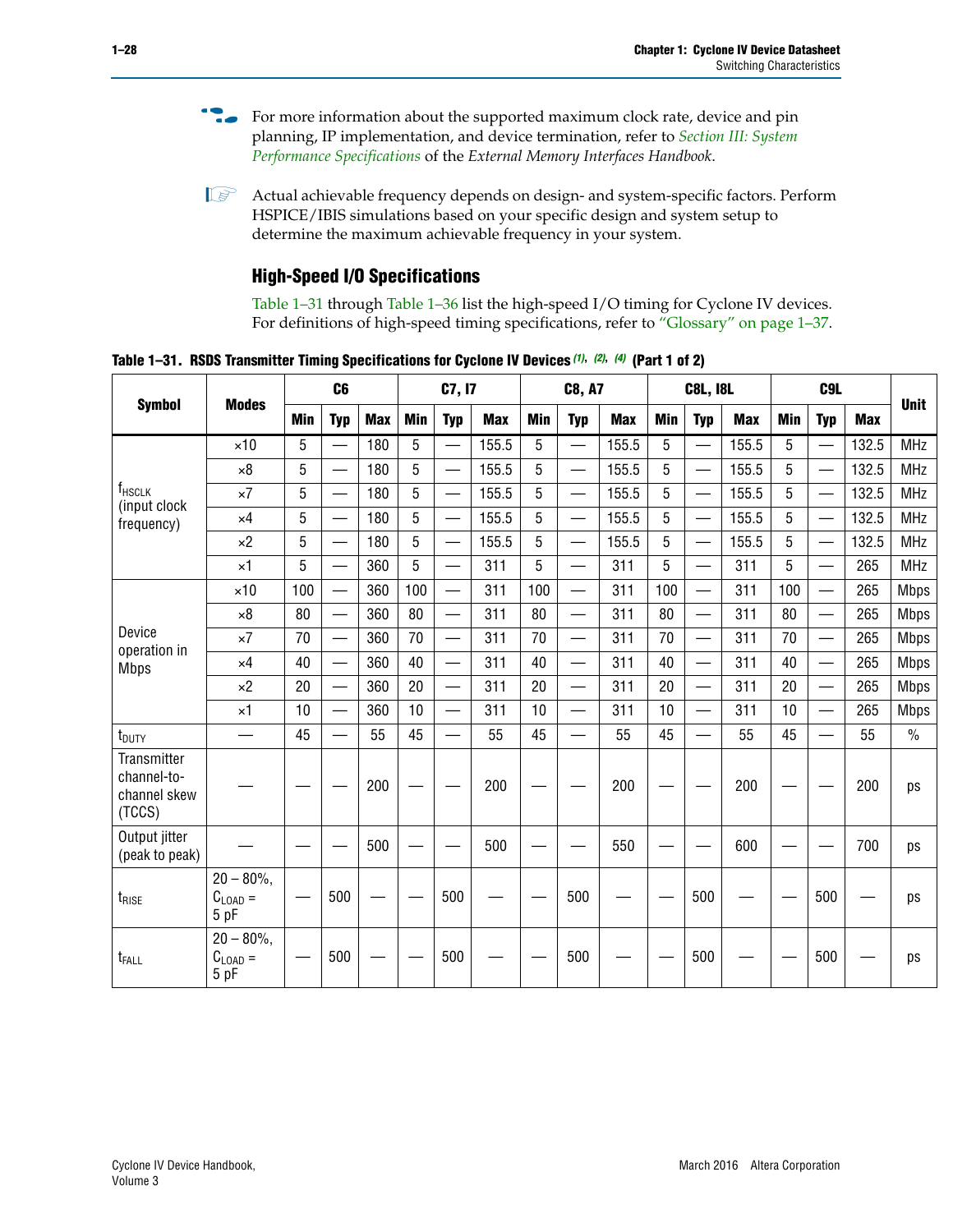| <b>Symbol</b>         | <b>Modes</b> | C6         |            |            | C7, I7     |            |            | <b>C8, A7</b> |            |            |            | <b>C8L, I8L</b> |            | C <sub>9</sub> L |            |            | <b>Unit</b> |
|-----------------------|--------------|------------|------------|------------|------------|------------|------------|---------------|------------|------------|------------|-----------------|------------|------------------|------------|------------|-------------|
|                       |              | <b>Min</b> | <b>Typ</b> | <b>Max</b> | <b>Min</b> | <b>Typ</b> | <b>Max</b> | <b>Min</b>    | <b>Typ</b> | <b>Max</b> | <b>Min</b> | <b>Typ</b>      | <b>Max</b> | Min              | <b>Typ</b> | <b>Max</b> |             |
| $t_{\text{LOCK}}$ (3) |              |            |            |            |            |            |            |               |            |            |            |                 |            |                  |            |            | ms          |

#### **Table 1–31. RSDS Transmitter Timing Specifications for Cyclone IV Devices** *(1)***,** *(2)***,** *(4)* **(Part 2 of 2)**

**Notes to [Table 1–31:](#page-27-0)**

<span id="page-28-0"></span>(1) Applicable for true RSDS and emulated RSDS\_E\_3R transmitter.

<span id="page-28-1"></span>(2) Cyclone IV E devices—true RSDS transmitter is only supported at the output pin of Row I/O Banks 1, 2, 5, and 6. Emulated RSDS transmitter is supported at the output pin of all I/O Banks. Cyclone IV GX devices—true RSDS transmitter is only supported at the output pin of Row I/O Banks 5 and 6. Emulated RSDS transmitter is supported at the output

pin of I/O Banks 3, 4, 5, 6, 7, 8, and 9. (3)  $t_{\text{LOCK}}$  is the time required for the PLL to lock from the end-of-device configuration.

<span id="page-28-3"></span><span id="page-28-2"></span>(4) Cyclone IV E 1.0 V core voltage devices only support C8L, C9L, and I8L speed grades. Cyclone IV E 1.2 V core voltage devices only support C6, C7, C8, I7, and A7 speed grades. Cyclone IV GX devices only support C6, C7, C8, and I7 speed grades.

|                                 |                             |            | C <sub>6</sub>           |            |                          | C7, I7                   |            |                | C8, A7                   |            |            | <b>C8L, I8L</b>          |            | C <sub>9L</sub> |                          |            |               |
|---------------------------------|-----------------------------|------------|--------------------------|------------|--------------------------|--------------------------|------------|----------------|--------------------------|------------|------------|--------------------------|------------|-----------------|--------------------------|------------|---------------|
| <b>Symbol</b>                   | <b>Modes</b>                | <b>Min</b> | <b>Typ</b>               | <b>Max</b> | <b>Min</b>               | <b>Typ</b>               | <b>Max</b> | <b>Min</b>     | <b>Typ</b>               | <b>Max</b> | <b>Min</b> | <b>Typ</b>               | <b>Max</b> | <b>Min</b>      | <b>Typ</b>               | <b>Max</b> | <b>Unit</b>   |
|                                 | $\times$ 10                 | 5          |                          | 85         | 5                        | —                        | 85         | 5              | $\overline{\phantom{0}}$ | 85         | 5          | —                        | 85         | 5               | $\overline{\phantom{0}}$ | 72.5       | <b>MHz</b>    |
|                                 | $\times 8$                  | 5          | $\overline{\phantom{0}}$ | 85         | 5                        | $\overline{\phantom{0}}$ | 85         | 5              | $\overline{\phantom{0}}$ | 85         | 5          |                          | 85         | 5               |                          | 72.5       | <b>MHz</b>    |
| f <sub>HSCLK</sub> (input       | $\times 7$                  | 5          |                          | 85         | 5                        | $\sim$                   | 85         | 5              | $\overline{\phantom{0}}$ | 85         | 5          | $\overline{\phantom{0}}$ | 85         | 5               |                          | 72.5       | <b>MHz</b>    |
| clock<br>frequency)             | $\times$ 4                  | 5          | $\equiv$                 | 85         | 5                        | $\overline{\phantom{0}}$ | 85         | 5              | $\overline{\phantom{0}}$ | 85         | 5          | $\overline{\phantom{0}}$ | 85         | 5               |                          | 72.5       | <b>MHz</b>    |
|                                 | $\times 2$                  | 5          |                          | 85         | 5                        |                          | 85         | 5              |                          | 85         | 5          | —                        | 85         | 5               |                          | 72.5       | <b>MHz</b>    |
|                                 | $\times$ 1                  | 5          | $\overline{\phantom{0}}$ | 170        | 5                        | $\overline{\phantom{0}}$ | 170        | $\overline{5}$ | $\overline{\phantom{0}}$ | 170        | 5          | $\overline{\phantom{0}}$ | 170        | 5               | —                        | 145        | <b>MHz</b>    |
|                                 | $\times$ 10                 | 100        | $\overline{\phantom{0}}$ | 170        | 100                      |                          | 170        | 100            | $\qquad \qquad$          | 170        | 100        |                          | 170        | 100             |                          | 145        | <b>Mbps</b>   |
|                                 | $\times 8$                  | 80         | $\overline{\phantom{0}}$ | 170        | 80                       | $\overline{\phantom{0}}$ | 170        | 80             | $\overline{\phantom{0}}$ | 170        | 80         |                          | 170        | 80              | $\overline{\phantom{0}}$ | 145        | <b>Mbps</b>   |
| Device                          | $\times 7$                  | 70         | $\overline{\phantom{0}}$ | 170        | 70                       | $\overline{\phantom{0}}$ | 170        | 70             |                          | 170        | 70         |                          | 170        | 70              |                          | 145        | <b>Mbps</b>   |
| operation in<br><b>Mbps</b>     | $\times$ 4                  | 40         |                          | 170        | 40                       | $\overline{\phantom{0}}$ | 170        | 40             | $\overline{\phantom{0}}$ | 170        | 40         | $\overline{\phantom{0}}$ | 170        | 40              |                          | 145        | <b>Mbps</b>   |
|                                 | $\times 2$                  | 20         | $\equiv$                 | 170        | 20                       | $\equiv$                 | 170        | 20             | $\overline{\phantom{0}}$ | 170        | 20         |                          | 170        | 20              |                          | 145        | <b>Mbps</b>   |
|                                 | $\times$ 1                  | 10         | $\equiv$                 | 170        | 10                       |                          | 170        | 10             | $\overline{\phantom{0}}$ | 170        | 10         | $\overline{\phantom{0}}$ | 170        | 10              |                          | 145        | <b>Mbps</b>   |
| t <sub>DUTY</sub>               |                             | 45         |                          | 55         | 45                       |                          | 55         | 45             |                          | 55         | 45         | —                        | 55         | 45              |                          | 55         | $\frac{0}{0}$ |
| <b>TCCS</b>                     | $\overline{\phantom{0}}$    |            | —                        | 200        | $\overline{\phantom{0}}$ |                          | 200        | —              |                          | 200        |            | —                        | 200        | —               |                          | 200        | ps            |
| Output jitter<br>(peak to peak) |                             |            |                          | 500        |                          |                          | 500        |                |                          | 550        |            |                          | 600        |                 |                          | 700        | ps            |
|                                 | $20 - 80\%$ ,               |            |                          |            |                          |                          |            |                |                          |            |            |                          |            |                 |                          |            |               |
| $t_{\sf RISE}$                  | $C_{\text{LOAD}} =$<br>5 pF |            | 500                      |            |                          | 500                      |            |                | 500                      |            |            | 500                      |            |                 | 500                      |            | ps            |
|                                 | $20 - 80\%$ ,               |            |                          |            |                          |                          |            |                |                          |            |            |                          |            |                 |                          |            |               |
| t <sub>FALL</sub>               | $C_{LOAD}$ =<br>5 pF        |            | 500                      |            |                          | 500                      |            |                | 500                      |            |            | 500                      |            |                 | 500                      |            | ps            |

## <span id="page-28-4"></span>**Table 1–32. Emulated RSDS\_E\_1R Transmitter Timing Specifications for Cyclone IV Devices** *[\(1\)](#page-29-0), [\(3\)](#page-29-1)* **(Part 1 of 2)**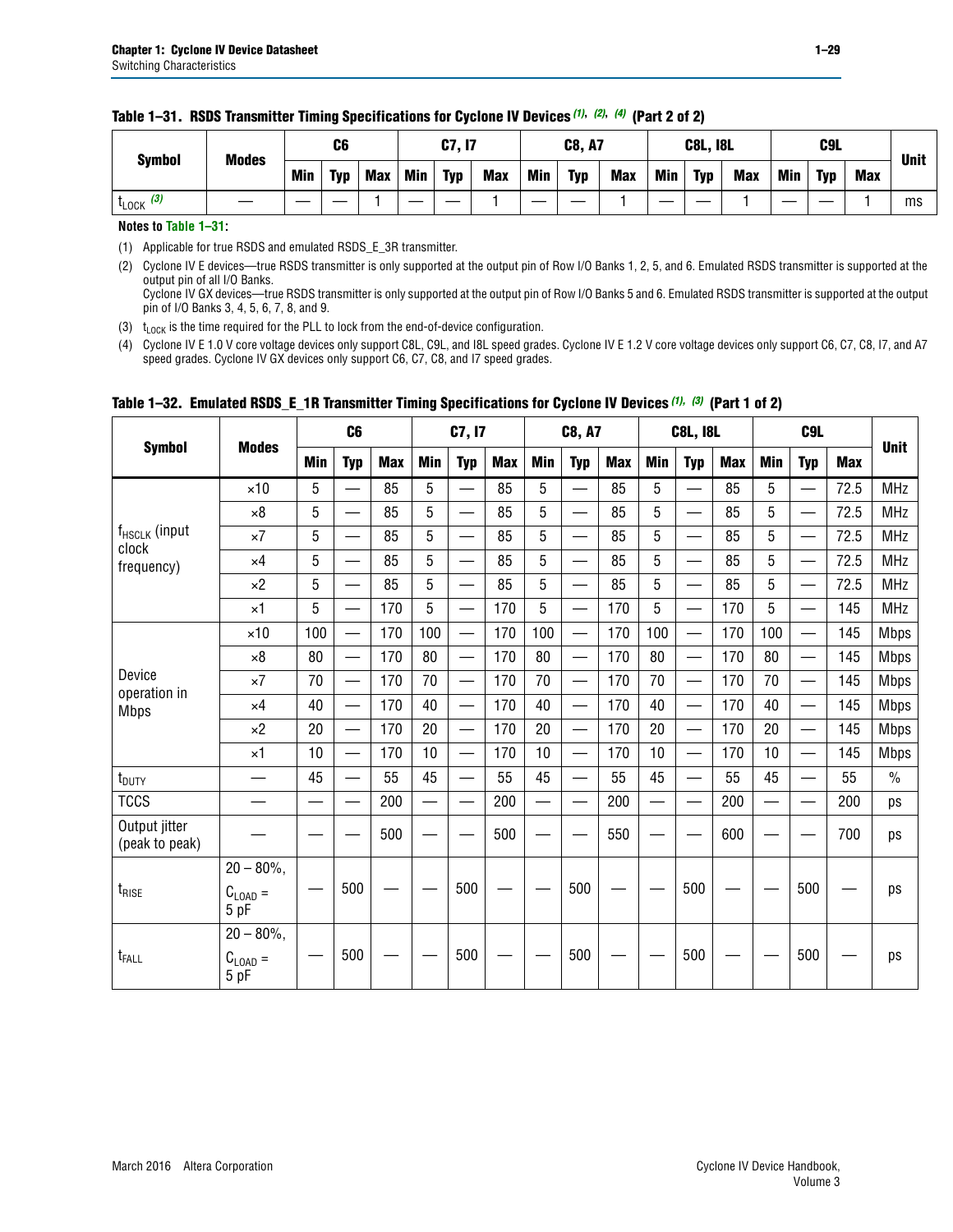|                       | <b>Modes</b><br><b>Symbol</b> |            | C6  |     | C7, I7     |            | <b>C8, A7</b> |            | <b>C8L, I8L</b> |            |            | C <sub>9</sub> L |     |            |     |             |    |
|-----------------------|-------------------------------|------------|-----|-----|------------|------------|---------------|------------|-----------------|------------|------------|------------------|-----|------------|-----|-------------|----|
|                       | Min                           | <b>Typ</b> | Max | Min | <b>Typ</b> | <b>Max</b> | Min           | <b>Typ</b> | Max             | <b>Min</b> | <b>Typ</b> | <b>Max</b>       | Min | <b>Typ</b> | Max | <b>Unit</b> |    |
| $t_{\text{LOCK}}$ (2) |                               |            |     |     |            |            |               |            |                 |            |            |                  |     |            |     |             | ms |

### **Table 1–32. Emulated RSDS\_E\_1R Transmitter Timing Specifications for Cyclone IV Devices** *(1), (3)* **(Part 2 of 2)**

**Notes to [Table 1–32:](#page-28-4)**

<span id="page-29-0"></span>(1) Emulated RSDS\_E\_1R transmitter is supported at the output pin of all I/O Banks of Cyclone IV E devices and I/O Banks 3, 4, 5, 6, 7, 8, and 9 of Cyclone IV GX devices.

<span id="page-29-2"></span>(2)  $t_{\text{LOCK}}$  is the time required for the PLL to lock from the end-of-device configuration.

<span id="page-29-1"></span>(3) Cyclone IV E 1.0 V core voltage devices only support C8L, C9L, and I8L speed grades. Cyclone IV E 1.2 V core voltage devices only support C6, C7, C8, I7, and A7 speed grades. Cyclone IV GX devices only support C6, C7, C8, and I7 speed grades.

|                                    |                                              |     | C <sub>6</sub>                |            |            | C7, I7                   |            |            | C8, A7                   |            |     | <b>C8L, I8L</b>          |            |            | C <sub>9</sub> L |            |               |
|------------------------------------|----------------------------------------------|-----|-------------------------------|------------|------------|--------------------------|------------|------------|--------------------------|------------|-----|--------------------------|------------|------------|------------------|------------|---------------|
| <b>Symbol</b>                      | <b>Modes</b>                                 | Min | <b>Typ</b>                    | <b>Max</b> | <b>Min</b> | <b>Typ</b>               | <b>Max</b> | <b>Min</b> | <b>Typ</b>               | <b>Max</b> | Min | <b>Typ</b>               | <b>Max</b> | <b>Min</b> | <b>Typ</b>       | <b>Max</b> | <b>Unit</b>   |
|                                    | $\times$ 10                                  | 5   | $\overbrace{\phantom{aaaaa}}$ | 200        | 5          | —                        | 155.5      | 5          | —                        | 155.5      | 5   | $\overline{\phantom{0}}$ | 155.5      | 5          | —                | 132.5      | <b>MHz</b>    |
|                                    | $\times 8$                                   | 5   |                               | 200        | 5          | —                        | 155.5      | 5          | $\qquad \qquad$          | 155.5      | 5   | —                        | 155.5      | 5          |                  | 132.5      | <b>MHz</b>    |
| f <sub>HSCLK</sub> (input<br>clock | $\times 7$                                   | 5   | $\overline{\phantom{0}}$      | 200        | 5          | —                        | 155.5      | 5          | $\overline{\phantom{0}}$ | 155.5      | 5   | $\overline{\phantom{0}}$ | 155.5      | 5          | —                | 132.5      | <b>MHz</b>    |
| frequency)                         | $\times 4$                                   | 5   | $\overline{\phantom{0}}$      | 200        | 5          | ÷,                       | 155.5      | 5          | $\overline{\phantom{0}}$ | 155.5      | 5   | —                        | 155.5      | 5          | <u>—</u>         | 132.5      | <b>MHz</b>    |
|                                    | $\times 2$                                   | 5   | $\overline{\phantom{0}}$      | 200        | 5          | —                        | 155.5      | 5          | $\overline{\phantom{0}}$ | 155.5      | 5   | $\overline{\phantom{0}}$ | 155.5      | 5          | <u>—</u>         | 132.5      | <b>MHz</b>    |
|                                    | $\times$ 1                                   | 5   | $\overline{\phantom{0}}$      | 400        | 5          |                          | 311        | 5          | $\overline{\phantom{0}}$ | 311        | 5   | —                        | 311        | 5          |                  | 265        | <b>MHz</b>    |
|                                    | $\times$ 10                                  | 100 |                               | 400        | 100        |                          | 311        | 100        | $\overline{\phantom{0}}$ | 311        | 100 |                          | 311        | 100        |                  | 265        | <b>Mbps</b>   |
|                                    | $\times 8$                                   | 80  | $\overline{\phantom{0}}$      | 400        | 80         |                          | 311        | 80         | $\qquad \qquad$          | 311        | 80  | $\overline{\phantom{0}}$ | 311        | 80         |                  | 265        | <b>Mbps</b>   |
| Device                             | $\times 7$                                   | 70  |                               | 400        | 70         |                          | 311        | 70         | $\overline{\phantom{0}}$ | 311        | 70  |                          | 311        | 70         |                  | 265        | <b>Mbps</b>   |
| operation in<br><b>Mbps</b>        | $\times$ 4                                   | 40  | $\qquad \qquad$               | 400        | 40         |                          | 311        | 40         | —                        | 311        | 40  |                          | 311        | 40         |                  | 265        | <b>Mbps</b>   |
|                                    | $\times 2$                                   | 20  | $\overline{\phantom{0}}$      | 400        | 20         | —                        | 311        | 20         | $\overline{\phantom{0}}$ | 311        | 20  | $\overline{\phantom{0}}$ | 311        | 20         | —                | 265        | <b>Mbps</b>   |
|                                    | $\times$ 1                                   | 10  |                               | 400        | 10         | $\overline{\phantom{0}}$ | 311        | 10         | $\overline{\phantom{0}}$ | 311        | 10  |                          | 311        | 10         |                  | 265        | <b>Mbps</b>   |
| t <sub>DUTY</sub>                  |                                              | 45  |                               | 55         | 45         |                          | 55         | 45         | $\qquad \qquad$          | 55         | 45  | —                        | 55         | 45         |                  | 55         | $\frac{0}{0}$ |
| <b>TCCS</b>                        |                                              |     |                               | 200        |            |                          | 200        |            | —                        | 200        | —   |                          | 200        |            |                  | 200        | ps            |
| Output jitter<br>(peak to peak)    |                                              |     |                               | 500        |            |                          | 500        |            |                          | 550        |     |                          | 600        |            |                  | 700        | ps            |
| $t_{\text{RISE}}$                  | $20 - 80\%$ ,<br>$C_{\text{LOAD}} =$<br>5 pF |     | 500                           |            |            | 500                      |            |            | 500                      |            |     | 500                      |            |            | 500              |            | ps            |
| t <sub>FALL</sub>                  | $20 - 80\%$<br>$C_{LOAD} =$<br>5 pF          |     | 500                           |            |            | 500                      |            |            | 500                      |            |     | 500                      |            |            | 500              |            | ps            |
| $t_{\text{LOCK}}$ (3)              |                                              |     |                               | 1          |            |                          | 1          |            |                          | 1          |     |                          | 1          |            |                  |            | ms            |

<span id="page-29-6"></span>**Table 1–33. Mini-LVDS Transmitter Timing Specifications for Cyclone IV Devices** *[\(1\)](#page-29-3)***,** *[\(2\)](#page-29-4)***,** *[\(4\)](#page-29-7)*

**Notes to [Table 1–33:](#page-29-6)**

<span id="page-29-3"></span>(1) Applicable for true and emulated mini-LVDS transmitter.

<span id="page-29-4"></span>(2) Cyclone IV E—true mini-LVDS transmitter is only supported at the output pin of Row I/O Banks 1, 2, 5, and 6. Emulated mini-LVDS transmitter is supported at the output pin of all I/O banks.

Cyclone IV GX—true mini-LVDS transmitter is only supported at the output pin of Row I/O Banks 5 and 6. Emulated mini-LVDS transmitter is supported at the output pin of I/O Banks 3, 4, 5, 6, 7, 8, and 9.

<span id="page-29-5"></span>(3)  $t_{\text{LOCK}}$  is the time required for the PLL to lock from the end-of-device configuration.

<span id="page-29-7"></span>(4) Cyclone IV E 1.0 V core voltage devices only support C8L, C9L, and I8L speed grades. Cyclone IV E 1.2 V core voltage devices only support C6, C7, C8, I7, and A7 speed grades. Cyclone IV GX devices only support C6, C7, C8, and I7 speed grades.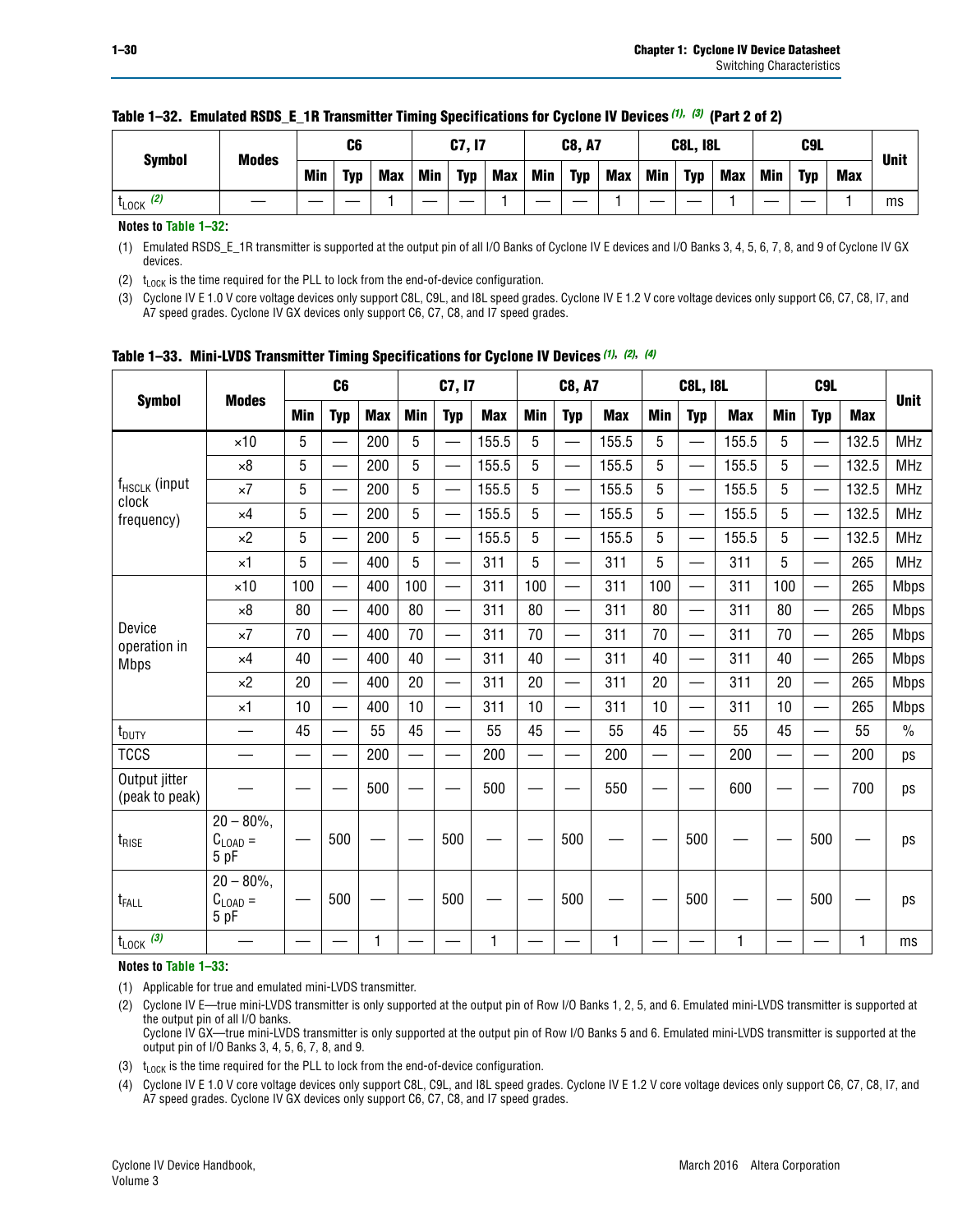|                                 |              |     | C <sub>6</sub> |     | C7, I7     |            | <b>C8, A7</b> |     | <b>C8L, I8L</b> |            | C9L        |               |
|---------------------------------|--------------|-----|----------------|-----|------------|------------|---------------|-----|-----------------|------------|------------|---------------|
| <b>Symbol</b>                   | <b>Modes</b> | Min | <b>Max</b>     | Min | <b>Max</b> | <b>Min</b> | <b>Max</b>    | Min | <b>Max</b>      | <b>Min</b> | <b>Max</b> | <b>Unit</b>   |
|                                 | $\times$ 10  | 5   | 420            | 5   | 370        | 5          | 320           | 5   | 320             | 5          | 250        | <b>MHz</b>    |
|                                 | $\times 8$   | 5   | 420            | 5   | 370        | 5          | 320           | 5   | 320             | 5          | 250        | <b>MHz</b>    |
| $f_{HSCLK}$ (input              | $\times 7$   | 5   | 420            | 5   | 370        | 5          | 320           | 5   | 320             | 5          | 250        | <b>MHz</b>    |
| clock<br>frequency)             | $\times 4$   | 5   | 420            | 5   | 370        | 5          | 320           | 5   | 320             | 5          | 250        | <b>MHz</b>    |
|                                 | $\times 2$   | 5   | 420            | 5   | 370        | 5          | 320           | 5   | 320             | 5          | 250        | <b>MHz</b>    |
|                                 | $\times$ 1   | 5   | 420            | 5   | 402.5      | 5          | 402.5         | 5   | 362             | 5          | 265        | <b>MHz</b>    |
|                                 | $\times$ 10  | 100 | 840            | 100 | 740        | 100        | 640           | 100 | 640             | 100        | 500        | Mbps          |
|                                 | $\times 8$   | 80  | 840            | 80  | 740        | 80         | 640           | 80  | 640             | 80         | 500        | <b>Mbps</b>   |
| <b>HSIODR</b>                   | $\times 7$   | 70  | 840            | 70  | 740        | 70         | 640           | 70  | 640             | 70         | 500        | <b>Mbps</b>   |
|                                 | $\times$ 4   | 40  | 840            | 40  | 740        | 40         | 640           | 40  | 640             | 40         | 500        | <b>Mbps</b>   |
|                                 | $\times 2$   | 20  | 840            | 20  | 740        | 20         | 640           | 20  | 640             | 20         | 500        | <b>Mbps</b>   |
|                                 | $\times$ 1   | 10  | 420            | 10  | 402.5      | 10         | 402.5         | 10  | 362             | 10         | 265        | <b>Mbps</b>   |
| t <sub>DUTY</sub>               |              | 45  | 55             | 45  | 55         | 45         | 55            | 45  | 55              | 45         | 55         | $\frac{0}{0}$ |
| <b>TCCS</b>                     |              | —   | 200            |     | 200        |            | 200           | —   | 200             |            | 200        | ps            |
| Output jitter<br>(peak to peak) |              |     | 500            |     | 500        |            | 550           |     | 600             |            | 700        | ps            |
| $t_{\text{LOCK}}$ (2)<br>.      |              |     | 1              |     | 1          |            | 1             |     | 1               |            | 1          | ms            |

<span id="page-30-3"></span>**Table 1–34. True LVDS Transmitter Timing Specifications for Cyclone IV Devices** *[\(1\)](#page-30-0)***,** *[\(3\)](#page-30-1)*

**Notes to [Table 1–34:](#page-30-3)**

<span id="page-30-0"></span>(1) Cyclone IV E—true LVDS transmitter is only supported at the output pin of Row I/O Banks 1, 2, 5, and 6. Cyclone IV GX—true LVDS transmitter is only supported at the output pin of Row I/O Banks 5 and 6.

<span id="page-30-2"></span>(2)  $t_{\text{LOCK}}$  is the time required for the PLL to lock from the end-of-device configuration.

<span id="page-30-1"></span>(3) Cyclone IV E 1.0 V core voltage devices only support C8L, C9L, and I8L speed grades. Cyclone IV E 1.2 V core voltage devices only support C6, C7, C8, I7, and A7 speed grades. Cyclone IV GX devices only support C6, C7, C8, and I7 speed grades.

<span id="page-30-4"></span>

|  |  |  |  | Table 1–35. Emulated LVDS Transmitter Timing Specifications for Cyclone IV Devices <sup>(1),</sup> <sup>(3)</sup> (Part 1 of 2) |  |  |
|--|--|--|--|---------------------------------------------------------------------------------------------------------------------------------|--|--|
|--|--|--|--|---------------------------------------------------------------------------------------------------------------------------------|--|--|

| <b>Symbol</b>               |              | C <sub>6</sub> |            | C7, I7     |            | <b>C8, A7</b> |            | <b>C8L, I8L</b> |            |            | C <sub>9</sub> L |             |
|-----------------------------|--------------|----------------|------------|------------|------------|---------------|------------|-----------------|------------|------------|------------------|-------------|
|                             | <b>Modes</b> | Min            | <b>Max</b> | <b>Min</b> | <b>Max</b> | <b>Min</b>    | <b>Max</b> | <b>Min</b>      | <b>Max</b> | <b>Min</b> | <b>Max</b>       | <b>Unit</b> |
|                             | $\times$ 10  | 5              | 320        | 5          | 320        | 5             | 275        | 5               | 275        | 5          | 250              | <b>MHz</b>  |
|                             | $\times 8$   | 5              | 320        | 5          | 320        | 5             | 275        | 5               | 275        | 5          | 250              | <b>MHz</b>  |
| $f_{HSCLK}$ (input<br>clock | $\times 7$   | 5              | 320        | 5          | 320        | 5             | 275        | 5               | 275        | 5          | 250              | <b>MHz</b>  |
| frequency)                  | $\times$ 4   | 5              | 320        | 5          | 320        | 5             | 275        | 5               | 275        | 5          | 250              | <b>MHz</b>  |
|                             | $\times 2$   | 5              | 320        | 5          | 320        | 5             | 275        | 5               | 275        | 5          | 250              | <b>MHz</b>  |
|                             | $\times$ 1   | 5              | 402.5      | 5          | 402.5      | 5             | 402.5      | 5               | 362        | 5          | 265              | <b>MHz</b>  |
|                             | $\times$ 10  | 100            | 640        | 100        | 640        | 100           | 550        | 100             | 550        | 100        | 500              | <b>Mbps</b> |
|                             | $\times 8$   | 80             | 640        | 80         | 640        | 80            | 550        | 80              | 550        | 80         | 500              | <b>Mbps</b> |
| <b>HSIODR</b>               | $\times 7$   | 70             | 640        | 70         | 640        | 70            | 550        | 70              | 550        | 70         | 500              | <b>Mbps</b> |
|                             | $\times$ 4   | 40             | 640        | 40         | 640        | 40            | 550        | 40              | 550        | 40         | 500              | <b>Mbps</b> |
|                             | $\times 2$   | 20             | 640        | 20         | 640        | 20            | 550        | 20              | 550        | 20         | 500              | <b>Mbps</b> |
|                             | $\times$ 1   | 10             | 402.5      | 10         | 402.5      | 10            | 402.5      | 10              | 362        | 10         | 265              | <b>Mbps</b> |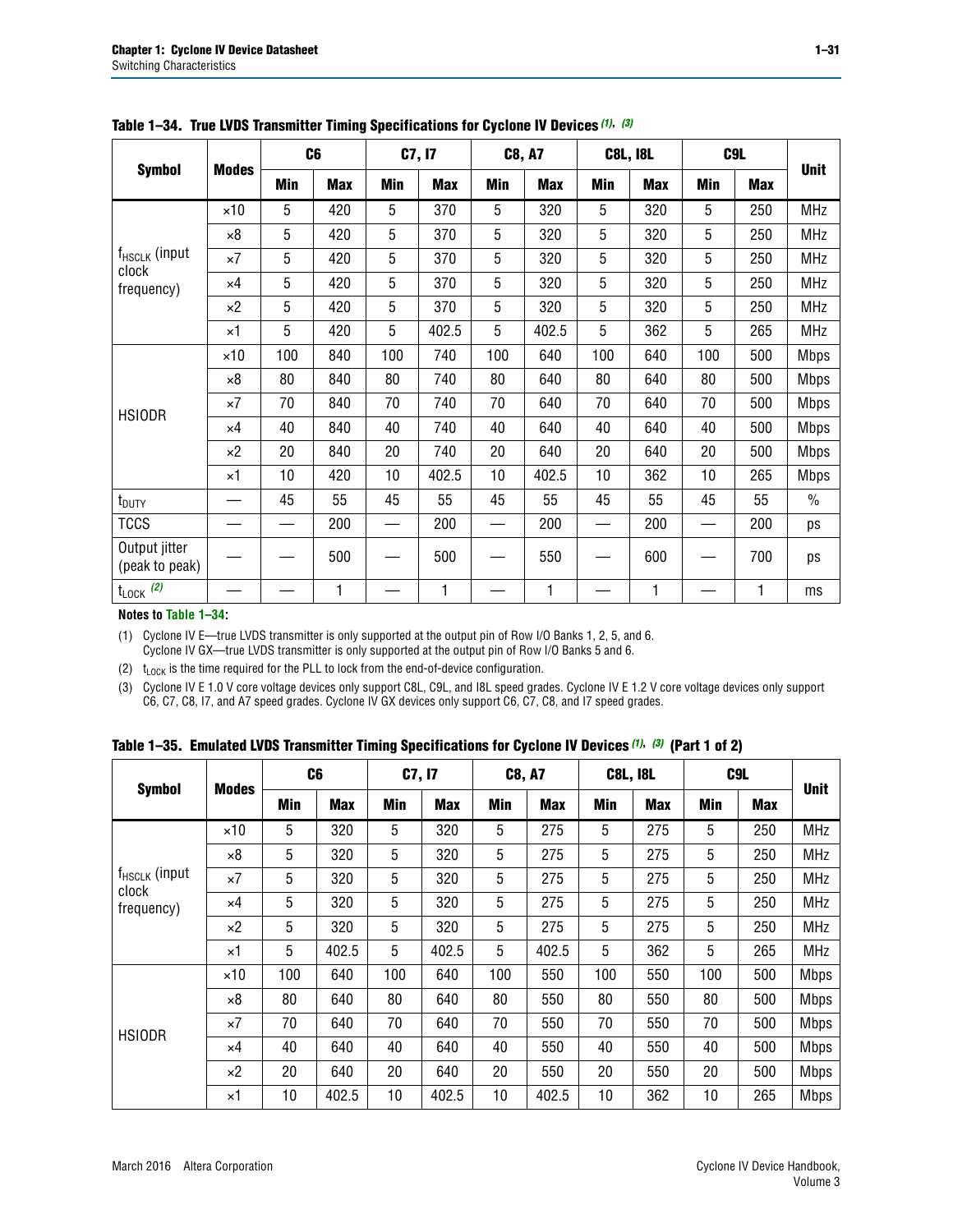| <b>Symbol</b>                   | <b>Modes</b> | C6  |            | C7, I7 |            | <b>C8, A7</b> |            | <b>C8L, I8L</b> |            |     | C <sub>9</sub> L | <b>Unit</b>   |
|---------------------------------|--------------|-----|------------|--------|------------|---------------|------------|-----------------|------------|-----|------------------|---------------|
|                                 |              | Min | <b>Max</b> | Min    | <b>Max</b> | Min           | <b>Max</b> | Min             | <b>Max</b> | Min | <b>Max</b>       |               |
| <b>I</b> <sub>DUTY</sub>        |              | 45  | 55         | 45     | 55         | 45            | 55         | 45              | 55         | 45  | 55               | $\frac{0}{0}$ |
| <b>TCCS</b>                     |              |     | 200        |        | 200        |               | 200        |                 | 200        | —   | 200              | ps            |
| Output jitter<br>(peak to peak) |              |     | 500        |        | 500        |               | 550        |                 | 600        |     | 700              | ps            |
| $t_{\text{LOCK}}$ (2)           |              |     |            |        |            |               |            |                 |            |     |                  | ms            |

### **Table 1–35. Emulated LVDS Transmitter Timing Specifications for Cyclone IV Devices** *(1)***,** *(3)* **(Part 2 of 2)**

#### **Notes to [Table 1–35:](#page-30-4)**

<span id="page-31-1"></span>(1) Cyclone IV E—emulated LVDS transmitter is supported at the output pin of all I/O Banks.

Cyclone IV GX—emulated LVDS transmitter is supported at the output pin of I/O Banks 3, 4, 5, 6, 7, 8, and 9.

<span id="page-31-3"></span>(2)  $t_{\text{LOCK}}$  is the time required for the PLL to lock from the end-of-device configuration.

<span id="page-31-2"></span>(3) Cyclone IV E 1.0 V core voltage devices only support C8L, C9L, and I8L speed grades. Cyclone IV E 1.2 V core voltage devices only support C6, C7, C8, I7, and A7 speed grades. Cyclone IV GX devices only support C6, C7, C8, and I7 speed grades.

|                           |              |     | C <sub>6</sub> | <b>C7, I7</b> |            | <b>C8, A7</b> |            |     | <b>C8L, I8L</b> | C <sub>9</sub> L |     |             |
|---------------------------|--------------|-----|----------------|---------------|------------|---------------|------------|-----|-----------------|------------------|-----|-------------|
| <b>Symbol</b>             | <b>Modes</b> | Min | <b>Max</b>     | Min           | <b>Max</b> | Min           | <b>Max</b> | Min | <b>Max</b>      | Min              | Max | <b>Unit</b> |
|                           | $\times$ 10  | 10  | 437.5          | 10            | 370        | 10            | 320        | 10  | 320             | 10               | 250 | MHz         |
|                           | $\times 8$   | 10  | 437.5          | 10            | 370        | 10            | 320        | 10  | 320             | 10               | 250 | <b>MHz</b>  |
| $f_{HSCLK}$ (input        | $\times 7$   | 10  | 437.5          | 10            | 370        | 10            | 320        | 10  | 320             | 10               | 250 | <b>MHz</b>  |
| clock<br>frequency)       | $\times 4$   | 10  | 437.5          | 10            | 370        | 10            | 320        | 10  | 320             | 10               | 250 | <b>MHz</b>  |
|                           | $\times 2$   | 10  | 437.5          | 10            | 370        | 10            | 320        | 10  | 320             | 10               | 250 | <b>MHz</b>  |
|                           | ×1           | 10  | 437.5          | 10            | 402.5      | 10            | 402.5      | 10  | 362             | 10               | 265 | <b>MHz</b>  |
|                           | $\times$ 10  | 100 | 875            | 100           | 740        | 100           | 640        | 100 | 640             | 100              | 500 | <b>Mbps</b> |
|                           | $\times 8$   | 80  | 875            | 80            | 740        | 80            | 640        | 80  | 640             | 80               | 500 | <b>Mbps</b> |
| <b>HSIODR</b>             | ×7           | 70  | 875            | 70            | 740        | 70            | 640        | 70  | 640             | 70               | 500 | <b>Mbps</b> |
|                           | $\times 4$   | 40  | 875            | 40            | 740        | 40            | 640        | 40  | 640             | 40               | 500 | <b>Mbps</b> |
|                           | $\times 2$   | 20  | 875            | 20            | 740        | 20            | 640        | 20  | 640             | 20               | 500 | <b>Mbps</b> |
|                           | ×1           | 10  | 437.5          | 10            | 402.5      | 10            | 402.5      | 10  | 362             | 10               | 265 | <b>Mbps</b> |
| SW                        |              |     | 400            |               | 400        | —             | 400        |     | 550             | —                | 640 | ps          |
| Input jitter<br>tolerance |              |     | 500            |               | 500        |               | 550        |     | 600             |                  | 700 | ps          |
| $t_{\text{LOCK}}$ (2)     |              |     | 1              |               | 1          |               | 1          |     | 1               |                  | 1   | ms          |

<span id="page-31-0"></span>**Table 1–36. LVDS Receiver Timing Specifications for Cyclone IV Devices** *[\(1\)](#page-31-4)***,** *[\(3\)](#page-31-6)*

#### **Notes to [Table 1–36:](#page-31-0)**

<span id="page-31-4"></span>(1) Cyclone IV E—LVDS receiver is supported at all I/O Banks.

Cyclone IV GX—LVDS receiver is supported at I/O Banks 3, 4, 5, 6, 7, 8, and 9.

<span id="page-31-5"></span>(2)  $t_{\text{LOCK}}$  is the time required for the PLL to lock from the end-of-device configuration.

<span id="page-31-6"></span>(3) Cyclone IV E 1.0 V core voltage devices only support C8L, C9L, and I8L speed grades. Cyclone IV E 1.2 V core voltage devices only support C6, C7, C8, I7, and A7 speed grades. Cyclone IV GX devices only support C6, C7, C8, and I7 speed grades.

## **External Memory Interface Specifications**

The external memory interfaces for Cyclone IV devices are auto-calibrating and easy to implement.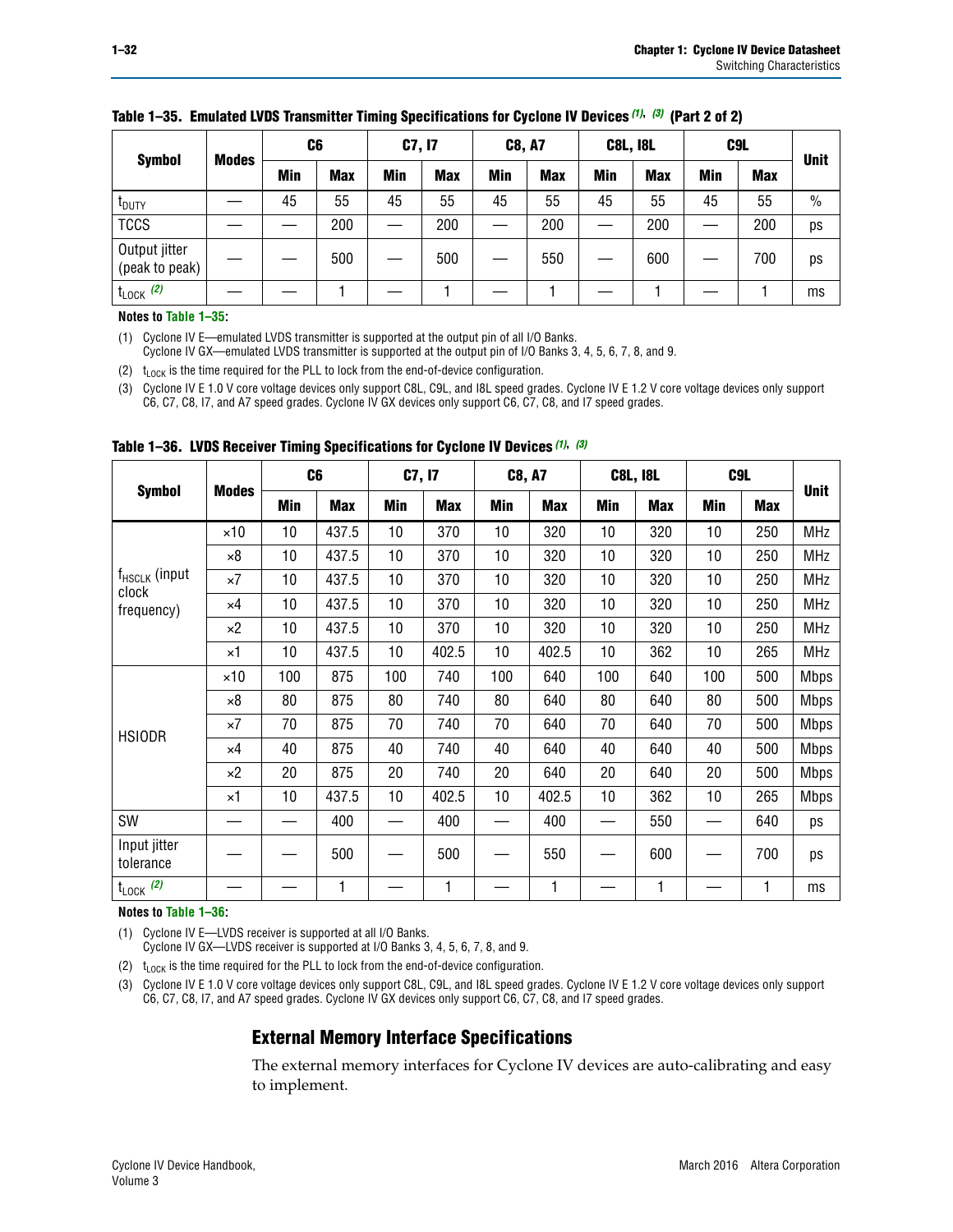**for more information about the supported maximum clock rate, device and pin** planning, IP implementation, and device termination, refer to *[Section III: System](http://www.altera.com/literature/hb/external-memory/emi_intro_specs.pdf)  [Performance Specifications](http://www.altera.com/literature/hb/external-memory/emi_intro_specs.pdf)* of the *External Memory Interface Handbook*.

[Table 1–37](#page-32-0) lists the memory output clock jitter specifications for Cyclone IV devices.

<span id="page-32-0"></span>**Table 1–37. Memory Output Clock Jitter Specifications for Cyclone IV Devices** *[\(1\)](#page-32-2)***,** *[\(2\)](#page-32-3)*

| <b>Parameter</b>             | <b>Symbol</b>  | Min    | <b>Max</b> | <b>Unit</b> |
|------------------------------|----------------|--------|------------|-------------|
| Clock period jitter          | $L$ JIT(per)   | $-125$ | 125        | ps          |
| Cycle-to-cycle period jitter | $L$ JIT $(cc)$ | $-200$ | 200        | ps          |
| Duty cycle jitter            | LJIT(duty)     | $-150$ | 150        | рs          |

**Notes to [Table 1–37:](#page-32-0)**

<span id="page-32-2"></span>(1) Memory output clock jitter measurements are for 200 consecutive clock cycles, as specified in the JEDEC DDR2 standard.

## **Duty Cycle Distortion Specifications**

[Table 1–38](#page-32-4) lists the worst case duty cycle distortion for Cyclone IV devices.

<span id="page-32-4"></span>**Table 1–38. Duty Cycle Distortion on Cyclone IV Devices I/O Pins** *[\(1\)](#page-32-5)***,** *[\(2\),](#page-32-6) [\(3\)](#page-32-1)*

| <b>Symbol</b>     | C6  |            | C7, I7     |            | <b>C8, I8L, A7</b> |            | C9L        | <b>Unit</b> |               |
|-------------------|-----|------------|------------|------------|--------------------|------------|------------|-------------|---------------|
|                   | Min | <b>Max</b> | <b>Min</b> | <b>Max</b> | Min                | <b>Max</b> | <b>Min</b> | <b>Max</b>  |               |
| Output Duty Cycle | 45  | 55         | 45         | 55         | 45                 | 55         | 45         | 55          | $\frac{0}{0}$ |

**Notes to [Table 1–38:](#page-32-4)**

<span id="page-32-5"></span>(1) The duty cycle distortion specification applies to clock outputs from the PLLs, global clock tree, and IOE driving the dedicated and general purpose I/O pins.

<span id="page-32-6"></span>(2) Cyclone IV devices meet the specified duty cycle distortion at the maximum output toggle rate for each combination of I/O standard and current strength.

<span id="page-32-1"></span>(3) Cyclone IV E 1.0 V core voltage devices only support C8L, C9L, and I8L speed grades. Cyclone IV E 1.2 V core voltage devices only support C6, C7, C8, I7, and A7 speed grades. Cyclone IV GX devices only support C6, C7, C8, and I7 speed grades.

## **OCT Calibration Timing Specification**

[Table 1–39](#page-32-7) lists the duration of calibration for series OCT with calibration at device power-up for Cyclone IV devices.

#### <span id="page-32-7"></span>**Table 1–39. Timing Specification for Series OCT with Calibration at Device Power-Up for Cyclone IV Devices** *[\(1\)](#page-32-8)*

| Symbol  | <b>Description</b>                                            | <b>Maximum</b> | <b>Units</b> |
|---------|---------------------------------------------------------------|----------------|--------------|
| LOCTCAL | Duration of series OCT with<br>calibration at device power-up | 20             | μs           |

#### **Note to [Table 1–39](#page-32-7)***:*

<span id="page-32-8"></span>(1) OCT calibration takes place after device configuration and before entering user mode.

<span id="page-32-3"></span><sup>(2)</sup> The clock jitter specification applies to memory output clock pins generated using DDIO circuits clocked by a PLL output routed on a global clock (GCLK) network.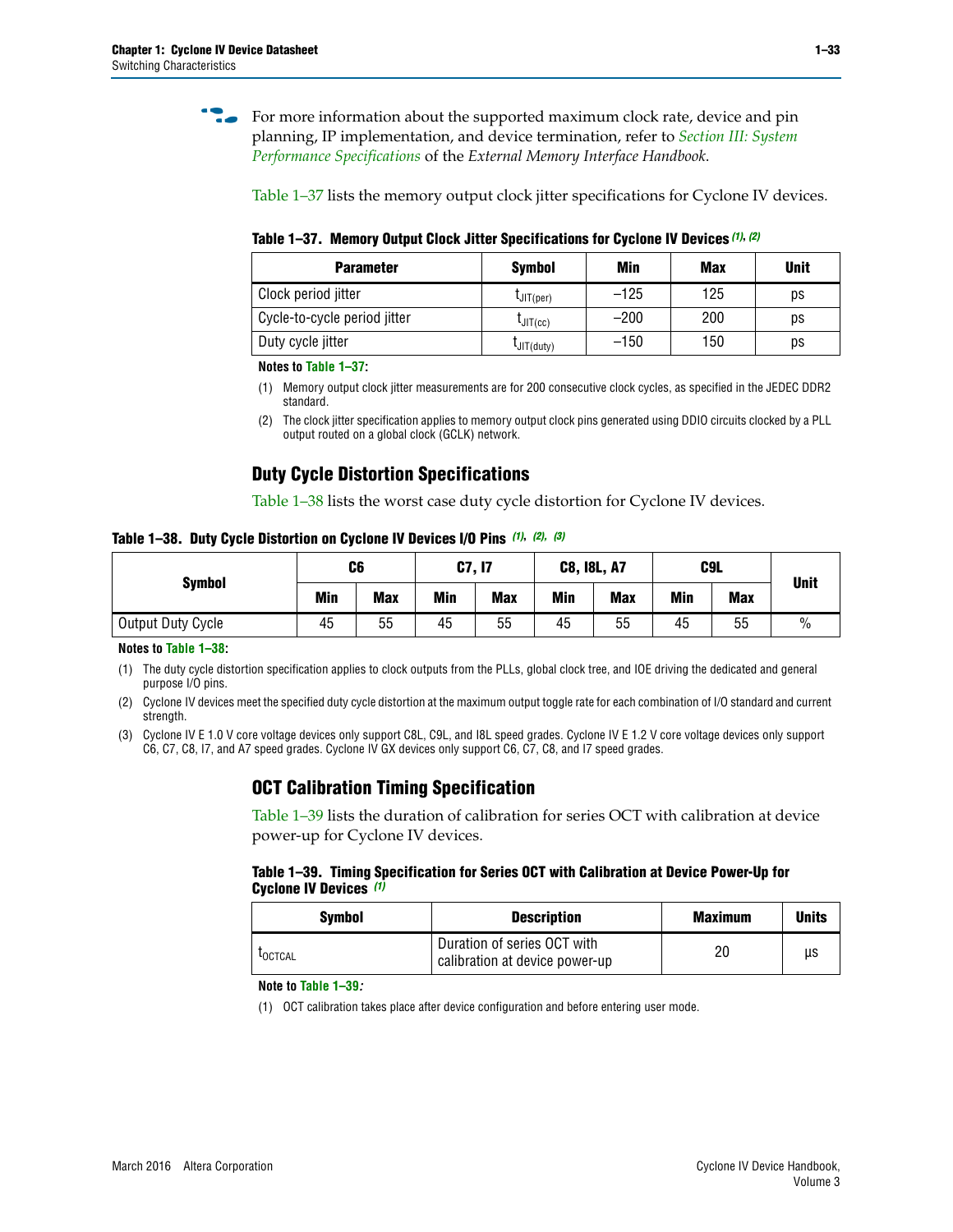## **IOE Programmable Delay**

[Table 1–40](#page-33-0) and [Table 1–41](#page-33-1) list the IOE programmable delay for Cyclone IV E 1.0 V core voltage devices.

<span id="page-33-0"></span>

| Table 1–40. IOE Programmable Delay on Column Pins for Cyclone IV E 1.0 V Core Voltage Devices (1), (2) |
|--------------------------------------------------------------------------------------------------------|
|--------------------------------------------------------------------------------------------------------|

|                                                                       |                                | <b>Number</b>  |                      | <b>Max Offset</b>  |       |       |                    |       |             |  |
|-----------------------------------------------------------------------|--------------------------------|----------------|----------------------|--------------------|-------|-------|--------------------|-------|-------------|--|
| <b>Parameter</b>                                                      | <b>Paths Affected</b>          | 0f             | Min<br><b>Offset</b> | <b>Fast Corner</b> |       |       | <b>Slow Corner</b> |       | <b>Unit</b> |  |
|                                                                       |                                | <b>Setting</b> |                      | C8L                | 18L   | C8L   | C9L                | 18L   |             |  |
| Input delay from pin to<br>internal cells                             | Pad to I/O<br>dataout to core  | 7              | $\mathbf{0}$         | 2.054              | 1.924 | 3.387 | 4.017              | 3.411 | ns          |  |
| Input delay from pin to<br>input register                             | Pad to I/O input<br>register   | 8              | $\mathbf{0}$         | 2.010              | 1.875 | 3.341 | 4.252              | 3.367 | ns          |  |
| Delay from output register<br>to output pin                           | I/O output<br>register to pad  | 2              | $\Omega$             | 0.641              | 0.631 | 1.111 | 1.377              | 1.124 | ns          |  |
| Input delay from<br>dual-purpose clock pin to<br>fan-out destinations | Pad to global<br>clock network | 12             | 0                    | 0.971              | 0.931 | 1.684 | 2.298              | 1.684 | ns          |  |

#### **Notes to [Table 1–40:](#page-33-0)**

<span id="page-33-2"></span>(1) The incremental values for the settings are generally linear. For the exact values for each setting, use the latest version of the Quartus II software.

<span id="page-33-3"></span>(2) The minimum and maximum offset timing numbers are in reference to setting **0** as available in the Quartus II software.

<span id="page-33-1"></span>

| Table 1–41. IOE Programmable Delay on Row Pins for Cyclone IV E 1.0 V Core Voltage Devices (1), (2) |  |  |
|-----------------------------------------------------------------------------------------------------|--|--|
|-----------------------------------------------------------------------------------------------------|--|--|

|                                                                       |                                | <b>Number</b>  |                      |                    |            | <b>Max Offset</b> |                    |       |             |
|-----------------------------------------------------------------------|--------------------------------|----------------|----------------------|--------------------|------------|-------------------|--------------------|-------|-------------|
| <b>Parameter</b>                                                      | <b>Paths Affected</b>          | 0f             | Min<br><b>Offset</b> | <b>Fast Corner</b> |            |                   | <b>Slow Corner</b> |       | <b>Unit</b> |
|                                                                       |                                | <b>Setting</b> |                      | C8L                | <b>18L</b> | C8L               | C9L                | 18L   |             |
| Input delay from pin to<br>internal cells                             | Pad to I/O<br>dataout to core  |                | 0                    | 2.057              | 1.921      | 3.389             | 4.146              | 3.412 | ns          |
| Input delay from pin to<br>input register                             | Pad to I/O input<br>register   | 8              | 0                    | 2.059              | 1.919      | 3.420             | 4.374              | 3.441 | ns          |
| Delay from output register<br>to output pin                           | I/O output<br>register to pad  | $\overline{2}$ | 0                    | 0.670              | 0.623      | 1.160             | 1.420              | 1.168 | ns          |
| Input delay from<br>dual-purpose clock pin to<br>fan-out destinations | Pad to global<br>clock network | 12             | 0                    | 0.960              | 0.919      | 1.656             | 2.258              | 1.656 | ns          |

#### **Notes to [Table 1–41:](#page-33-1)**

<span id="page-33-4"></span>(1) The incremental values for the settings are generally linear. For the exact values for each setting, use the latest version of the Quartus II software.

<span id="page-33-5"></span>(2) The minimum and maximum offset timing numbers are in reference to setting **0** as available in the Quartus II software.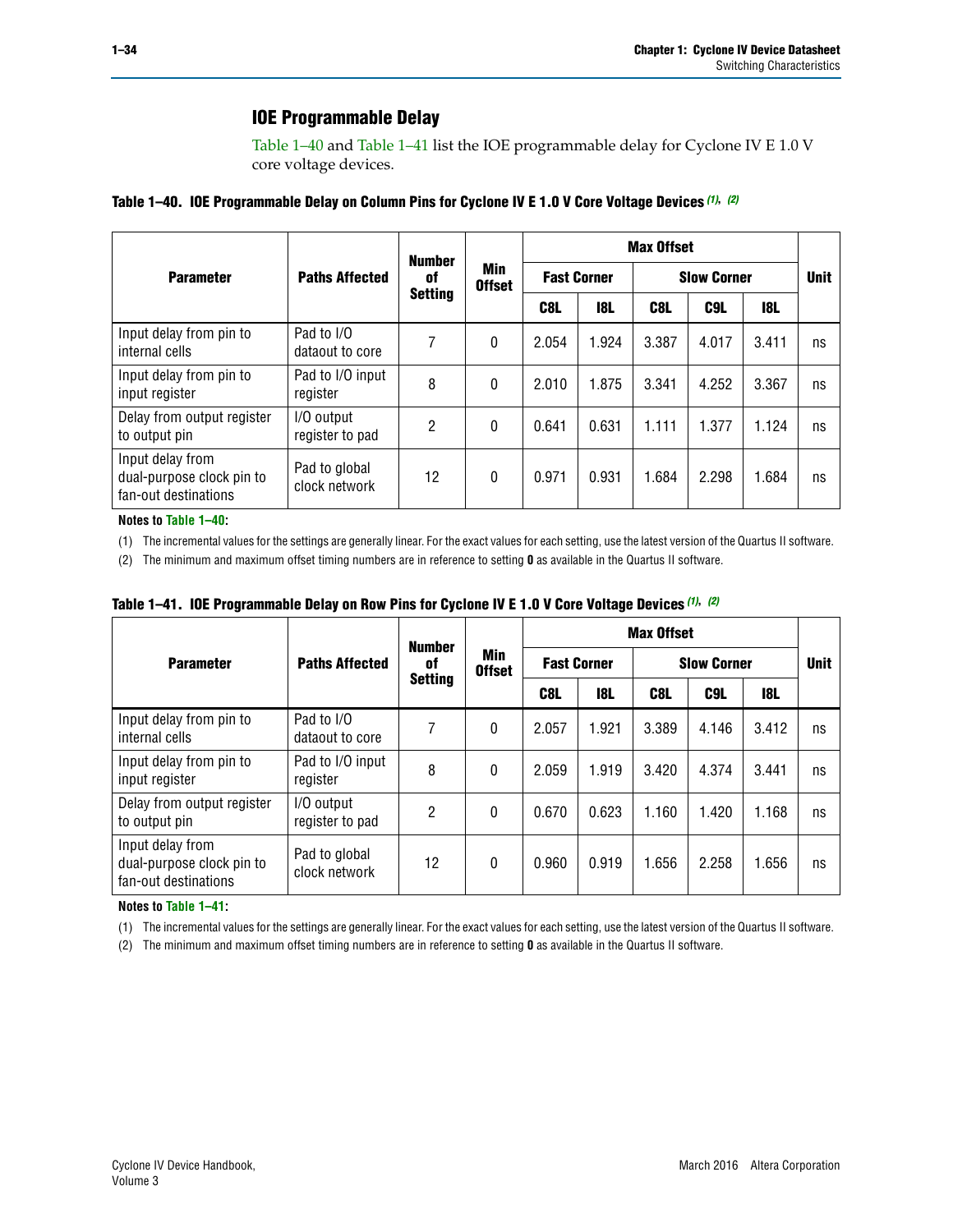[Table 1–42](#page-34-0) and [Table 1–43](#page-34-1) list the IOE programmable delay for Cyclone IV E 1.2 V core voltage devices.

|                                                                       |                                   | <b>Number</b>  |                      |                |                    |           |       | <b>Max Offset</b> |                    |                 |           |             |
|-----------------------------------------------------------------------|-----------------------------------|----------------|----------------------|----------------|--------------------|-----------|-------|-------------------|--------------------|-----------------|-----------|-------------|
| <b>Parameter</b>                                                      | <b>Paths</b><br><b>Affected</b>   | 0f             | Min<br><b>Offset</b> |                | <b>Fast Corner</b> |           |       |                   | <b>Slow Corner</b> |                 |           | <b>Unit</b> |
|                                                                       |                                   | <b>Setting</b> |                      | C <sub>6</sub> | 17                 | <b>A7</b> | C6    | C <sub>7</sub>    | C <sub>8</sub>     | $\overline{17}$ | <b>A7</b> |             |
| Input delay from pin to<br>internal cells                             | Pad to I/O<br>dataout to<br>core  | 7              | 0                    | 1.314          | 1.211              | 1.211     | 2.177 | 2.340             | 2.433              | 2.388           | 2.508     | ns          |
| Input delay from pin to<br>input register                             | Pad to I/O<br>input register      | 8              | 0                    | 1.307          | 1.203              | 1.203     | 2.19  | 2.387             | 2.540              | 2.430           | 2.545     | ns          |
| Delay from output<br>register to output pin                           | I/O output<br>register to<br>pad  | $\overline{2}$ | 0                    | 0.437          | 0.402              | 0.402     | 0.747 | 0.820             | 0.880              | 0.834           | 0.873     | ns          |
| Input delay from<br>dual-purpose clock pin<br>to fan-out destinations | Pad to global<br>clock<br>network | 12             | 0                    | 0.693          | 0.665              | 0.665     | 1.200 | 1.379             | 1.532              | 1.393           | 1.441     | ns          |

<span id="page-34-0"></span>

**Notes to [Table 1–42:](#page-34-0)**

<span id="page-34-4"></span>(1) The incremental values for the settings are generally linear. For the exact values for each setting, use the latest version of the Quartus II software.

<span id="page-34-5"></span>(2) The minimum and maximum offset timing numbers are in reference to setting **0** as available in the Quartus II software.

|                                                                       |                                   | <b>Number</b>  |                      |                |                    |       |       | <b>Max Offset</b> |                    |       |           |             |
|-----------------------------------------------------------------------|-----------------------------------|----------------|----------------------|----------------|--------------------|-------|-------|-------------------|--------------------|-------|-----------|-------------|
| <b>Parameter</b>                                                      | <b>Paths</b><br><b>Affected</b>   | 0f             | Min<br><b>Offset</b> |                | <b>Fast Corner</b> |       |       |                   | <b>Slow Corner</b> |       |           | <b>Unit</b> |
|                                                                       |                                   | <b>Setting</b> |                      | C <sub>6</sub> | 17                 | A7    | C6    | C <sub>7</sub>    | C8                 | 17    | <b>A7</b> |             |
| Input delay from pin to<br>internal cells                             | Pad to I/O<br>dataout to<br>core  | 7              | $\mathbf{0}$         | 1.314          | 1.209              | 1.209 | 2.201 | 2.386             | 2.510              | 2.429 | 2.548     | ns          |
| Input delay from pin to<br>input register                             | Pad to I/O<br>input register      | 8              | $\theta$             | 1.312          | 1.207              | 1.207 | 2.202 | 2.402             | 2.558              | 2.447 | 2.557     | ns          |
| Delay from output<br>register to output pin                           | I/O output<br>register to<br>pad  | 2              | 0                    | 0.458          | 0.419              | 0.419 | 0.783 | 0.861             | 0.924              | 0.875 | 0.915     | ns          |
| Input delay from<br>dual-purpose clock pin<br>to fan-out destinations | Pad to global<br>clock<br>network | 12             | 0                    | 0.686          | 0.657              | 0.657 | 1.185 | 1.360             | 1.506              | 1.376 | 1.422     | ns          |

<span id="page-34-1"></span>**Table 1–43. IOE Programmable Delay on Row Pins for Cyclone IV E 1.2 V Core Voltage Devices** *[\(1\)](#page-34-2)***,** *[\(2\)](#page-34-3)*

#### **Notes to [Table 1–43:](#page-34-1)**

<span id="page-34-2"></span>(1) The incremental values for the settings are generally linear. For the exact values for each setting, use the latest version of the Quartus II software.

<span id="page-34-3"></span>(2) The minimum and maximum offset timing numbers are in reference to setting **0** as available in the Quartus II software.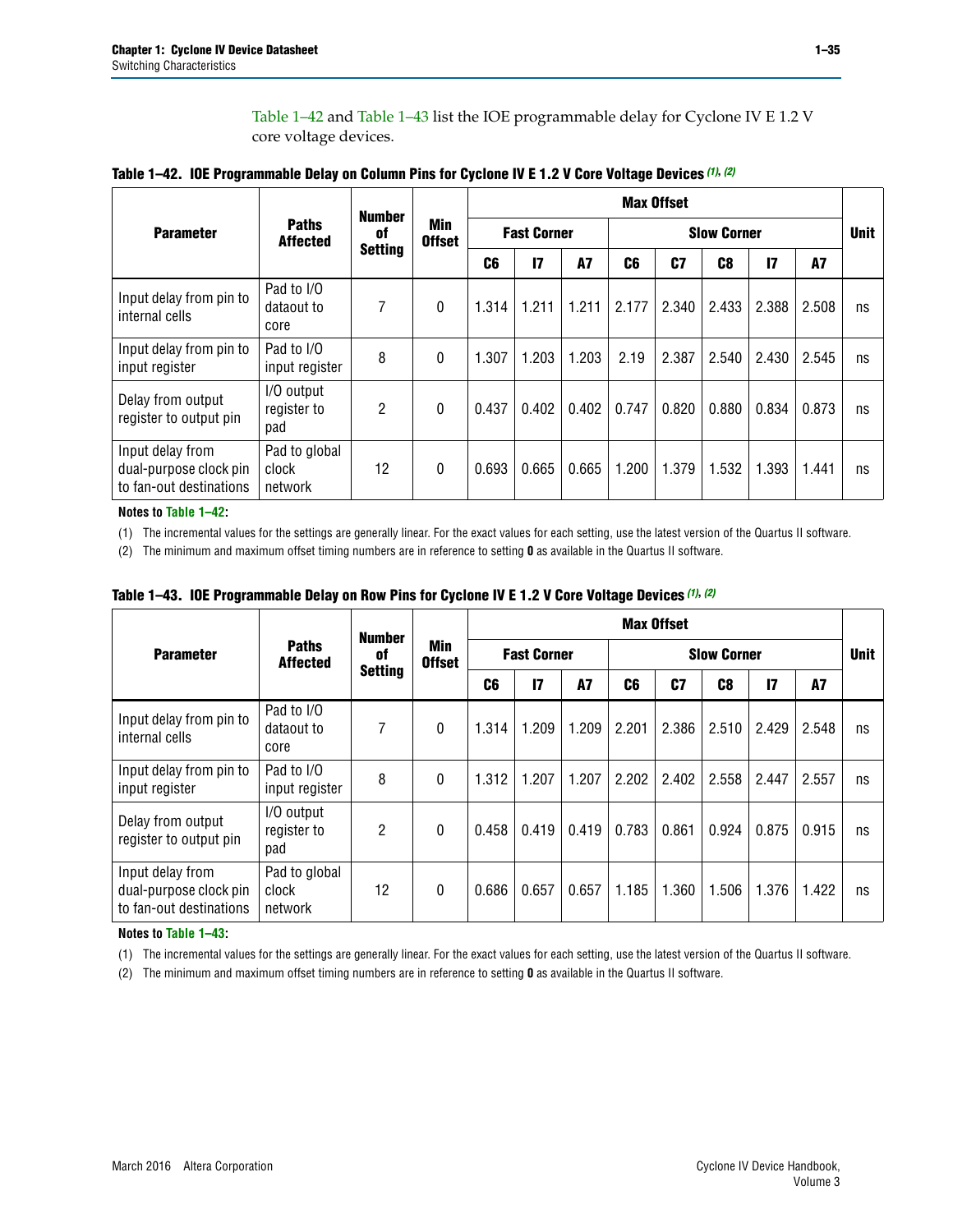[Table 1–44](#page-35-2) and [Table 1–45](#page-35-5) list the IOE programmable delay for Cyclone IV GX devices.

<span id="page-35-2"></span>

|  |  |  | Table 1-44. IOE Programmable Delay on Column Pins for Cyclone IV GX Devices (1), (2) |
|--|--|--|--------------------------------------------------------------------------------------|
|--|--|--|--------------------------------------------------------------------------------------|

|                                                                       |                                   | <b>Number</b>   |                             | <b>Max Offset</b> |                    |       |                    |       |       |             |  |
|-----------------------------------------------------------------------|-----------------------------------|-----------------|-----------------------------|-------------------|--------------------|-------|--------------------|-------|-------|-------------|--|
| <b>Parameter</b>                                                      | <b>Paths</b><br><b>Affected</b>   | 0f              | <b>Min</b><br><b>Offset</b> |                   | <b>Fast Corner</b> |       | <b>Slow Corner</b> |       |       | <b>Unit</b> |  |
|                                                                       |                                   | <b>Settings</b> |                             | C6                | $\mathsf{I}7$      | C6    | C7                 | C8    | 17    |             |  |
| Input delay from pin to<br>internal cells                             | Pad to I/O<br>dataout to<br>core  | 7               | $\Omega$                    | 1.313             | 1.209              | 2.184 | 2.336              | 2.451 | 2.387 | ns          |  |
| Input delay from pin to<br>input register                             | Pad to I/O<br>input register      | 8               | $\Omega$                    | 1.312             | 1.208              | 2.200 | 2.399              | 2.554 | 2.446 | ns          |  |
| Delay from output<br>register to output pin                           | I/O output<br>register to<br>pad  | 2               | $\Omega$                    | 0.438             | 0.404              | 0.751 | 0.825              | 0.886 | 0.839 | ns          |  |
| Input delay from<br>dual-purpose clock pin<br>to fan-out destinations | Pad to global<br>clock<br>network | 12              | $\mathbf{0}$                | 0.713             | 0.682              | 1.228 | 1.41               | 1.566 | 1.424 | ns          |  |

**Notes to [Table 1–44:](#page-35-2)**

<span id="page-35-0"></span>(1) The incremental values for the settings are generally linear. For exact values of each setting, use the latest version of the Quartus II software.

<span id="page-35-1"></span>(2) The minimum and maximum offset timing numbers are in reference to setting **0** as available in the Quartus II software.

|                                                                       |                                  | <b>Number</b>   |                      |       |                    |       | <b>Max Offset</b> |                    |                 |             |
|-----------------------------------------------------------------------|----------------------------------|-----------------|----------------------|-------|--------------------|-------|-------------------|--------------------|-----------------|-------------|
| <b>Parameter</b>                                                      | <b>Paths</b><br><b>Affected</b>  | of              | Min<br><b>Offset</b> |       | <b>Fast Corner</b> |       |                   | <b>Slow Corner</b> |                 | <b>Unit</b> |
|                                                                       |                                  | <b>Settings</b> |                      | C6    | $\mathbf{I}$       | C6    | C7                | C <sub>8</sub>     | $\overline{17}$ |             |
| Input delay from pin to<br>internal cells                             | Pad to I/O<br>dataout to<br>core | 7               | $\theta$             | 1.314 | 1.210              | 2.209 | 2.398             | 2.526              | 2.443           | ns          |
| Input delay from pin to<br>input register                             | Pad to I/O<br>input register     | 8               | $\Omega$             | 1.313 | 1.208              | 2.205 | 2.406             | 2.563              | 2.450           | ns          |
| Delay from output<br>register to output pin                           | I/O output<br>register to<br>pad | 2               | $\mathbf{0}$         | 0.461 | 0.421              | 0.789 | 0.869             | 0.933              | 0.884           | ns          |
| Input delay from<br>dual-purpose clock pin<br>to fan-out destinations | Pad to global<br>clock network   | 12              | 0                    | 0.712 | 0.682              | 1.225 | 1.407             | 1.562              | 1.421           | ns          |

<span id="page-35-5"></span>**Table 1–45. IOE Programmable Delay on Row Pins for Cyclone IV GX Devices** *[\(1\)](#page-35-3)***,** *[\(2\)](#page-35-4)*

#### **Notes to [Table 1–45:](#page-35-5)**

<span id="page-35-3"></span>(1) The incremental values for the settings are generally linear. For exact values of each setting, use the latest version of Quartus II software.

<span id="page-35-4"></span>(2) The minimum and maximum offset timing numbers are in reference to setting **0** as available in the Quartus II software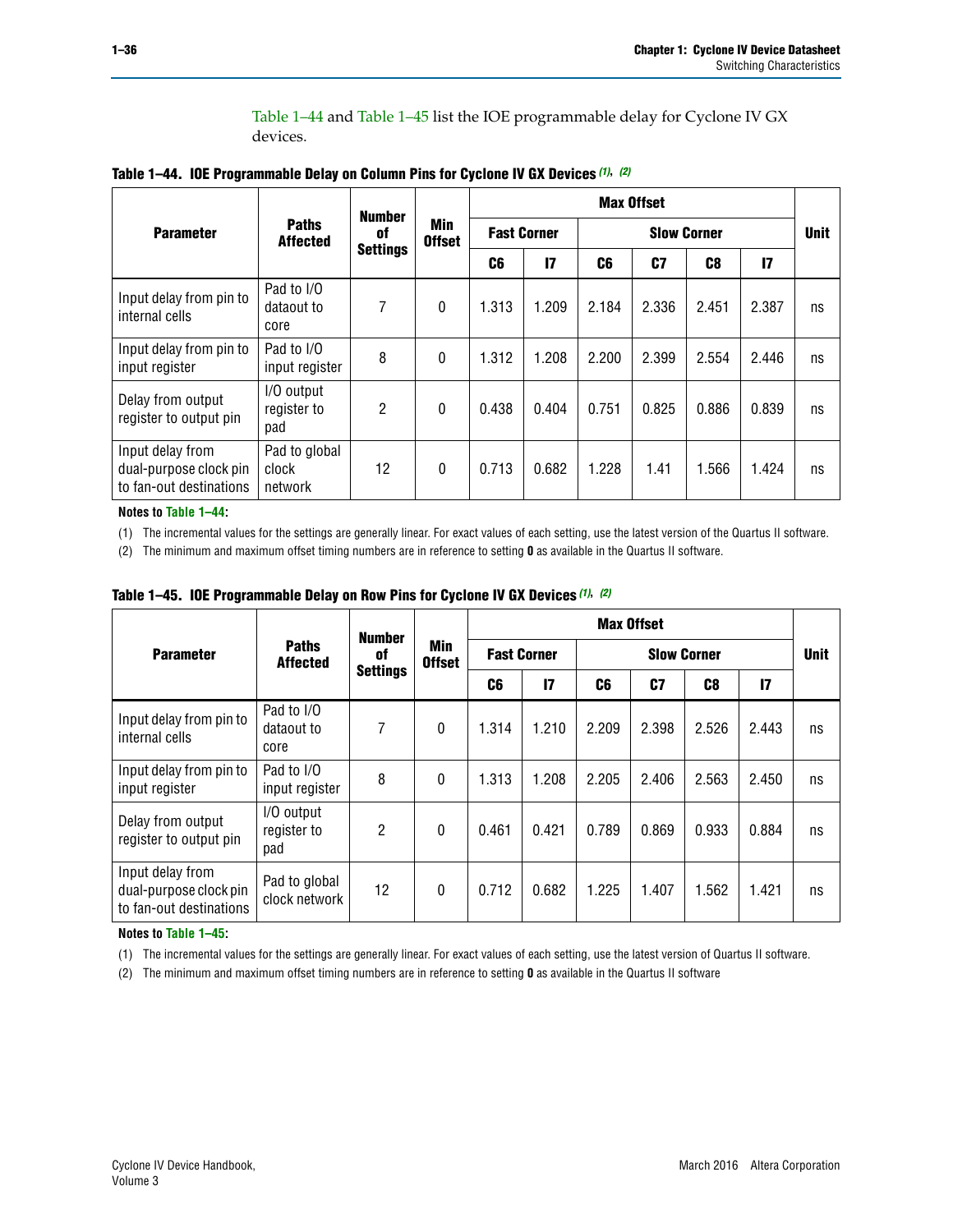# <span id="page-36-0"></span>**I/O Timing**

Use the following methods to determine I/O timing:

- the Excel-based I/O Timing
- the Quartus II timing analyzer

The Excel-based I/O timing provides pin timing performance for each device density and speed grade. The data is typically used prior to designing the FPGA to get a timing budget estimation as part of the link timing analysis. The Quartus II timing analyzer provides a more accurate and precise I/O timing data based on the specifics of the design after place-and-route is complete.

**For The Excel-based I/O Timing spreadsheet is downloadable from Cyclone IV Devices** [Literature](http://www.altera.com/literature/lit-cyclone-iv.jsp) website.

## <span id="page-36-1"></span>**Glossary**

[Table 1–46](#page-36-2) lists the glossary for this chapter.

| <b>Letter</b> | <b>Term</b>                                                     | <b>Definitions</b>                                                                                                                               |
|---------------|-----------------------------------------------------------------|--------------------------------------------------------------------------------------------------------------------------------------------------|
| A             |                                                                 |                                                                                                                                                  |
| B             |                                                                 |                                                                                                                                                  |
| C             |                                                                 |                                                                                                                                                  |
| D             |                                                                 |                                                                                                                                                  |
| E             |                                                                 |                                                                                                                                                  |
| F             | $f_{\sf HSCLK}$                                                 | High-speed I/O block: High-speed receiver/transmitter input and output clock frequency.                                                          |
| G             | <b>GCLK</b>                                                     | Input pin directly to Global Clock network.                                                                                                      |
|               | <b>GCLK PLL</b>                                                 | Input pin to Global Clock network through the PLL.                                                                                               |
| н             | <b>HSIODR</b>                                                   | High-speed I/O block: Maximum/minimum LVDS data transfer rate (HSIODR = 1/TUI).                                                                  |
|               | Input Waveforms<br>for the SSTL<br>Differential I/O<br>Standard | $\frac{1}{\sqrt{1+\frac{1}{2}}}\left\{ \frac{1}{\sqrt{1+\frac{1}{2}}}\right\}$<br><b>V</b> swing<br>$\cdots$ $V_{REF}$<br>\<br>$\sim V_{\rm IL}$ |

<span id="page-36-2"></span>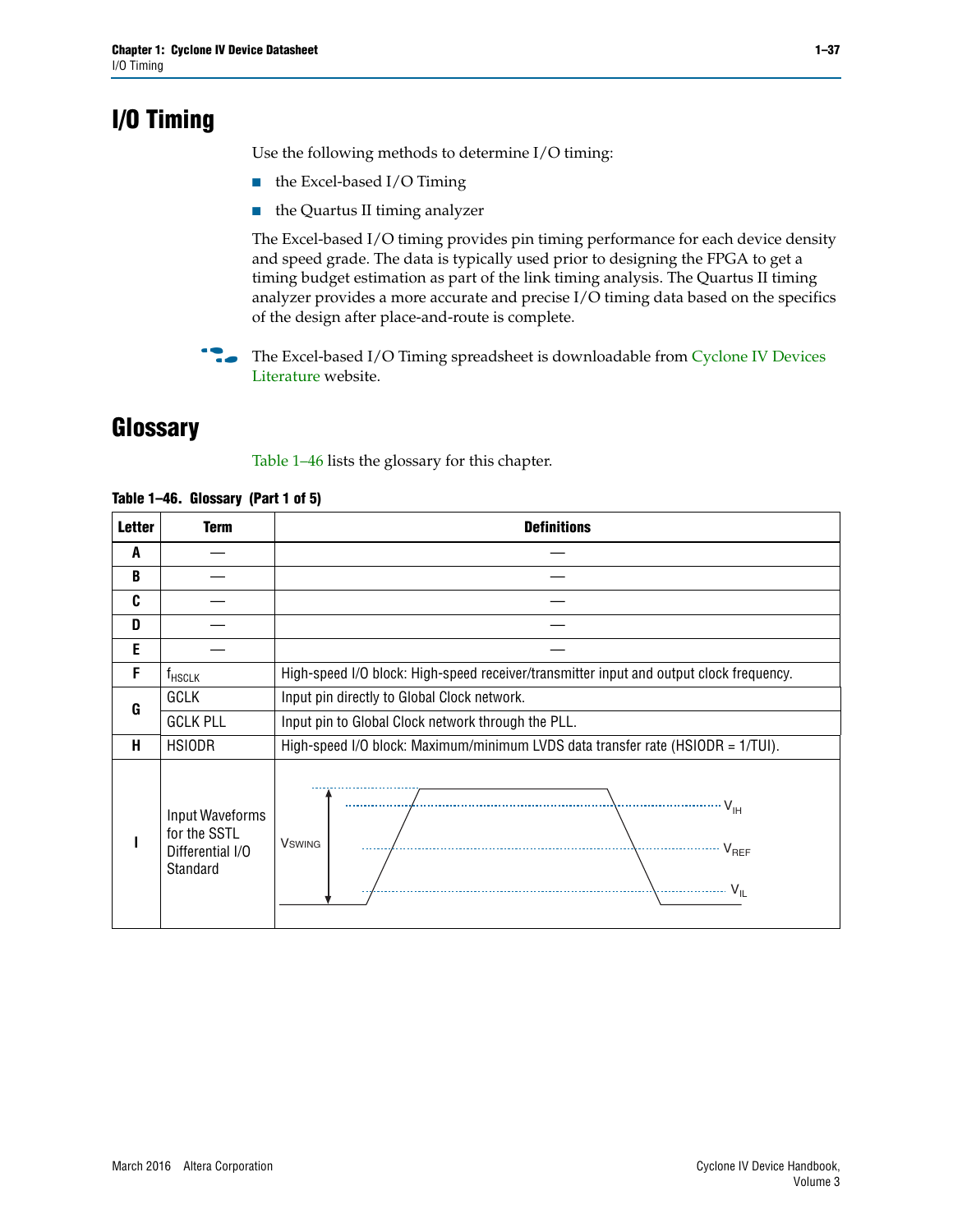<span id="page-37-0"></span>

## **Table 1–46. Glossary (Part 2 of 5)**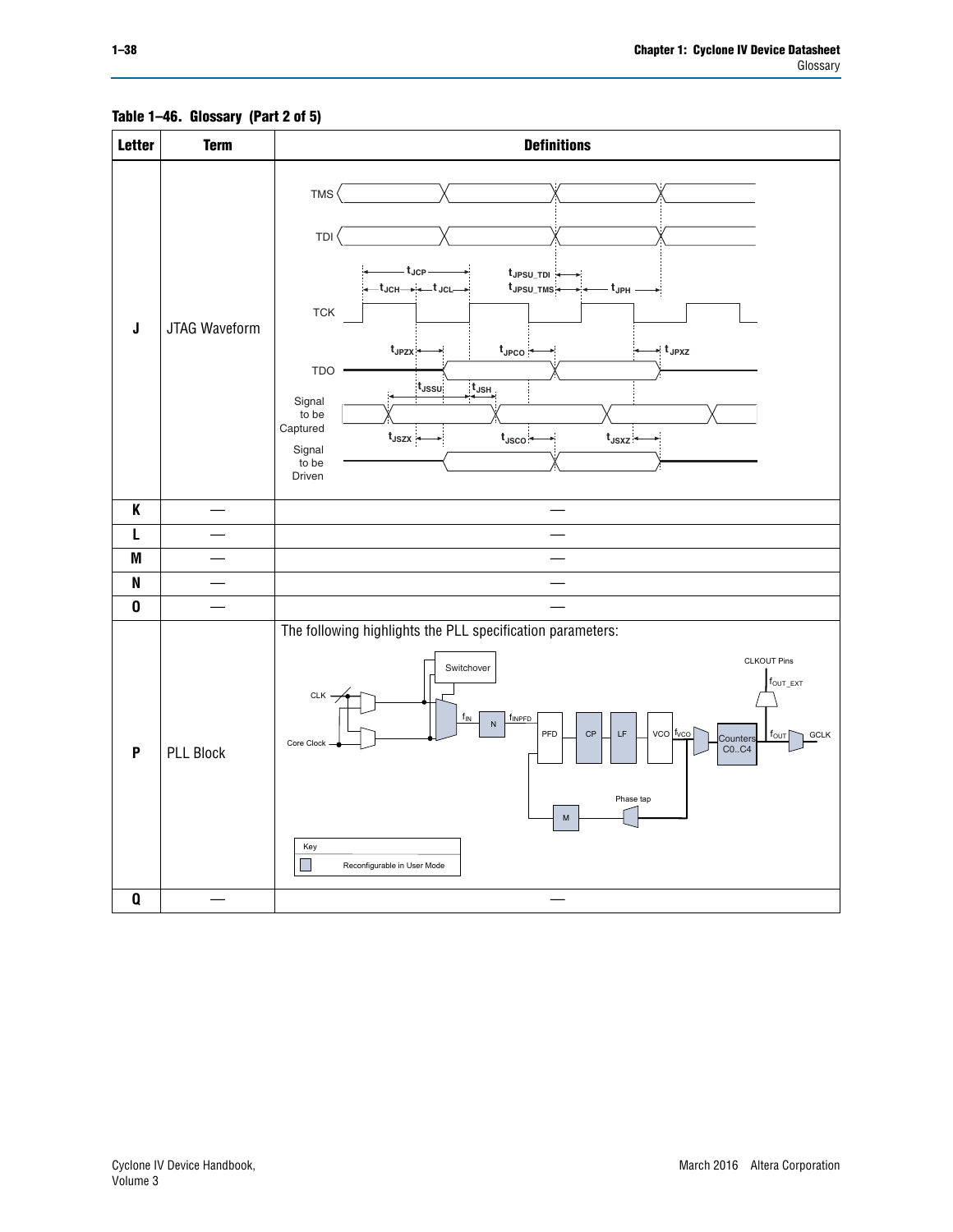## **Table 1–46. Glossary (Part 3 of 5)**

| <b>Letter</b> | <b>Term</b>                                                                       | <b>Definitions</b>                                                                                                                                                                                                                                                                                                                                                                                                                                                                                                                                                                                                                                                                                                                                                                                                                                                                                                                                                                                                                |
|---------------|-----------------------------------------------------------------------------------|-----------------------------------------------------------------------------------------------------------------------------------------------------------------------------------------------------------------------------------------------------------------------------------------------------------------------------------------------------------------------------------------------------------------------------------------------------------------------------------------------------------------------------------------------------------------------------------------------------------------------------------------------------------------------------------------------------------------------------------------------------------------------------------------------------------------------------------------------------------------------------------------------------------------------------------------------------------------------------------------------------------------------------------|
|               | $R_L$                                                                             | Receiver differential input discrete resistor (external to Cyclone IV devices).                                                                                                                                                                                                                                                                                                                                                                                                                                                                                                                                                                                                                                                                                                                                                                                                                                                                                                                                                   |
|               |                                                                                   | Receiver input waveform for LVDS and LVPECL differential standards:                                                                                                                                                                                                                                                                                                                                                                                                                                                                                                                                                                                                                                                                                                                                                                                                                                                                                                                                                               |
|               | Receiver Input<br>Waveform                                                        | <b>Single-Ended Waveform</b><br>Positive Channel (p) = $V_{\text{H}}$<br>$V_{ID}$<br>Negative Channel (n) = $V_{IL}$<br>$V_{CM}$<br>Ground                                                                                                                                                                                                                                                                                                                                                                                                                                                                                                                                                                                                                                                                                                                                                                                                                                                                                        |
| R             |                                                                                   | Differential Waveform (Mathematical Function of Positive & Negative Channel)<br>$V_{ID}$<br>- 0 V<br>$V_{ID}$<br>$p - n$                                                                                                                                                                                                                                                                                                                                                                                                                                                                                                                                                                                                                                                                                                                                                                                                                                                                                                          |
|               | Receiver input<br>skew margin<br>(RSKM)                                           | High-speed I/O block: The total margin left after accounting for the sampling window and TCCS.<br>$RSKM = (TUI - SW - TCCS) / 2.$                                                                                                                                                                                                                                                                                                                                                                                                                                                                                                                                                                                                                                                                                                                                                                                                                                                                                                 |
| S             | Single-ended<br>voltage-<br>referenced I/O<br>Standard<br>SW (Sampling<br>Window) | $V_{\rm CCIO}$<br>$V_{\text{OH}}$<br>V <sub>IH</sub> (AC)<br>$V_{IH(DC)}$<br>V <sub>REF</sub><br>$V_{IL(DC)}$<br>VIL(AC)<br>$V_{OL}$<br>$\overline{\mathsf{V}}_\mathsf{SS}^-$<br>The JEDEC standard for SSTI and HSTL I/O standards defines both the AC and DC input signal<br>values. The AC values indicate the voltage levels at which the receiver must meet its timing<br>specifications. The DC values indicate the voltage levels at which the final logic state of the<br>receiver is unambiguously defined. After the receiver input crosses the AC value, the receiver<br>changes to the new logic state. The new logic state is then maintained as long as the input stays<br>beyond the DC threshold. This approach is intended to provide predictable receiver timing in the<br>presence of input waveform ringing.<br>High-speed I/O block: The period of time during which the data must be valid to capture it<br>correctly. The setup and hold times determine the ideal strobe position in the sampling window. |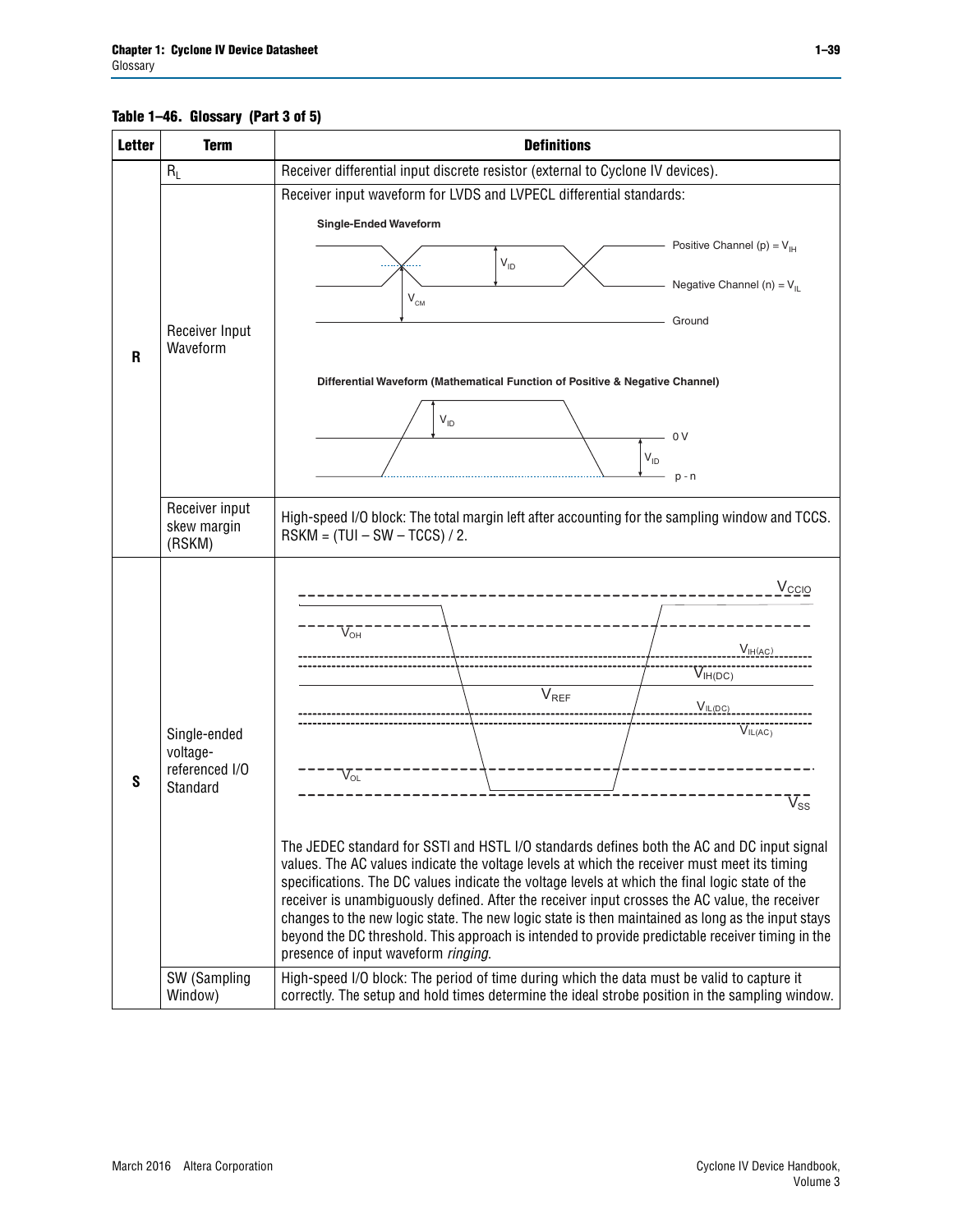| <b>Letter</b> | <b>Term</b>                           | <b>Definitions</b>                                                                                                                                                                              |  |  |  |  |  |  |  |  |
|---------------|---------------------------------------|-------------------------------------------------------------------------------------------------------------------------------------------------------------------------------------------------|--|--|--|--|--|--|--|--|
|               | $t_{c}$                               | High-speed receiver and transmitter input and output clock period.                                                                                                                              |  |  |  |  |  |  |  |  |
|               | Channel-to-<br>channel-skew<br>(TCCS) | High-speed I/O block: The timing difference between the fastest and slowest output edges,<br>including t <sub>co</sub> variation and clock skew. The clock is included in the TCCS measurement. |  |  |  |  |  |  |  |  |
|               | $t_{\text{cin}}$                      | Delay from the clock pad to the I/O input register.                                                                                                                                             |  |  |  |  |  |  |  |  |
|               | $t_{CO}$                              | Delay from the clock pad to the I/O output.                                                                                                                                                     |  |  |  |  |  |  |  |  |
|               | $t_{\rm{cout}}$                       | Delay from the clock pad to the I/O output register.                                                                                                                                            |  |  |  |  |  |  |  |  |
|               | $t_{\text{DUTY}}$                     | High-speed I/O block: Duty cycle on high-speed transmitter output clock.                                                                                                                        |  |  |  |  |  |  |  |  |
|               | t <sub>FALL</sub>                     | Signal high-to-low transition time (80-20%).                                                                                                                                                    |  |  |  |  |  |  |  |  |
|               | $t_{H}$                               | Input register hold time.                                                                                                                                                                       |  |  |  |  |  |  |  |  |
|               | <b>Timing Unit</b><br>Interval (TUI)  | High-speed I/O block: The timing budget allowed for skew, propagation delays, and data<br>sampling window. (TUI = $1/($ Receiver Input Clock Frequency Multiplication Factor) = $t_c/w$ ).      |  |  |  |  |  |  |  |  |
|               | <b>t</b> <sub>INJITTER</sub>          | Period jitter on the PLL clock input.                                                                                                                                                           |  |  |  |  |  |  |  |  |
|               | t <sub>outjitter_dedclk</sub>         | Period jitter on the dedicated clock output driven by a PLL.                                                                                                                                    |  |  |  |  |  |  |  |  |
|               | t <sub>outjitter 10</sub>             | Period jitter on the general purpose I/O driven by a PLL.                                                                                                                                       |  |  |  |  |  |  |  |  |
|               | $t_{\text{pllcin}}$                   | Delay from the PLL inclk pad to the I/O input register.                                                                                                                                         |  |  |  |  |  |  |  |  |
|               | t <sub>plicout</sub>                  | Delay from the PLL inclk pad to the I/O output register.                                                                                                                                        |  |  |  |  |  |  |  |  |
|               |                                       | Transmitter output waveforms for the LVDS, mini-LVDS, PPDS and RSDS Differential I/O<br>Standards:<br><b>Single-Ended Waveform</b>                                                              |  |  |  |  |  |  |  |  |
|               |                                       | Positive Channel (p) = $V_{OH}$                                                                                                                                                                 |  |  |  |  |  |  |  |  |
|               | Transmitter                           | VOD<br>Negative Channel (n) = $V_{OL}$<br>$V_{OS}$                                                                                                                                              |  |  |  |  |  |  |  |  |
|               | Output<br>Waveform                    | Ground                                                                                                                                                                                          |  |  |  |  |  |  |  |  |
|               |                                       | Differential Waveform (Mathematical Function of Positive & Negative Channel)<br>$V_{OD}$                                                                                                        |  |  |  |  |  |  |  |  |
|               |                                       | 0 <sup>V</sup>                                                                                                                                                                                  |  |  |  |  |  |  |  |  |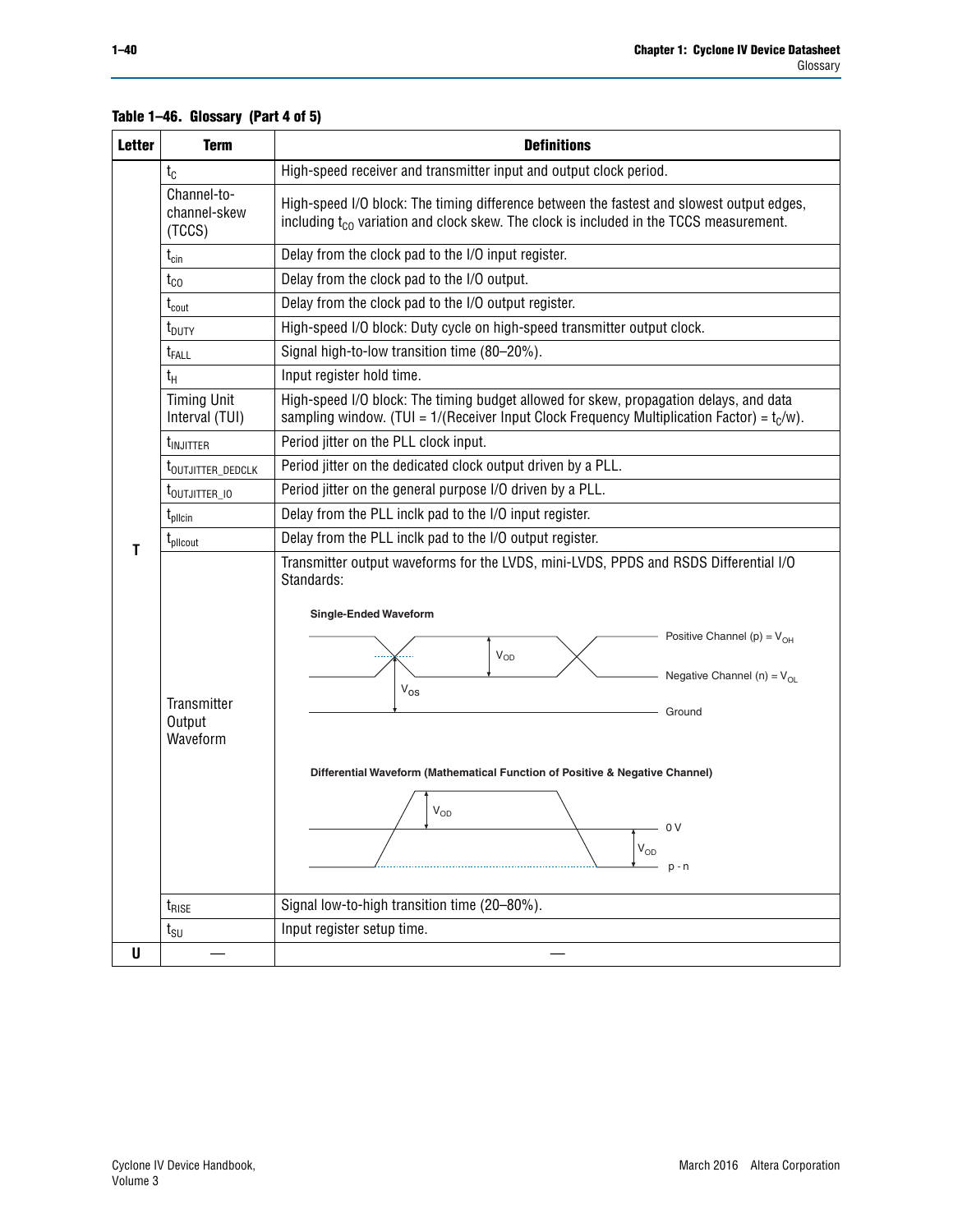## **Table 1–46. Glossary (Part 5 of 5)**

| <b>Letter</b> | <b>Term</b>               | <b>Definitions</b>                                                                                                                                                                                |  |  |
|---------------|---------------------------|---------------------------------------------------------------------------------------------------------------------------------------------------------------------------------------------------|--|--|
|               | $V_{CM(DC)}$              | DC common mode input voltage.                                                                                                                                                                     |  |  |
|               | $V_{DIF(AC)}$             | AC differential input voltage: The minimum AC input differential voltage required for switching.                                                                                                  |  |  |
|               | $V_{DIF(DC)}$             | DC differential input voltage: The minimum DC input differential voltage required for switching.                                                                                                  |  |  |
|               | V <sub>ICM</sub>          | Input common mode voltage: The common mode of the differential signal at the receiver.                                                                                                            |  |  |
|               | $V_{ID}$                  | Input differential voltage swing: The difference in voltage between the positive and<br>complementary conductors of a differential transmission at the receiver.                                  |  |  |
|               | $V_{\text{IH}}$           | Voltage input high: The minimum positive voltage applied to the input that is accepted by the<br>device as a logic high.                                                                          |  |  |
|               | $V_{IH(AC)}$              | High-level AC input voltage.                                                                                                                                                                      |  |  |
|               | $V_{IH(DC)}$              | High-level DC input voltage.                                                                                                                                                                      |  |  |
|               | $V_{IL}$                  | Voltage input low: The maximum positive voltage applied to the input that is accepted by the<br>device as a logic low.                                                                            |  |  |
|               | $V_{IL(AC)}$              | Low-level AC input voltage.                                                                                                                                                                       |  |  |
|               | $V_{IL(DC)}$              | Low-level DC input voltage.                                                                                                                                                                       |  |  |
|               | $V_{\text{IN}}$           | DC input voltage.                                                                                                                                                                                 |  |  |
|               | $\rm V_{\rm OCM}$         | Output common mode voltage: The common mode of the differential signal at the transmitter.                                                                                                        |  |  |
| $\mathbf{V}$  | $V_{OD}$                  | Output differential voltage swing: The difference in voltage between the positive and<br>complementary conductors of a differential transmission at the transmitter. $V_{OD} = V_{OH} - V_{OL}$ . |  |  |
|               | $V_{OH}$                  | Voltage output high: The maximum positive voltage from an output that the device considers is<br>accepted as the minimum positive high level.                                                     |  |  |
|               | $V_{OL}$                  | Voltage output low: The maximum positive voltage from an output that the device considers is<br>accepted as the maximum positive low level.                                                       |  |  |
|               | $V_{OS}$                  | Output offset voltage: $V_{OS} = (V_{OH} + V_{OL}) / 2$ .                                                                                                                                         |  |  |
|               | $V_{OX (AC)}$             | AC differential output cross point voltage: the voltage at which the differential output signals<br>must cross.                                                                                   |  |  |
|               | V <sub>REF</sub>          | Reference voltage for the SSTL and HSTL I/O standards.                                                                                                                                            |  |  |
|               | $V_{REF\,(AC)}$           | AC input reference voltage for the SSTL and HSTL I/O standards. $V_{REF(AC)} = V_{REF(DC)} + noise$ . The<br>peak-to-peak AC noise on $V_{REF}$ must not exceed 2% of $V_{REF(DC)}$ .             |  |  |
|               | $V_{REF(DC)}$             | DC input reference voltage for the SSTL and HSTL I/O standards.                                                                                                                                   |  |  |
|               | $V_{\textrm{SWING (AC)}}$ | AC differential input voltage: AC input differential voltage required for switching. For the SSTL<br>differential I/O standard, refer to Input Waveforms.                                         |  |  |
|               | $V_{SWING (DC)}$          | DC differential input voltage: DC input differential voltage required for switching. For the SSTL<br>differential I/O standard, refer to Input Waveforms.                                         |  |  |
|               | $V_{TT}$                  | Termination voltage for the SSTL and HSTL I/O standards.                                                                                                                                          |  |  |
|               | $V_{X(AC)}$               | AC differential input cross point voltage: The voltage at which the differential input signals must<br>cross.                                                                                     |  |  |
| W             |                           |                                                                                                                                                                                                   |  |  |
| X             |                           |                                                                                                                                                                                                   |  |  |
| Υ             |                           |                                                                                                                                                                                                   |  |  |
| Z             |                           |                                                                                                                                                                                                   |  |  |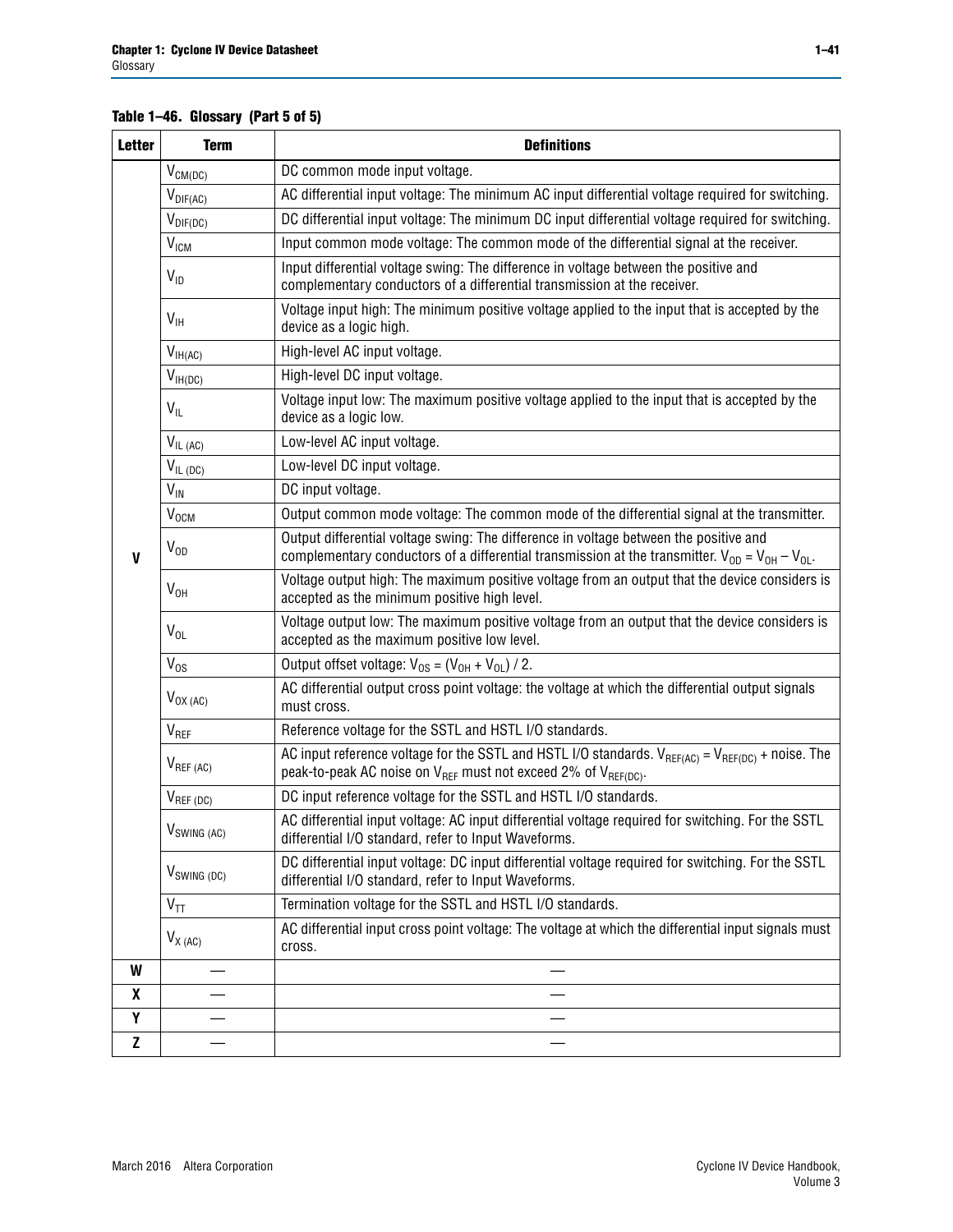# **Document Revision History**

[Table 1–47](#page-41-0) lists the revision history for this chapter.

<span id="page-41-0"></span>

| Table 1-47. Document Revision History |  |  |  |
|---------------------------------------|--|--|--|
|---------------------------------------|--|--|--|

| <b>Date</b>      | <b>Version</b> | <b>Changes</b>                                                                                                                                                                                                             |
|------------------|----------------|----------------------------------------------------------------------------------------------------------------------------------------------------------------------------------------------------------------------------|
| March 2016       | 2.0            | Updated note (5) in Table $1-21$ to remove support for the N148 package.                                                                                                                                                   |
|                  | 1.9            | Updated maximum value for $V_{CCD-PLL}$ in Table 1-1.                                                                                                                                                                      |
| October 2014     |                | Removed extended temperature note in Table 1-3.                                                                                                                                                                            |
| December 2013    | 1.8            | Updated Table 1-21 by adding Note (15).                                                                                                                                                                                    |
| May 2013         | 1.7            | Updated Table 1-15 by adding Note (4).                                                                                                                                                                                     |
|                  | 1.6            | Dpdated the maximum value for $V_1$ , $V_{CCD\_PLL}$ , $V_{CC10}$ , $V_{CC\_CLKIN}$ , $V_{CCH\_GXB}$ , and $V_{CCA\_GXB}$<br>Table $1-1$ .                                                                                 |
|                  |                | Updated Table 1-11 and Table 1-22.                                                                                                                                                                                         |
| October 2012     |                | $\blacksquare$ Updated Table 1-21 to include peak-to-peak differential input voltage for the<br>Cyclone IV GX transceiver input reference clock.                                                                           |
|                  |                | • Updated Table 1-29 to include the typical DCLK value.                                                                                                                                                                    |
|                  |                | <b>D</b> Updated the minimum $f_{HSCLK}$ value in Table 1-31, Table 1-32, Table 1-33,<br>Table 1-34, and Table 1-35.                                                                                                       |
|                  | 1.5            | ■ Updated "Maximum Allowed Overshoot or Undershoot Voltage", "Operating<br>Conditions", and "PLL Specifications" sections.                                                                                                 |
| November 2011    |                | Updated Table 1-2, Table 1-3, Table 1-4, Table 1-5, Table 1-8, Table 1-9,<br>Table 1-15, Table 1-18, Table 1-19, and Table 1-21.                                                                                           |
|                  |                | $\blacksquare$ Updated Figure 1-1.                                                                                                                                                                                         |
|                  | 1.4            | Updated for the Quartus II software version 10.1 release.                                                                                                                                                                  |
| December 2010    |                | Updated Table $1-21$ and Table $1-25$ .                                                                                                                                                                                    |
|                  |                | $\blacksquare$ Minor text edits.                                                                                                                                                                                           |
|                  |                | Updated for the Quartus II software version 10.0 release:                                                                                                                                                                  |
|                  |                | Updated Table 1–3, Table 1–4, Table 1–21, Table 1–25, Table 1–28, Table 1–30,<br>Table 1-40, Table 1-41, Table 1-42, Table 1-43, Table 1-44, and Table 1-45.                                                               |
| <b>July 2010</b> | 1.3            | ■ Updated Figure $1-2$ and Figure $1-3$ .                                                                                                                                                                                  |
|                  |                | Removed SW Requirement and TCCS for Cyclone IV Devices tables.                                                                                                                                                             |
|                  |                | $\blacksquare$ Minor text edits.                                                                                                                                                                                           |
|                  |                | Updated to include automotive devices:                                                                                                                                                                                     |
|                  |                | <b>Updated the "Operating Conditions" and "PLL Specifications" sections.</b>                                                                                                                                               |
| March 2010       | 1.2            | Updated Table 1–1, Table 1–8, Table 1–9, Table 1–21, Table 1–26, Table 1–27,<br>Table 1-31, Table 1-32, Table 1-33, Table 1-34, Table 1-35, Table 1-36,<br>Table 1-37, Table 1-38, Table 1-40, Table 1-42, and Table 1-43. |
|                  |                | Added Table 1-5 to include ESD for Cyclone IV devices GPIOs and HSSI I/Os.                                                                                                                                                 |
|                  |                | Added Table 1-44 and Table 1-45 to include IOE programmable delay for<br>Cyclone IV E 1.2 V core voltage devices.                                                                                                          |
|                  |                | Minor text edits.                                                                                                                                                                                                          |